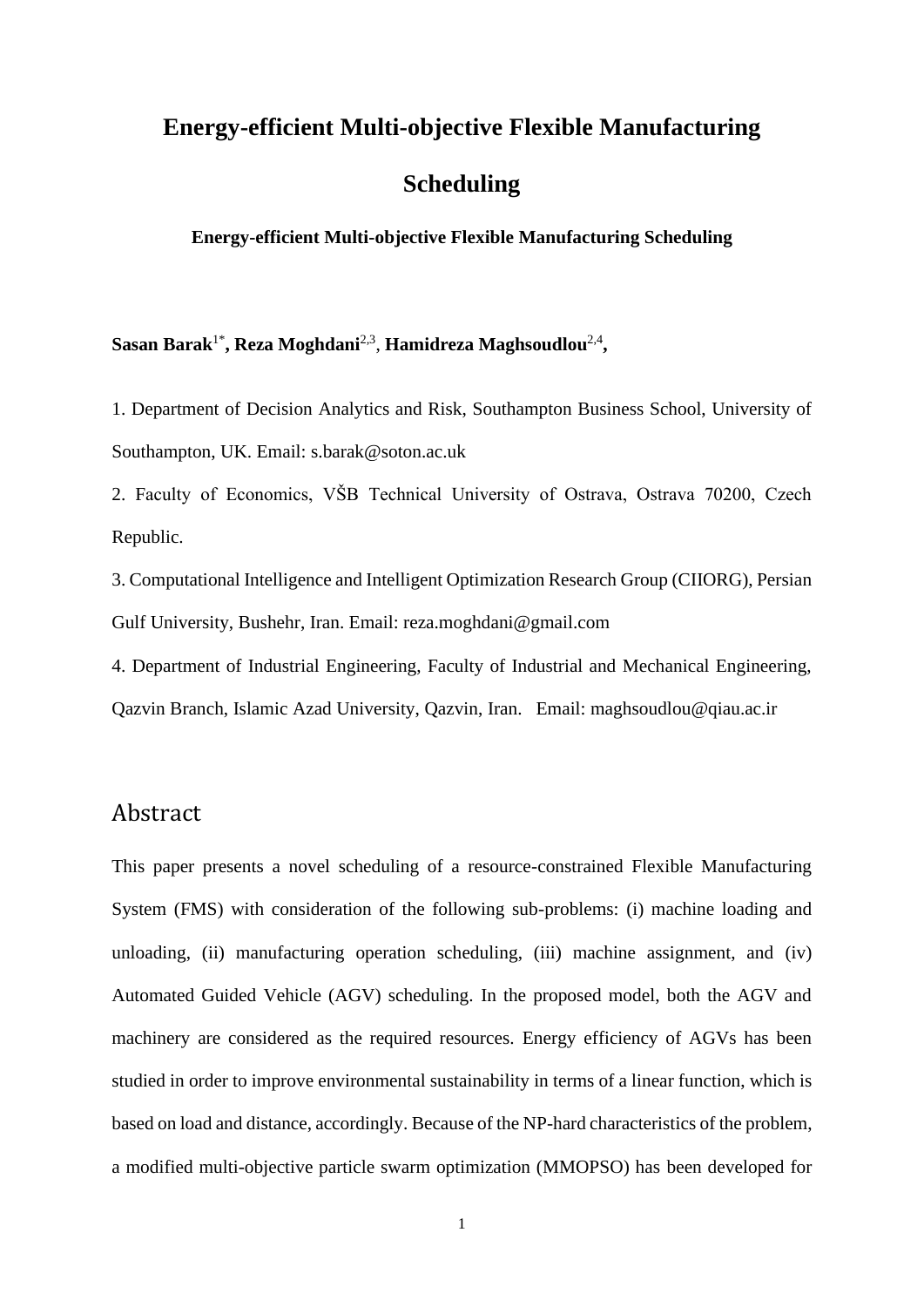solving the model and compared with the classic version of the multi-objective particle swarm optimization (MOPSO) algorithm in terms of five performance metrics. Finally, the results are evaluated by the application of a multi-criteria decision-making (MCDM) algorithm according to which the MMOPSO outperforms the MOPSO.

**Keywords:** Flexible Manufacturing Systems (FMS); Automated Guided Vehicle (AGV); Multi-Objective Particle Swarm Optimization (MOPSO); Scheduling.

### 1. Introduction

A Flexible Manufacturing System (FMS) is a sophisticated automatic production system comprised of a set of computer-controlled unified configurations of multipurpose workstations and Automated Guided Vehicles (AGVs). AGV systems have great potential to eliminate some deficiencies for the current environmental issues (Bechtsis et al. 2017). Technical innovations in these autonomous vehicles are considered by the characteristic of business that endorses reduced emissions, and sustainability (Bechtsis et al. 2018).

Due to the changing products' demands and customers' varying requirements, such a flexible manufacturing environment subject to resource limitations has become an essential parameter for remaining competitive in the current global markets. Flexibility is defined as the capability of applying changes in the manufacturing system and throughout the life cycle of a product without any interruption in the production line (Yadav and Jayswal 2018). The significant differences between FMS and non-FMS are achieved due to the capability to (1) produce various products, (2) add new product designs, (3) schedule changes, and (4) enable breakdown recovery (ElMaraghy and Caggiano 2016).

Furthermore, based on the literature available on FMS research, the flexibility aspects are defined as: a machine, operation, production, process, material handling, product, market flexibility, expansion, earlier routing, and volume (Sethi and Sethi 1990).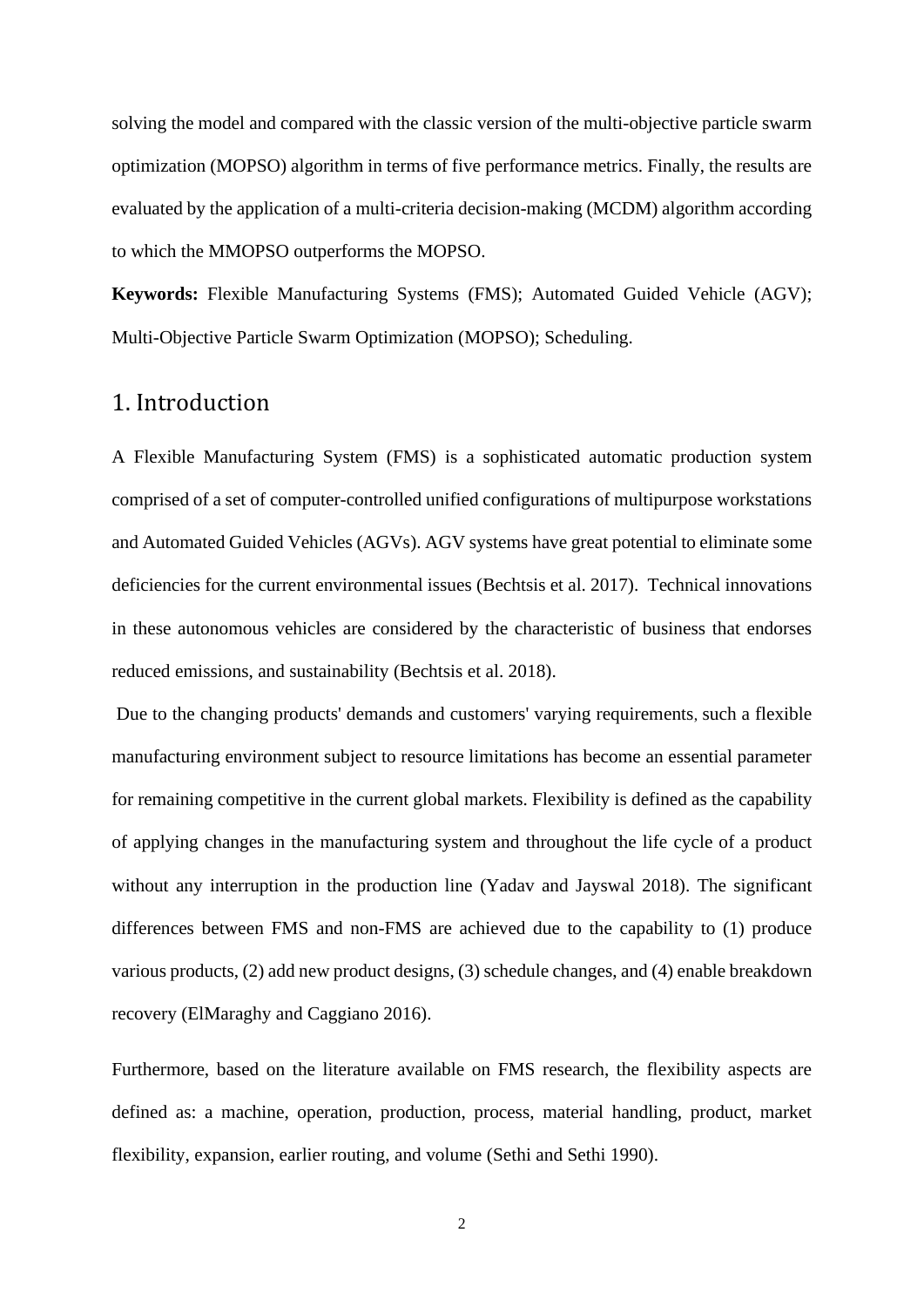Technological development in the area of material handling system has brought some modifications in material flow design. The primary material handling equipment employed in the new design is the AGV. In AGV systems, determining material flow plays a vital role in increasing efficiency. In such a complicated environment, presenting a comprehensive framework to enhance the performance of material flow is a key issue that optimizes the costs. The task is achieved within the application of various modelling techniques in the literature, such as simulation, fuzzy logic, and artificial intelligence approaches. In this paper, we study the problem of material flow handling in production lines in which the vehicles are used as carriers.

Most of the mathematical modelling optimizes the scheduling of manufacturing activities along with transportation and storage tasks to enhance the efficiency of the system, which is also the significant focus of the current paper.

The rest of the paper is organized as follows: the literature review is discussed in section 2, Problem description, including FMS problem, AGV features, and fuel consumption, is described in section 3. The mathematical formulation is in section 4. Section 5 presents the approach to solving the problem. Tuning algorithm parameters are considered in section 6. The computational results are shown in section 7. Finally, the conclusions and recommendations for future research are discussed in section 8.

### 2. Literature review

In this section, we will concentrate on two main concepts, including FMS scheduling and environmental consideration of FMS, focusing on AGVs.

#### 2.1. Flexible manufacturing systems scheduling

FMS scheduling involves operations, such as machine loading and unloading, production activities programming, machine planning and allocation, and the AGVs schedule. FMS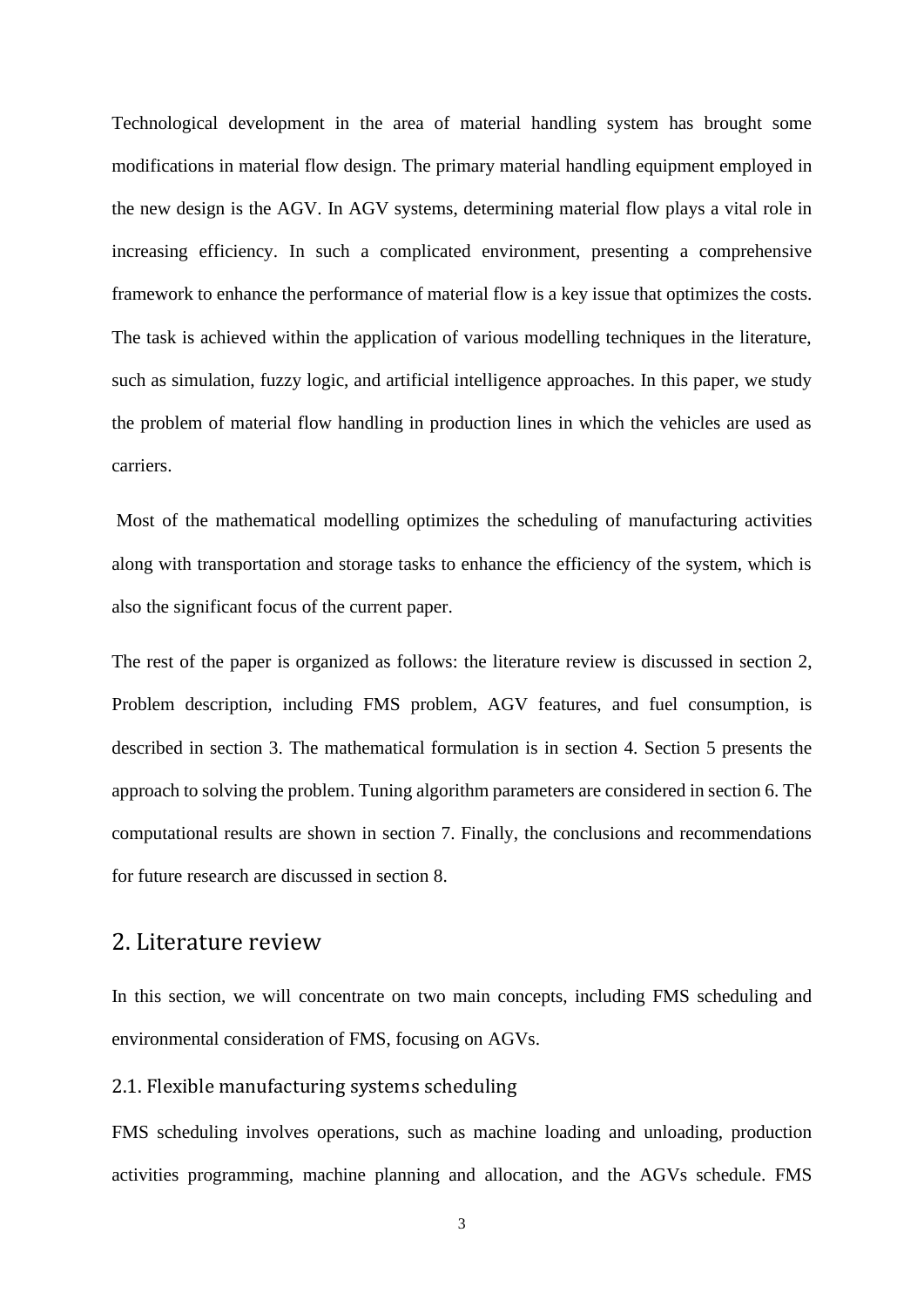loading deals with operation allocation to machines in terms of resources and technological constraints, while production activities programming specifies the start, duration, and finishing time of each machine activity. Additionally, AGVs scheduling determines material handling devices (Novas and Henning 2014). Moreover, machine planning specifies the number of machines which should be assigned to special operations.

FMS scheduling is one of the most complicated programming problems which has been extensively noted in the last decades (Novas and Henning 2014). The literature available on FMS offers several competing definitions, such as the possibility of operating more than one machine and also the ability of the production system to utilize multiple routes to produce a given part (Bruna 2011). Due to the complexity of scheduling procedures in FMS, researchers rarely consider all introduced operations at the same time, and they mostly overlook some of these elements for ease of programming.

Blazewicz et al. (1991) used a two-step FMS programming system in machine scheduling and vehicle routing problems. In the first step, operations are allocated to machines in order to obtain a feasible vehicle schedule and then, in the next step, operations are allocated to machines, and vehicle routing is also implemented, simultaneously. The authors applied dynamic programming that was only capable of solving a small-sized problem. The results of this study showed that obtained solutions were quite practical for most real-world applications. Bilge and Ulusoy (1995) formulated mixed-integer non-linear programming for simultaneous scheduling of machinery and transportation system in FMS. Liu and MacCarthy (1997) developed a mixed-integer linear programming model for storage and AGV scheduling. They used two different heuristic algorithms, but because of the model sophistication, even for smallsized problems, the algorithms were not successful in obtaining proper results. Ulusoy, Sivrikaya-Şerifoǧlu and Bilge (1997) applied a Genetic Algorithm (GA) to address the FMS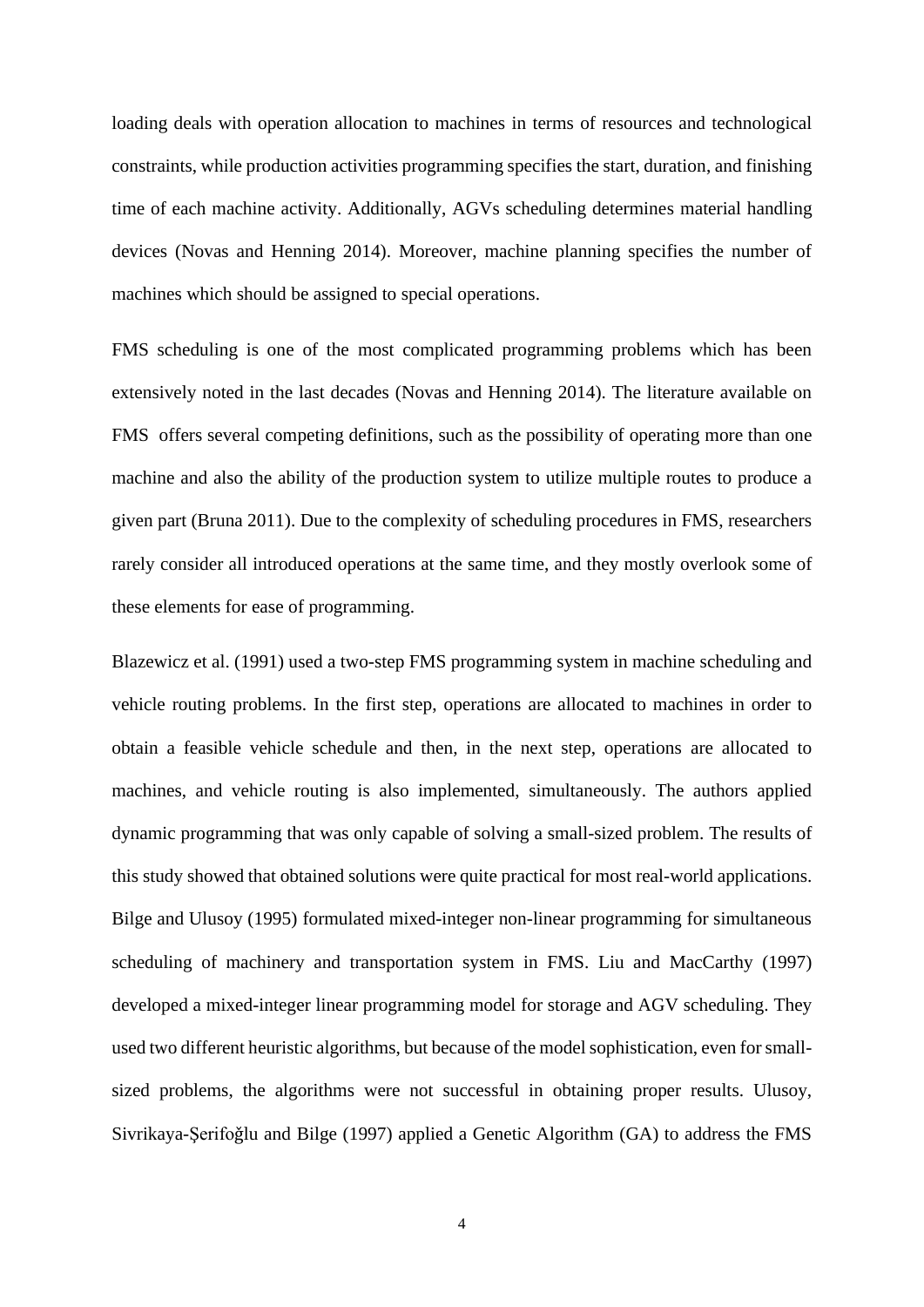scheduling where the chromosome structure represents both the operation number and AGV assignment. The GA results were promising in comparison with the opponents.

Sabuncuoglu and Karabuk (1998) developed a beam search-based algorithm for the scheduling of machines and AGVs simultaneously. They assumed that the vehicles always come back to the load/unload station after fulfilling their loading operations. The key point of this study indicated the importance of the load/unload station in the FMS problem.

Jerald et al. (2006) proposed a model for concurrent scheduling of production and AGVs and used an adaptive GA-based approach to solve the problem. They classified machines into cells with two AGVs between cells. The approach does not consider the machine loading issue and transportation times as a unique part-time. Hohhwever, such assumptions affect the applicability of their proposed approach.

This paper formulates comprehensive mathematical modelling of FMS to handle the following five sub-problems simultaneously: (i) machine loading and unloading, (ii) manufacturing operation scheduling, (iii) machine assignment, and (iv) AGVs scheduling. Moreover, the storage cost and machine limitations are considered as the most crucial constraints, and AGVs as the primary limiting resources, for the first time in FMS scheduling.

Liu, Wang and Jin (2008) proposed a modified particle swarm optimization to minimize the make-span in a permutation flow shop scheduling problem regarding limited resources between consecutive machines. They assumed that the preparation time depends on the successive order, while most of the other studies consider this factor as an independent parameter.

AGV scheduling and its limitation in the scheduling problem is a topic of interest for the researchers. Zeng, Tang and Yan (2014) suggested a Blocking Job Shop (BJS)–AGV problem while considering transferring jobs between different machines using a limited number of AGVs. Two integers non-linear programming models and a two-stage heuristic algorithm that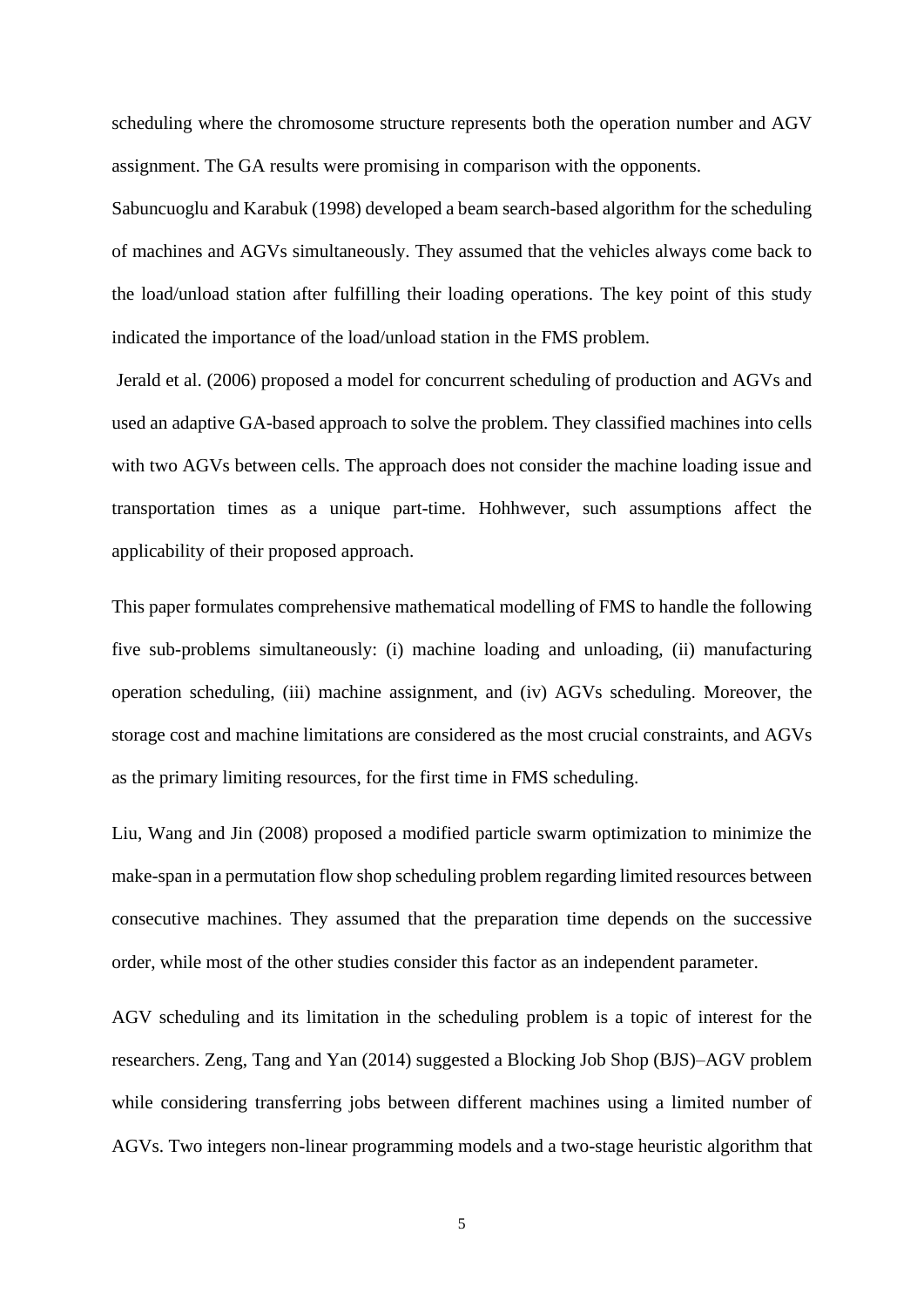combines an improved timetabling method and a local search are proposed to solve the BJS– AGV problem, and results showed the capability of proposed local search to obtain optimal solution in this case. Karimi et al. (2018) presented a mathematical model, in which AGVs transfer all parts and materials in the manufacturing system. To solve this problem, a combination of a simulation approach based on Weibull distribution and two well-known metaheuristic algorithms, namely the non-dominated sorting cuckoo search and multi-objective teaching-learning-based optimization, were proposed. The results of this study indicated that multi-objective cuckoo search obtained better results in comparison with the multi-objective teaching-learning-based optimization approach.Heger and Voß (2019) focused on a dynamic approach for dispatching autonomous AGVs, considering routing flexibility in uncertain environment conditions by using a simulation approach. Llopis-Albert, Rubio and Valero (2019) embedded a fuzzy approach into a Multi-Criteria Decision Making (MCDM) method, namely qualitative comparative analysis, to design an AGV system, in which various kinds of factors were considered in uncertain conditions.

### 2.2. Environmental considerations

Generally in FMS scheduling, due to a large amount of transportation with AGV systems, environmental concern needs further discussion. Nowadays, with the promotion of environmental protection awareness, green production has become a new research area (An et al. 2020).

There have been many aspects of environmental sustainability for different levels of decision making: the strategic, tactical, and operational levels.

At the strategic level, the pivotal point in using AGV is energy management strategies (Acciaro, Ghiara and Cusano 2014). For example, Shukla and Karki (2016) presented a review applied in the oil and gas industries considering the latest challenges of using AGVs, which may lead to a potential accident. In another aspect of this level, Fuc et al. (2016) focused on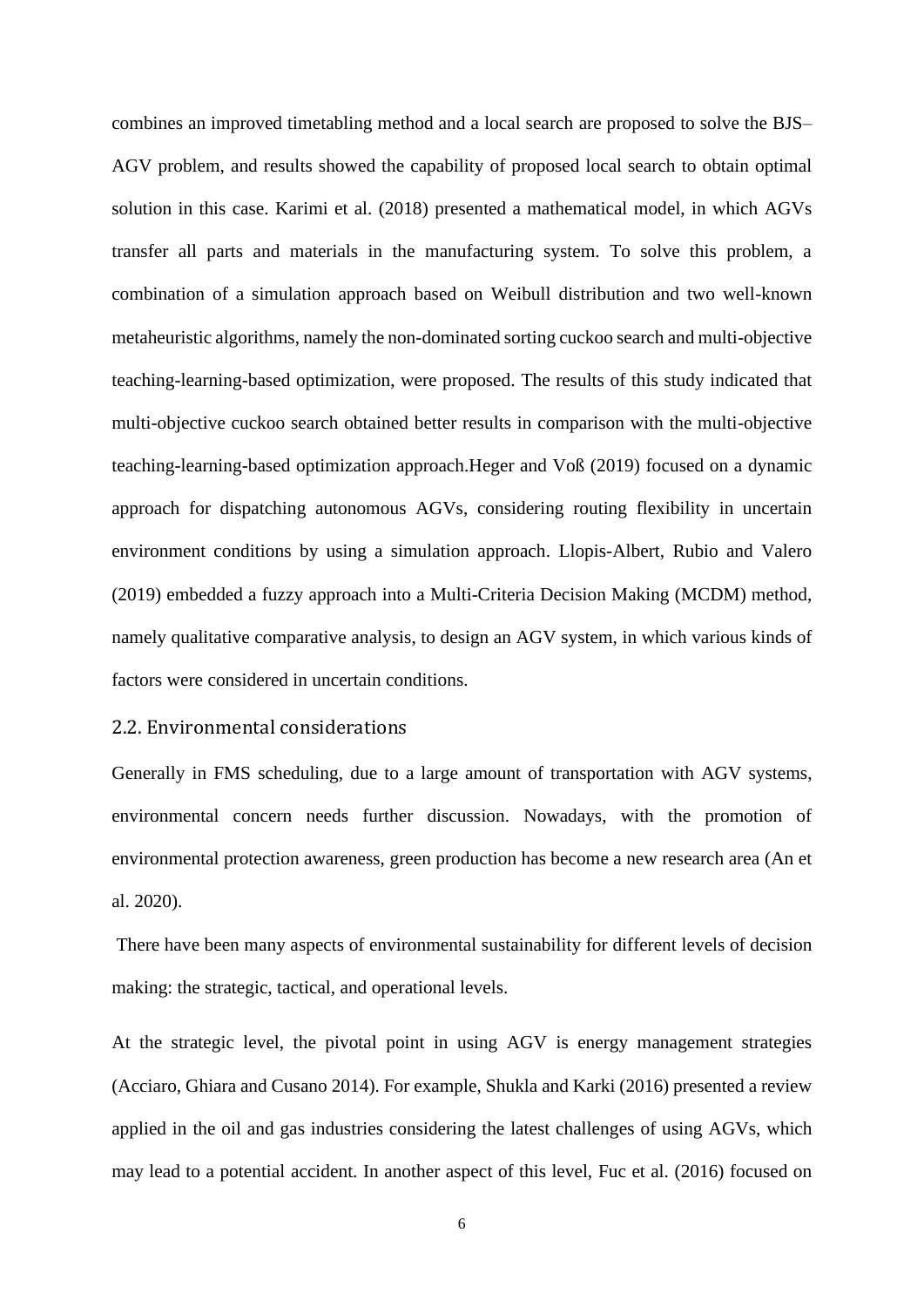electric vehicles that using of AGVs are taken into consideration by using some management systems, such as ISO 14044 and the IMPACT 2002.

For the tactical level, the most critical issues are on the refueling and charging method of AGVs. In this regard, Schmidt et al. (2015) provide a comprehensive study to show the economical and ecological aspects of using battery-powered AGVs throughout a real case in Germany. In the same vein, focused on a real case in the Netherlands, a new methodology for analyzing energy consumption has been proposed by Geerlings and van Duin (2011) considering different layout designs to reduce CO2 emissions. Leriche et al. (2015) proposed a new method using agent-based simulation to show the efficacy of implementing electricpowered vehicles in reducing CO2 emissions. Other eminent studies at a tactical level have been presented by Schmidt, Eisel and Kolbe (2014) and Hopf and Müller (2015), which focus on new concepts of sustainability related to controlled charging concepts and resource consumption efficiency, respectively. Zhou and Shen (2018) proposed an energy-efficient scheduling method for AGVs to fulfil material follow problem. They used a linear function to estimate energy consumption.

For the operational level, scholars have considered some criteria and policies for different applications of AGVs regarding ecological concerns. Xin, Negenborn and Lodewijks (2014) focused on the sustainability of maritime logistics via reducing energy consumption using a specific policy considering a hierarchical controller. Furthermore, Lee, Low and Kim (2015) studied various strategies to show which one of them was efficient in reducing energy consumption. In the same vein, single and dual operations of several types of AGVs were examined in terms of energy efficacy and operation, respectively.

### 2.3. The Contribution of Research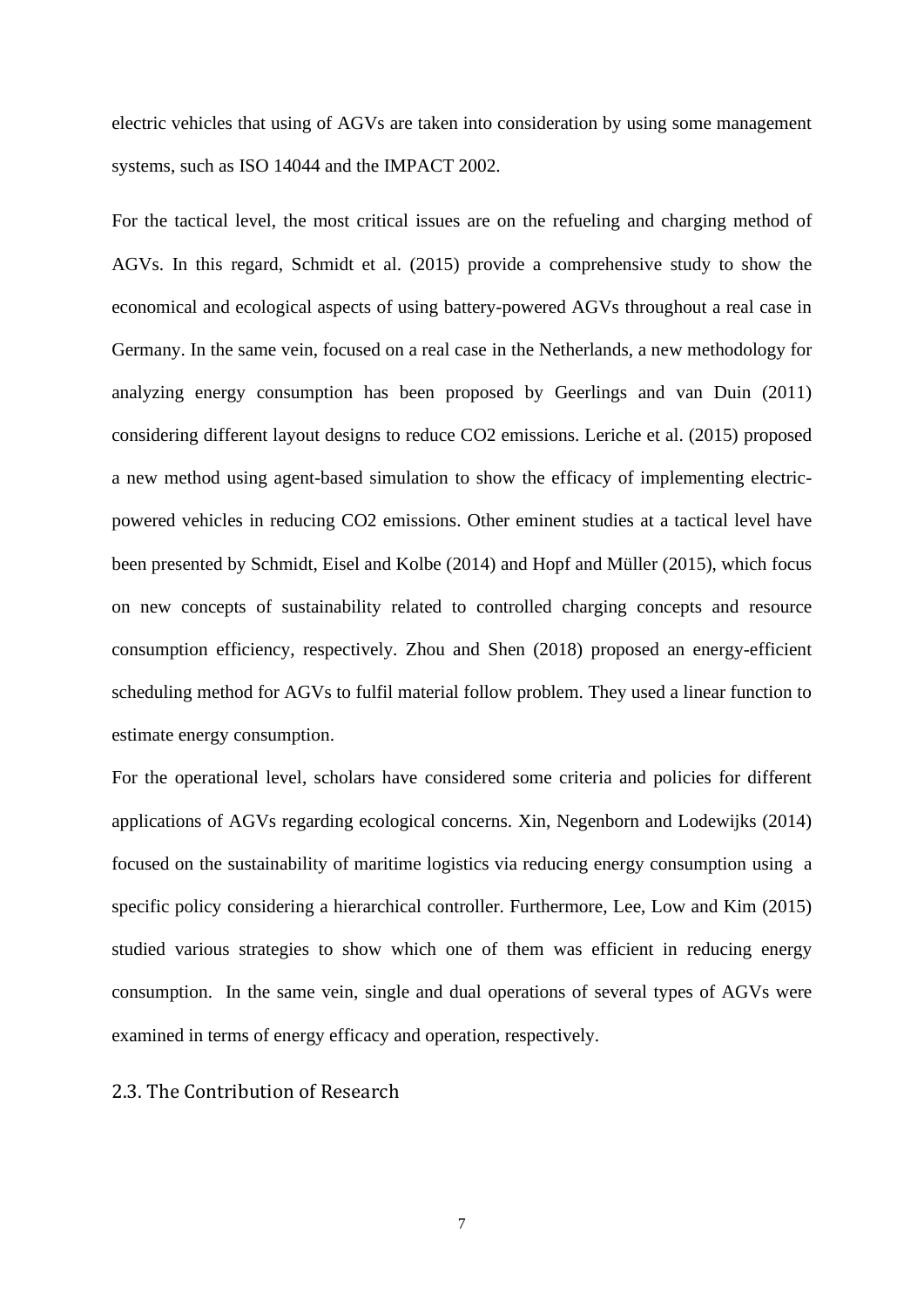By reviewing related papers in the FMS area, we conclude that there have been two main streams: FMS scheduling and environmental considerations that have been mainly neglected in the literature. Generally, there is a lack of sustainable implementation in the FMS scheduling problem (Zhang, Xu and Zhang 2020), and specifically, the combination of fuel consumption approach and FMS for the AGV system has not been considered in the previous research. Also, we propose using a MCDM approach embedded in the multi-objective optimization for the FMS problem. Furthermore, there has not been a comprehensive study that focuses on implementing and analyzing new metaheuristic methods considering parameters tuning in FMS, using the grey Taguchi approach.

Therefore, the main contributions of this paper initially include the novel mathematical modelling represented for the FMS problem which covers five effective and essential subproblems of real-life systems, i.e. (1) machine loading and unloading, (2) machine assignment, (3) scheduling of manufacturing operations, (4) fuel consumption constraints in FMS (5) scheduling of AGVs. It is worth mentioning that in the proposed model, the preparation time is assumed as a dependent parameter to successive order while most of the current studies consider this feature independent of successive order. The second contribution of this paper concerns a green approach by incorporating the fuel consumption concept into the mathematical model. As the third contribution of the current paper, a Modified Multi-Objective Particle Swarm Optimization (MMOPSO) enhanced with efficient encoding and decoding algorithms has been utilized for the first time to cope with the problem complexities. Fourthly, the grey Taguchi approach is presented for parameters tuning in FMS and finally, to evaluate the results obtained by algorithms, a Technique for Order of Preference by Similarity to Ideal Solution (TOPSIS) model is proposed.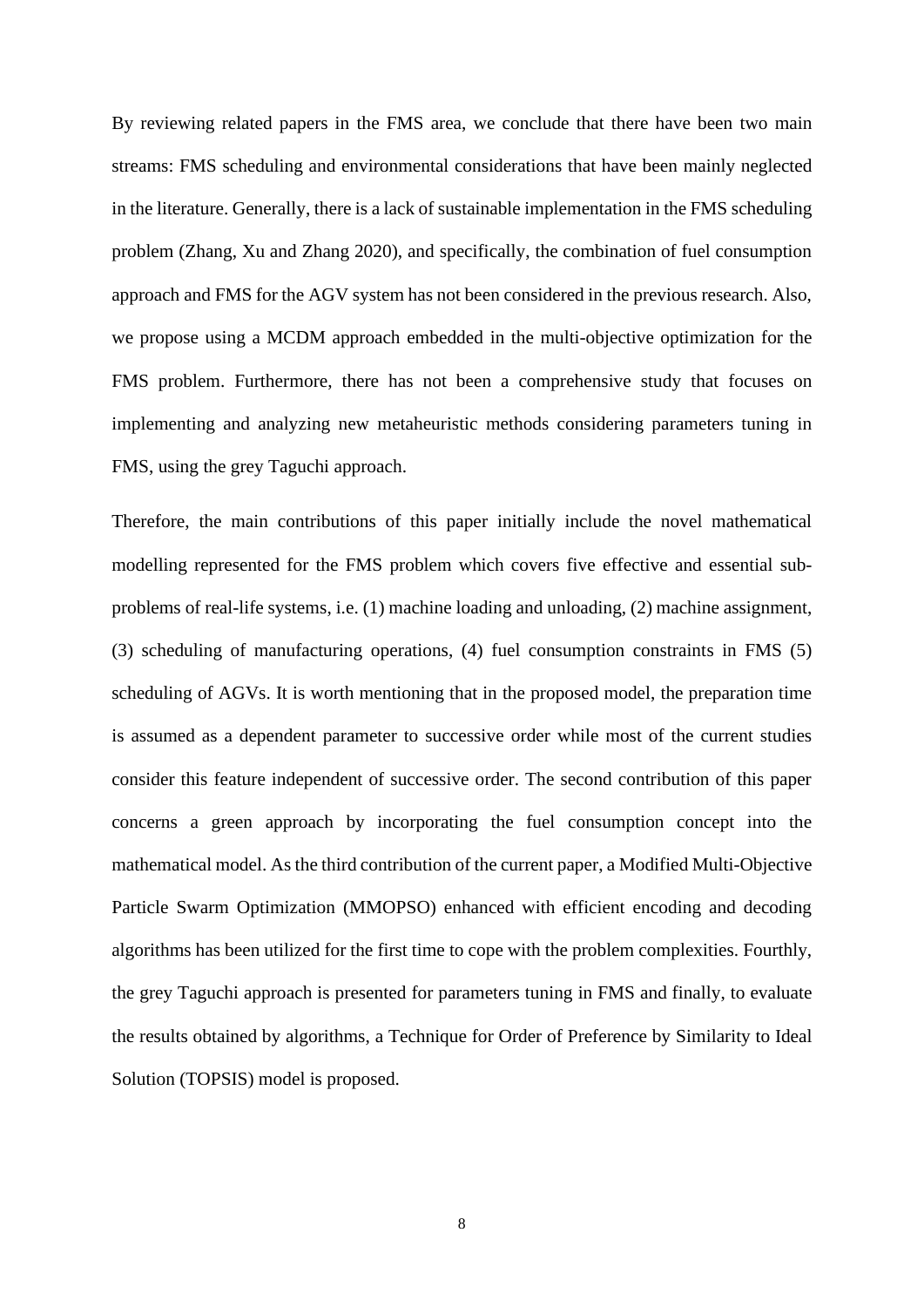### 3. Problem description

### 3.1. FMS problem

The main features of our proposed FMS are as follows: (i) one loading and one unloading station (L/U station) in which the AGV should first transfer parts from the loading station to the first process machine and then take them back to the unloading station at the end of the whole process, (ii) multipurpose machines with limited available time and their assignment issues, (iii) different kinds of AGVs with different speeds and transportation costs, (iv) different parts with specific operation sequences.

The presented scheduling problem has a predefined set of parts with particular demands. Each part has a successive operation order, executed on one machine from a set of alternative multipurpose machines, and each machine executes just one operation on a single part at a time.

Some AGVs do parts transferring between stations through direct paths. A predefined time is required for parts loading and unloading from AGV on machines. Waiting parts are picked up by the robot when the station becomes idle. Nowadays, more and more mass customization manufacturers begin to use AGVs in their assembly lines. In such a condition, a lot of different products are assembled on the same assembly line, and required row-materials for production in each station are continually altering. The proposed model in this study can be used for mass customization manufacturer which produces small products.

### 3. 2. AGV features

AGVs play the most crucial role in FMS scheduling, and they should be strictly considered for obtaining relevant and feasible solutions for real FMSs. [Figure 1](#page-9-0) illustrates the parts movement pattern utilizing AGVs.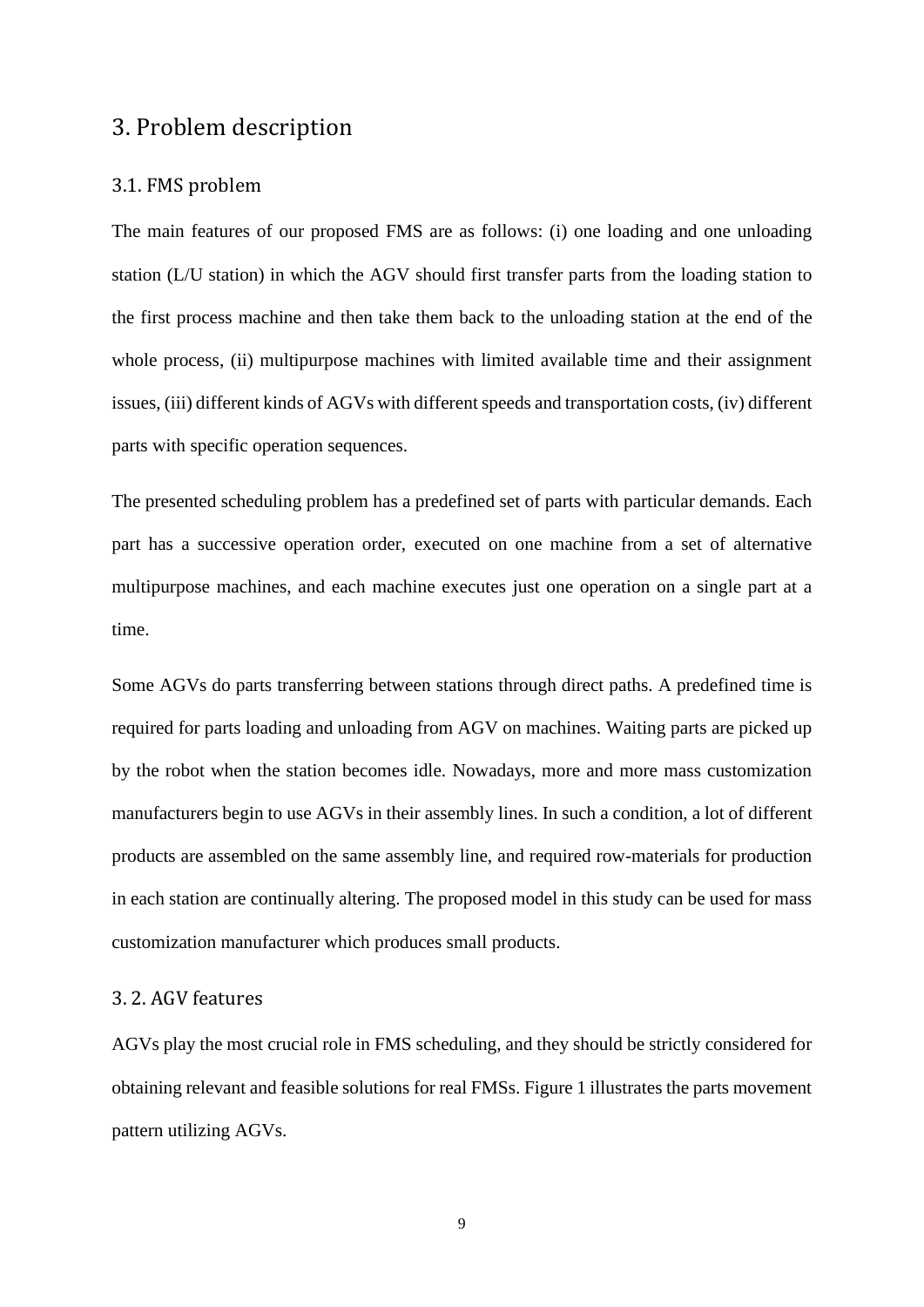

<span id="page-9-0"></span>Figure 1. Movement procedure of parts with AGV

P<sub>1,O1</sub> P<sub>1,O2</sub><br>
P<sub>1,O2</sub><br>
P<sub>1,O2</sub><br>
P<sub>1,O2</sub><br>
P<sub>1,O2</sub><br>
P<sub>1,O2</sub><br>
P<sub>1,O3</sub><br>
P<sub>1,O3</sub><br>
P<sub>1,O3</sub><br>
P<sub>1,O3</sub><br>
P<sub>1,O3</sub><br>
P<sub>1,O3</sub><br>
P<sub>1,O3</sub><br>
P<sub>1,O3</sub><br>
P<sub>1,O3</sub><br>
P<sub>1,O3</sub><br>
P<sub>1,O3</sub><br>
P<sub>1,O3</sub><br>
P<sub>1,O3</sub><br>
P<sub>1,O3</sub><br>
P<sub>1,O3</sub><br>
P<sub>1,O3</sub><br>
P<sub>1,O3</sub><br>
P<sub>1,O3</sub> As illustrated above, an appropriate FMS scheduling deals with moving parts between machines or transferring them from/to L/U stations with AGVs. However, in this paper, the time required for the AGV depends on five parameters: (1) the distance between machines (or the machine and the L/U station and vice versa) (2) loading and unloading times on each machine (3) pre-processing time (pick up at the loading station and delivery to the machine) that will be executed in the first operation, (4) the last moving time (time for transferring parts from the final operation/machine to the unloading station), and finally (5) the speed of the transferring vehicle which causes a difference in the cost of transportation. In this paper, all of the above issues are considered for AGV scheduling.

Besides, no preemption is allowed for parts transportation by the AGV. When it is assigned to a part, the part must be unloaded before the AGV starts any other operation. Therefore, there will be no conflict between any pair of AGV transferring operations.

Empty AGV trips are those movements that are performed each time the AGV moves unloaded from its last delivery destination to another resource (machine or L/U station), where it is required to pick up a part that needs to be transferred to another FMS resource (Novas and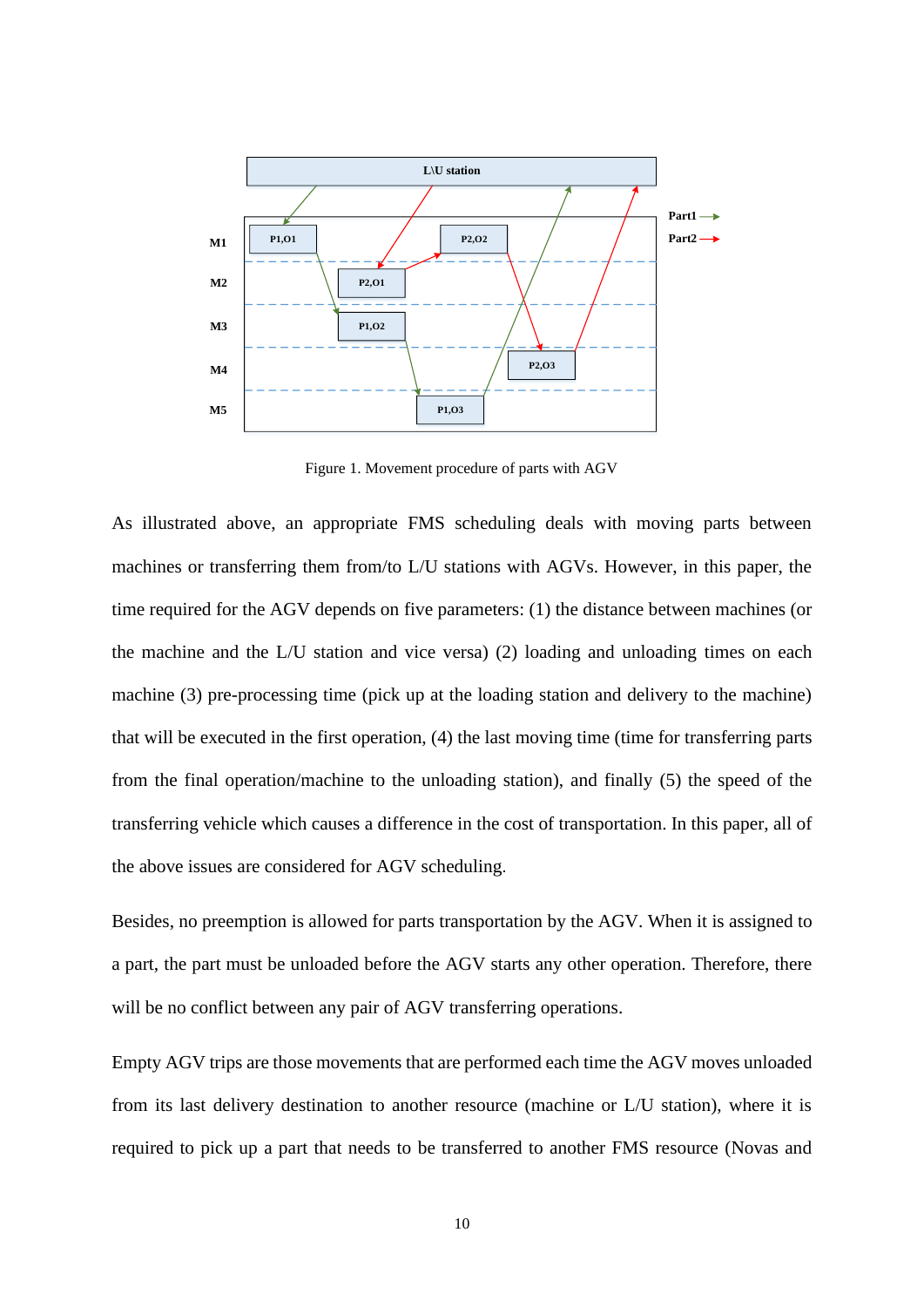Henning 2014). The waiting interval to reload the AGV is considered insignificant. The type of AGVs used in production planning has significant effects on material handling problem. In this paper, homogenous AGVs are used. Since only one kind of AGV has been utilized, the preparation time is assumed to be constant in the model. Therefore, using a constant value in the model can be neglected due to its low effect on the computing of cost function.

All in all, the FMS layout and the vehicle attribute are significant issues in determining transport times and have a critical impact on the resulting schedule. All of these are done to minimize the maximum time of operations completion and minimize the cost of processing, transportation, fuel cost, and storage.

#### 3.3. Fuel Consumption Rate (FCR) considered for AGVs

There are many factors that affect the total cost of the routing problem. Generally speaking, it has been recognized that the cost of a vehicle travelling along a route depends on many factors, which have a direct and indirect relation with the en route path. In this regard, the FCR has been considered as an indirect factor measured by distance, fuel price, and so on. Therefore, the first group of factors, especially FCR, can be used as a variable cost. According to Zhang et al. (2014), an acceptable estimation of fuel consumption can be achieved on the basis of two factors, load and distance, in which other factors are assumed to be constant. In this regard, an empty fleet has less cost than a fully loaded one routing in a specific schedule at a particular speed.

With no loss of generality, we conclude that an AGV's gross weight can be divided into two sections in which it carries no load weight  $(Q_0)$  for the first section, and a load $(Q_1)$  in the second section. Therefore, a linear function based on load can be given as follows:

<span id="page-10-0"></span>
$$
\theta(Q_1) = \alpha(Q_0 + Q_1) + \beta \tag{1}
$$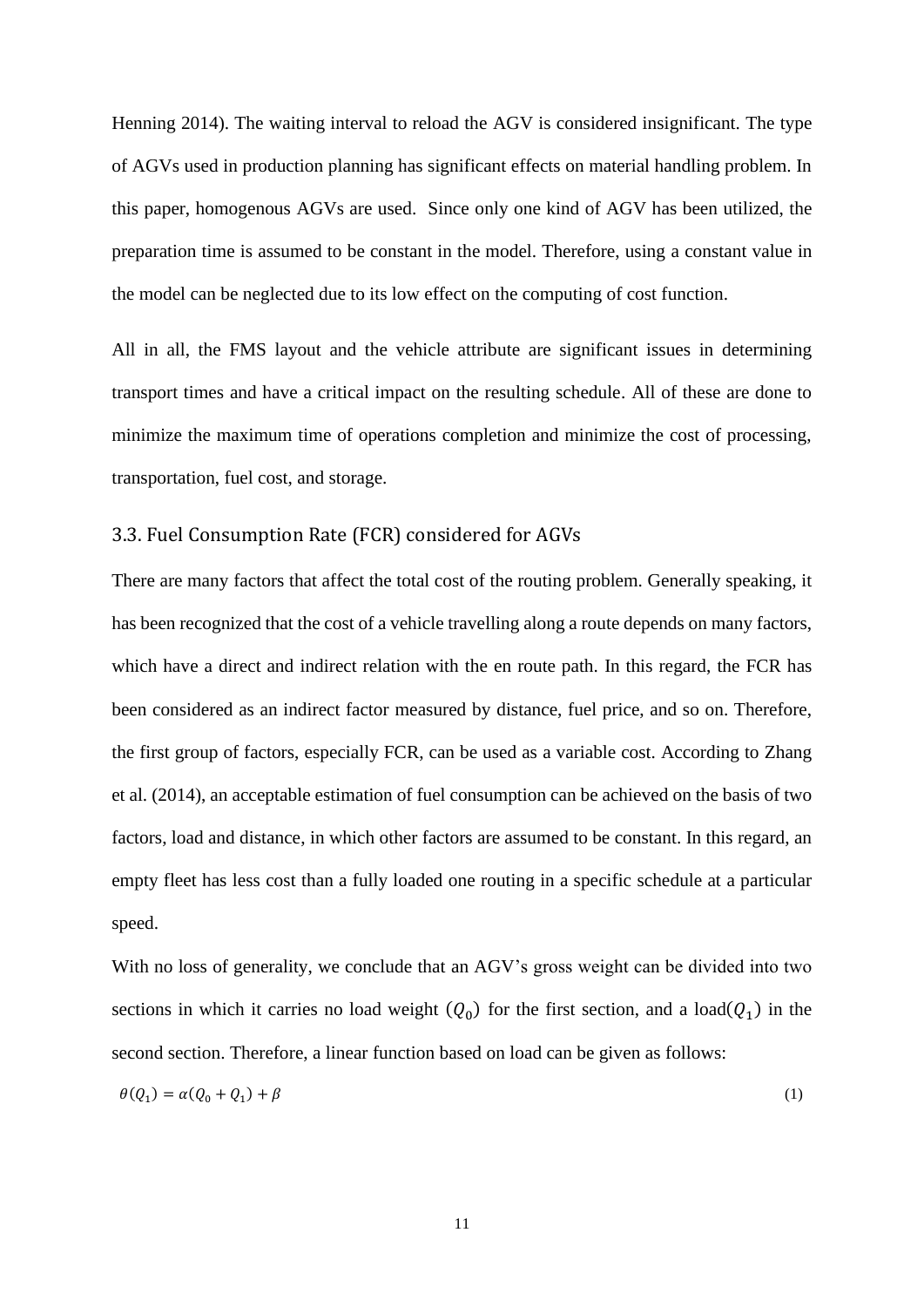To obtain an efficient formula for FCR, we define  $Q$  for maximum load carried by AGV, and  $\theta_0$  and  $\theta_*$  are used for empty-load and full-load of FCR, respectively. Therefore, the following Eqs. are given based on Eq. [\(1\)](#page-10-0) as:

$$
\theta_0 = \alpha Q_0 + \beta \tag{2}
$$

$$
\theta_* = \alpha(Q_0 + Q_1) + \beta \tag{3}
$$

Considering the above Eqs. the value of  $\alpha$  can be computed as:

$$
\alpha = \frac{\theta_* - \theta_0}{Q} \tag{4}
$$

So, we reformulate  $\theta(Q_1)$  as:

<span id="page-11-0"></span>
$$
\theta(Q_1) = \theta_0 + \frac{\theta_* - \theta_0}{Q} Q_1 \tag{5}
$$

According to Eq. [\(5\),](#page-11-0) it can be concluded that the most crucial factor in estimating fuel consumption is load, and there is a linear relationship between FCR and load of AGV, correspondingly.

For a given arc $\{m, m\}$ , where an AGV moves  $m<sup>th</sup>$  to  $m<sup>th</sup>$  machine, the cost function of consumed fuel can be expressed as follows:

$$
C_{m\acute{m}}^{fuel} = \theta_{m\acute{m}}d_{m\acute{m}}\kappa\tag{6}
$$

where  $d_{m\hat{m}}$  is the distance between  $m^{th}$  to  $\hat{m}^{th}$  and,  $\kappa$  denotes the unit cost of fuel. We simply assume that the load carried between two points can be expressed as  $q_{m n}$ , leads to

$$
\theta_{m\acute{m}} = \theta_0 + \frac{\theta_* - \theta_0}{Q} q_{m\acute{m}} = \theta_0 + \alpha q_{m\acute{m}} \tag{7}
$$

# 4. Mathematical modelling

In this section, we first introduce the model, including assumptions, model subscripts, parameters, and related variables. Then, the mathematical model is given in detail. The following notation and assumptions are used throughout this paper:

#### 4.1. Assumptions

The precedence of each operation is considered.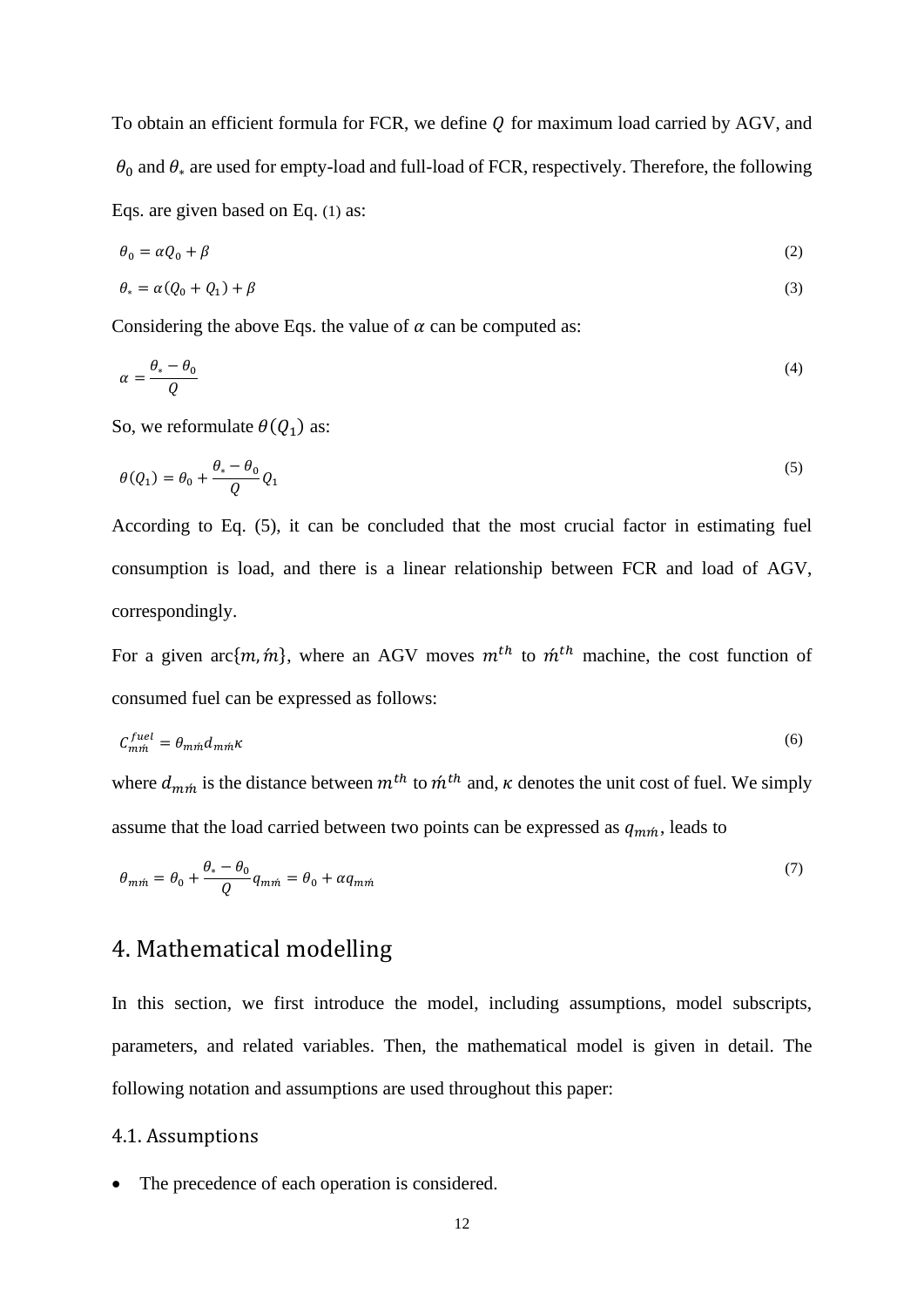- The operation time on each part and machine is determined.
- The time of the part loading and unloading on a machine is considered.
- The FMS has several types of AGV, but the type number is limited.
- Each part has a certain demand.
- The availability time of each machine is limited.
- The capacity of the fuel tank for the AGV is limited.
- Time is discrete.
- The preparing time of the empty AGV is insignificant.
- No preemption is allowed in operations.
- The first assigned AGV should take parts from loading to the machine.
- The last assigned AGV should take parts in the machine to unloading.

### 4.2. Notations

In the following, the notations used in the mathematical model formulation are shown in [Table](#page-12-0) 

[1.](#page-12-0)

| <b>Indices</b>                    |                                                                                                            |                   |
|-----------------------------------|------------------------------------------------------------------------------------------------------------|-------------------|
| p                                 | Index of part                                                                                              | $p = 1, 2, , P$   |
| o,o'                              | Index of operation                                                                                         | $o = 1, 2, , O_p$ |
| m, m'                             | Index of Machine                                                                                           | $m = 1, 2, , M$   |
| t                                 | Index of time                                                                                              | $t = 1, 2, , T$   |
| $\boldsymbol{k}$                  | Index of AGV                                                                                               | $k = 1, 2, , K$   |
| <b>Set</b>                        |                                                                                                            |                   |
| $M_{po}$                          | the set of Machine ability process $o^{th}$ operation on $p^{th}$                                          |                   |
| <b>Parameters</b>                 |                                                                                                            |                   |
| $T^{tr}$<br>pkmm'                 | Transportation time of $p^{th}$ part by $k^{th}$ AGV from machine m to $\hat{m}$                           |                   |
| $T^{pr}$<br>pom                   | Processing time of $o^{th}$ operation on $p^{th}$ part by machine m                                        |                   |
| $C^{pr}_{\textit{pom}}$           | Processing cost of $o^{th}$ operation on $p^{th}$ part by machine m                                        |                   |
| $T_m^{at}$                        | Availability time of machine $m$                                                                           |                   |
| $C^{tr}$<br>$pmm$ <sup>k</sup>    | The transportation cost of $p^{th}$ part from machine m to m by $k^{th}$ AGV per time                      |                   |
| $C_{\textit{plmk}}^{\textit{tr}}$ | The transportation cost of $p^{th}$ part from the loading station to machine m by $k^{th}$ AGV per<br>time |                   |

<span id="page-12-0"></span>Table 1. Summary of Notation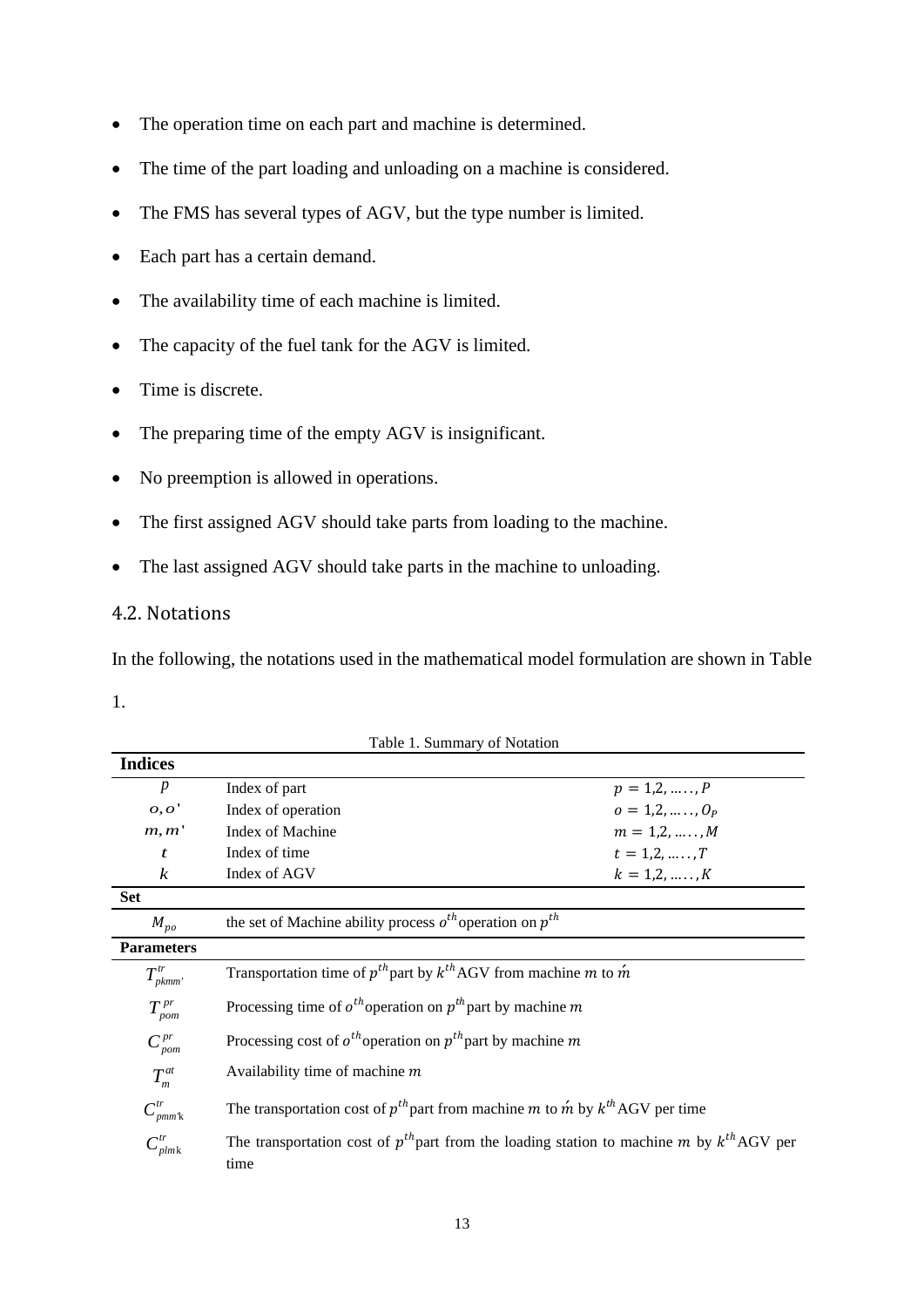| $C^{tr}_{pmuk}$                  | The transportation cost of $p^{th}$ part from machine m to unloading station by $k^{th}$ AGV per time                               |
|----------------------------------|-------------------------------------------------------------------------------------------------------------------------------------|
| $\boldsymbol{A}$                 | A very large amount                                                                                                                 |
| $\theta_0^k$                     | Empty-load of the of $k^{th}$ AGV of fuel consumption rate model.                                                                   |
| $\theta_*^k$                     | Full-load of the of $k^{th}$ AGV of fuel consumption rate model.                                                                    |
| $d_{mm}$                         | Distance between $m^{th}$ machine to $\hat{m}^{th}$ machine                                                                         |
| $\boldsymbol{\mathcal{K}}$       | Fuel cost unit                                                                                                                      |
| $q_p$                            | The weight of of $p^{th}$ part                                                                                                      |
| $Q^k$                            | the maximal weight the AGV could carry                                                                                              |
| $\mathbf{M}^k$                   | Vehicle fuel tank capacity of $k^{th}$ AGV                                                                                          |
| <b>Continues variables</b>       |                                                                                                                                     |
| $y_{po}^{ft}$                    | The finishing time of operation $o$ on part $p$                                                                                     |
| $y_{po}^{ut}$                    | Unloading time of part $p$ in operation $o$                                                                                         |
| $y_{\text{pom}}^{lt}$            | loading time of part $p$ on machine $m$ before executed operation $o$                                                               |
| $y_{\text{pom}}^{rt}$            | The receive time of part $p$ beside machine $m$ to start operation                                                                  |
| $y_{km}^f$                       | Fuel level variable of $k^{th}$ AGV specifying the remaining tank fuel level upon arrival to vertex                                 |
| <b>Binary variables</b>          | т                                                                                                                                   |
| $x_{kt}^{aa}$                    | If $k^{th}$ AGV be available at time t, it is 1 otherwise 0                                                                         |
| $x_{\text{pomkt}}^{\text{tr}}$   | If the $k^{th}$ AGV transfers $p^{th}$ part from machine m after $o^{th}$ operation at the time t, it is 1<br>otherwise 0           |
| $x_{plmkt}^{tr}$                 | If the $k^{th}$ AGV transfers $p^{th}$ part from the loading station to machine m at the time t, it is 1<br>otherwise 0             |
| $x_{pmukt}^{tr}$                 | If the $k^{th}$ AGV transfers $p^{th}$ part from machine m to unloading station at the time t, it is 1<br>otherwise 0               |
| $x_{pmm'kt}^{tr}$                | If the $k^{th}$ AGV transfers $p^{th}$ part from $m^{th}$ machine to $\hat{m}^{th}$ machine at the time t, it is 1<br>otherwise 0   |
| $x_{\textit{pomkt}}^{or}$        | I If the $k^{th}$ AGV transfers operation <i>o</i> of the part <i>p</i> from $m^{th}$ at the time <i>t</i> , it is 1 otherwise<br>0 |
| $x_{\text{p}omt}^{or}$           | If operation $o$ of the part $p$ is executed at the time $t$ by machine $m$ , it is 1 otherwise 0.                                  |
| $x_{po-1mom}^{or}$               | If operation o and $o-1$ of part p are executed by machine m and m respectively, it is 1<br>otherwise 0                             |
| $x_{\text{pom}}^{or}$            | If operation $o$ of part $p$ is executed by machine $m$ , it is 1 otherwise 0                                                       |
| $\boldsymbol{\chi}^{or}_{mm'kt}$ | If the $k^{th}$ AGV moves from $m^{th}$ machine to $\acute{m}^{th}$ machine at the time t with empty-load, it is<br>1 otherwise 0   |
| $x_{p1m}^{or}$                   | If the first operation of part $p$ is executed by machine $m$ , it is 1 otherwise 0                                                 |

### 4.3. Mathematical model

In this sub-section, the mathematical model of the problem under study is expressed as follows: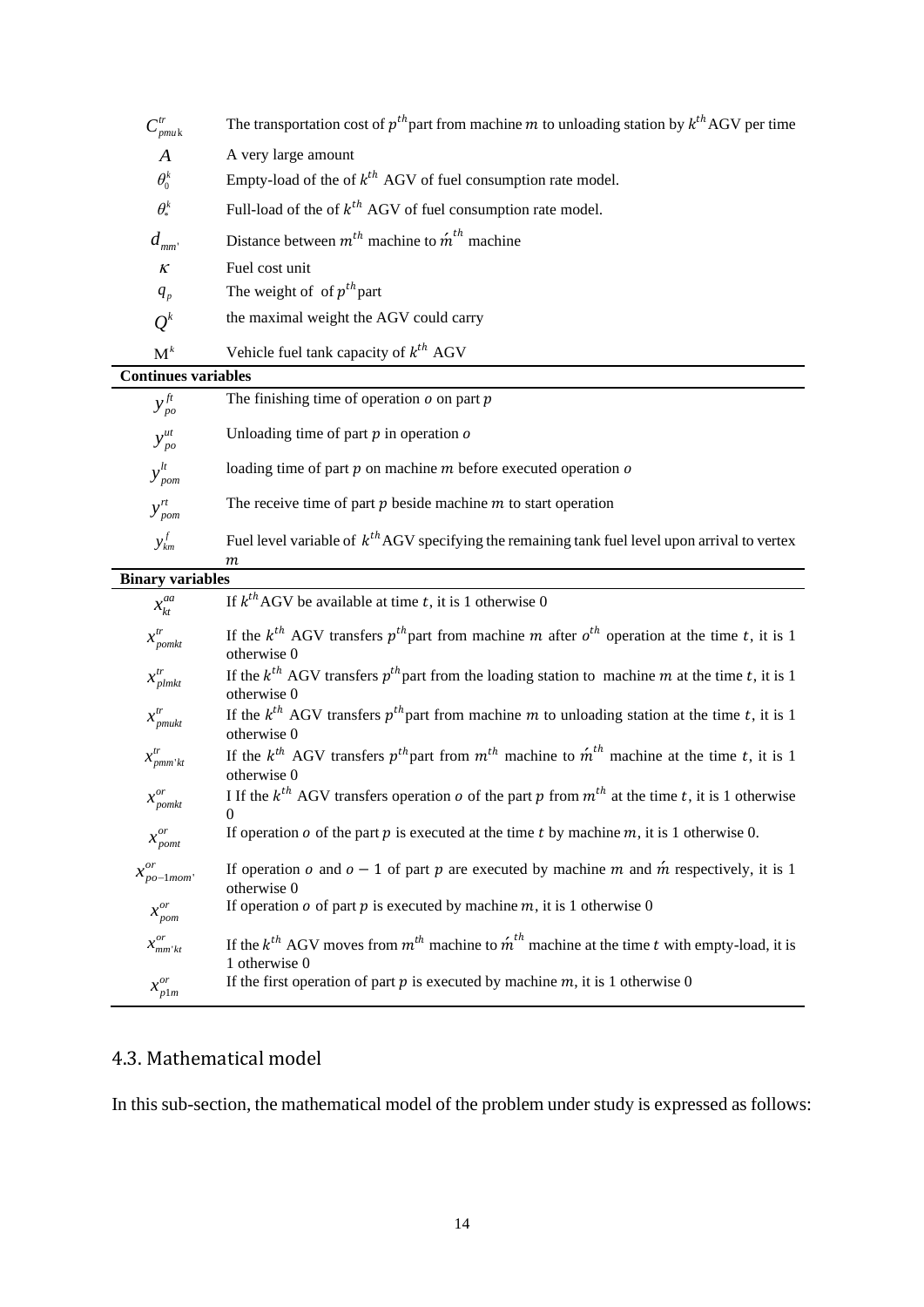<span id="page-14-0"></span>
$$
\min Z_{1} = \sum_{p=1}^{P} \sum_{m \in M_{op}} \sum_{k=1}^{K} \sum_{t=un_{pop}}^{Time} \left( x_{pmm'kt}^{tr} \left( \theta_{0}^{k} + \left( \frac{\theta_{*}^{k} - \theta_{0}^{k}}{Q^{k}} \right), q_{p} \right) d_{mm'} \right) + \sum_{p=1}^{P} \sum_{m \in M_{op}} \sum_{k=1}^{K} \sum_{t=un_{pop}}^{Time} \left( x_{mm'kt}^{tr} \left( \theta_{0}^{k} \right) d_{mm'} \right)
$$
\n(9)

$$
\begin{aligned} &\text{min} Z_2 = \sum_{p=1}^{P} \sum_{o=1}^{o_p} \sum_{m \in M_{op}} \Big( C_{pom}^{pr} . x_{pom}^{or} . T_{pom}^{pr} \Big) + \\ &\sum_{p=1}^{P} \sum_{0=1}^{o_p} \sum_{m \in M_{op}} \sum_{m' \in M_{op}} \Bigg( C_{pmm'kt}^{tr} . \sum_{t=1}^{T} x_{pmm'kt}^{tr} . \Bigg) + \sum_{p=1}^{P} \sum_{m \in M_{op}} \sum_{k=1}^{K} \sum_{t=r_p}^{\text{load}_{p1}} \Bigg( C_{plmk}^{tr} . \sum_{t=1}^{T} x_{plmkt}^{tr} . \Bigg) + \\ &\sum_{p=1}^{P} \sum_{m \in M_{op}} \sum_{k=1}^{K} \sum_{t=um_{pop}}^{Time} \Bigg( C_{pmk}^{tr} . x_{pmukt}^{tr} . \Bigg) \end{aligned}
$$

$$
\sum_{m=1}^{M} x_{pom}^{or} = 1
$$
\n
$$
\sum_{t=1}^{T} x_{pom}^{or} = x_{pom}^{or} \cdot T_{pom}^{pr}
$$
\n
$$
(10)
$$
\n
$$
\forall p, o, m \in M_{op}
$$
\n
$$
(11)
$$

$$
t \cdot x_{\text{pom}}^{\text{or}} t \cdot x_{\text{pof-1m't}}^{\text{or}} \le 0
$$
\n
$$
\forall p, o, m \in M_{\text{op}}, \text{if } t = 1, \dots \text{Time},
$$
\n
$$
t = 1, \dots \text{Time},
$$
\n
$$
\{t = t, \dots \text{Time}\}
$$
\n
$$
(12)
$$

$$
\forall p, o, k, m \in M_{op}, t
$$
  
= 1, ... Time

<span id="page-14-4"></span><span id="page-14-3"></span><span id="page-14-2"></span><span id="page-14-1"></span>
$$
\forall p, o, k, m \in M_{op}, t
$$
  
= 1, ... *Time* (14)

<span id="page-14-6"></span><span id="page-14-5"></span>
$$
\forall p, k, m \in M_{op} \tag{15}
$$

$$
\frac{1}{2} \tag{16}
$$

$$
\forall p, o, m \in M_{op}
$$

<span id="page-14-9"></span><span id="page-14-8"></span><span id="page-14-7"></span>
$$
(17)
$$

$$
y_{po}^f \ge y_{pom}^l + \left(T_{pom}^{pr} \cdot x_{pom}^{or}\right)
$$
  

$$
F(\mathbf{k}, \mathbf{q}_p) = \theta_0^k + \left(\frac{\theta_*^k - \theta_0^k}{Q^k}\right). \mathbf{q}_p
$$

 $1 \; k=1$  $\sum_{p1m}^{or} \leq \sum_{t=1}^{Time} \sum_{k=1}^{K} x_{plmkt}^{tr}$ *x x* **≤** *> x*  $\leq \sum_{t=1} \sum_{k=1}$ 

 $\min_{n \in M_{po}} \left( \min_{t \in C_{po}} \left( t.(1 - x_{pomkt}^{tr}) \right) A + 1 \right)$  $y_{po}^{ut} = \min_{m \in M_{po}} \left( \min_{t \in C_{po}} \left( t.(1 - x_{pomkt}^{tr}) \right. \text{A} + 1) \right)$ 

 $x_{\text{pomkt}}^{tr} \leq x_{\text{kt}}^{aa}$ 

1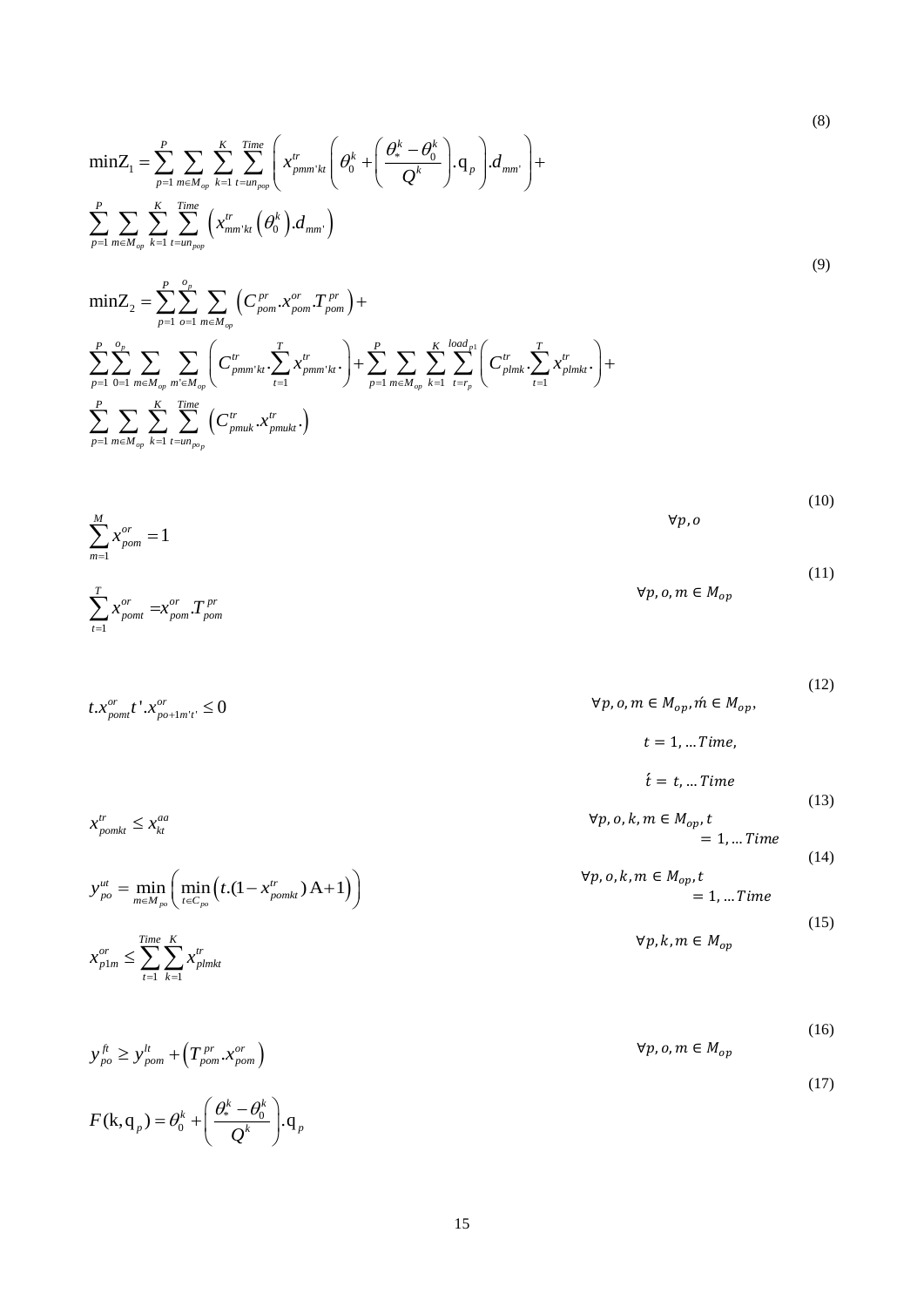$$
y_{m'k}^f \le y_{mk}^f - d_{mm'}\Big(F(\mathbf{k}, \mathbf{q}_p)\Big). \mathbf{x}_{pmm'kt}^{tr} \tag{16}
$$

<span id="page-15-0"></span> $(18)$ 

(19)

<span id="page-15-1"></span>(20)

<span id="page-15-3"></span><span id="page-15-2"></span>(21)

<span id="page-15-8"></span><span id="page-15-7"></span><span id="page-15-6"></span><span id="page-15-5"></span><span id="page-15-4"></span>(24)

$$
y_{mk}^f = \begin{cases} y_{mk}^f \ge d_{mm'}(F(\mathbf{k}, \mathbf{q}_p)). \mathbf{x}_{pmm'kt}^r & \rightarrow y_{mk}^f \\ y_{mk}^f < d_{mm'}(F(\mathbf{k}, \mathbf{q}_p)). \mathbf{x}_{pmm'kt}^r & \rightarrow M^K \end{cases}
$$

$$
x_{po-1m}^{or} \cdot x_{pom}^{or} = x_{po-1mom}^{or}
$$
\n
$$
\forall p, o, m \in M_{op}, \forall n \in M_{op}
$$

*Time*

$$
\sum_{t=un_{po-1}}^{Time} x_{po-1mkt}^{or} = \sum_{m' \in M_{op}} T_{pkmm}^{tr} \cdot x_{po-1mom}^{or}
$$
\n
$$
\forall p, k, m \in M_{op}, o = 2, 3, ..., o_p
$$

$$
\sum_{m \in M_{op}} \left( \sum_{t = y_{pom}^{r}}^{Time-1} \left| x_{pom}^{or} - x_{pom}^{or} \right| - 2 + x_{pomt(y_{pom}^{r})}^{or} \right) = 0
$$
\n(22)

$$
y_{pom}^{st} = y_{pom}^{lt} - y_{pom}^{rt}
$$
  $\forall p, o, m \in M_{op}$ 

$$
\sum_{p=1}^{P} \sum_{o=1}^{o_p} \left( T_{pom}^{pr} \cdot x_{pom}^{pr} \right) \le T_m^{at} \tag{25}
$$

$$
Time = \sum_{p=1}^{P} \sum_{m=1}^{M} \sum_{o=1}^{o_p} T_{pom}^{pr}
$$
\n(26)

$$
y_{po}^f, y_{po}^u, y_{pom}^l, y_{pom}^f, y_{km}^f, \ge 0
$$
  $\forall p, o, m \in M_{op}$ 

$$
x_{kt}^{aa}, x_{pomkt}^{tr}, x_{pimkt}^{tr}, x_{pimkt}^{tr}, x_{pmm'kt}^{tr}, x_{pomkt}^{tr}, x_{pomkt}^{tr}, x_{pomnt}^{cr}, x_{pomt}^{or}, x_{po-1mom}^{or}, \forall p, o, k, t, m \in M_{op}
$$
  
\n
$$
x_{pom}^{or}, x_{mm'kt}^{tr}, x_{plm}^{or} \in 0,1
$$
\n
$$
(27)
$$

The first objective in Eq. [\(8\)](#page-14-0) minimizes the total fuel consumption of loaded and empty machines that is the function of distance traversing among machines or L/U stations, and Eq[.\(9\)](#page-14-1) minimizes the total cost. The first part of this objective calculates the processing cost of all operations by machines, and the second to the fourth parts measure the transportation cost of traversing among machines and L/U stations, respectively. Eq. [\(10\)](#page-14-2) ensures that each operation in every part is executed by one machine. Equality constraint [\(11\)](#page-14-3) ensures that the sum of the time of every operation on a part must be equal to the processing time of that operation on the machine. Inequality constraint [\(12\)](#page-14-4) ensures the precedence relations.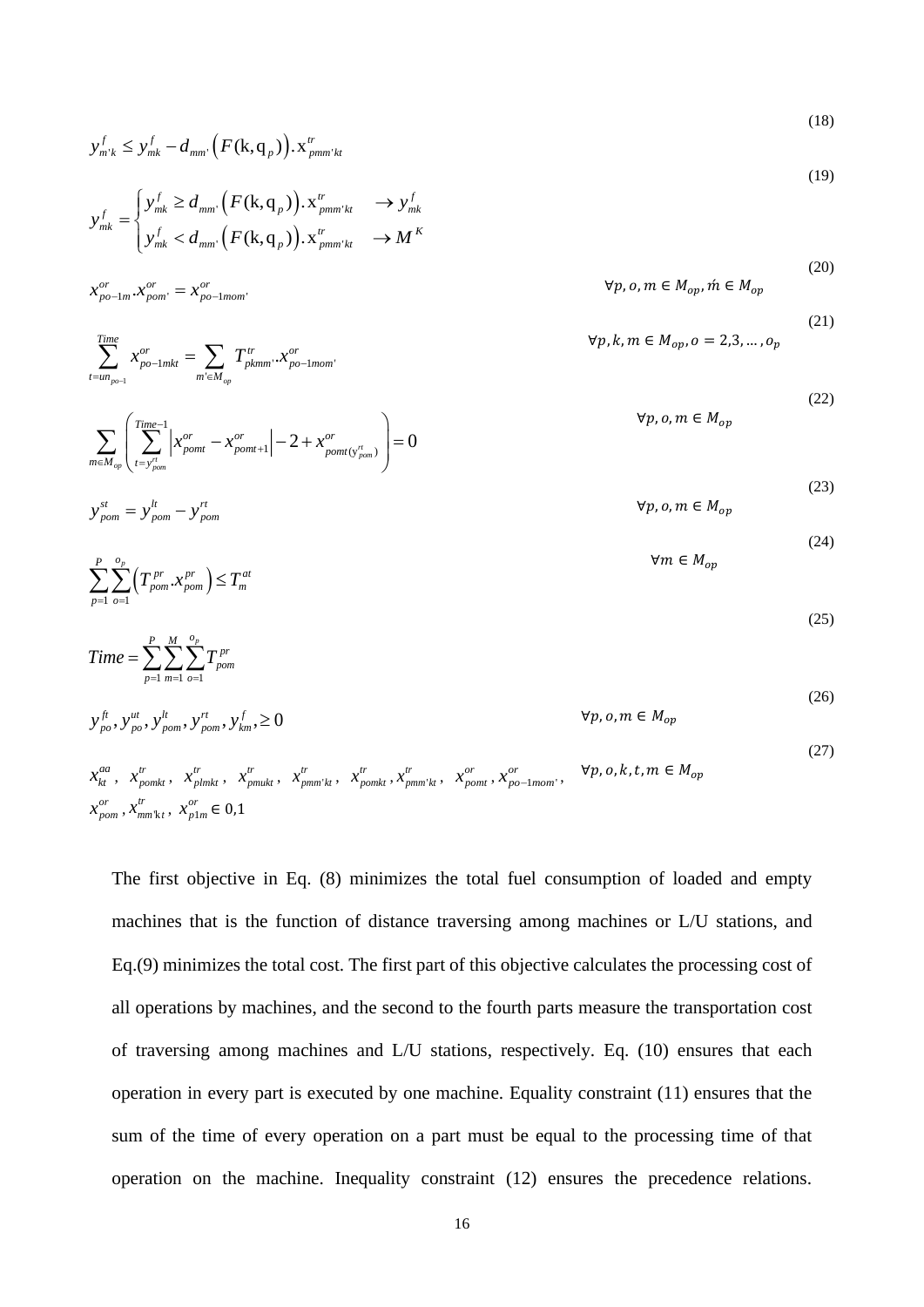Inequality constraint [\(13\)](#page-14-5) indicates that *kth* AGV must be available at time *t* to be assigned to an operation/machine. Eq. [\(14\)](#page-14-6) computes the part unloading time, which indicates the time that operation  $\varrho$  of part  $p$  (after completion) assigns to AGV. Inequality constraint [\(15\)](#page-14-7) assures that one AGV should transfer part *p* for starting the process from the loading station. Inequality constraint [\(16\)](#page-14-8) computes the part processing completion time. Eq. [\(17\)](#page-14-9) along with inequality constrain [\(18\)](#page-15-0) computes the fuel level upon arrival at vertex *j* based on the distance travelled from vertex *i* and the vehicle's FCR. Eq. [\(20\)](#page-15-1) shows the relation between zero-one variables. Eq. [\(21\)](#page-15-2) ensures that the assigned time for the AGV in operation  $\sigma$  of part  $p$  is equal to the transportation time of that part for the next operation. Eq. [\(22\)](#page-15-3) indicates that all the operations are non-preemptive and must be continued to complete the operation. Eq. [\(23\)](#page-15-4) computes the waiting time of part *p* in operation *o* on machine *m*. Inequality constraint [\(24\)](#page-15-5) ensures that the time in which a machine is working is less than the availability time of that machine. Eq. [\(25\)](#page-15-6) defines an upper bound for time. Continuous and binary variables are defined in Eqs. [\(26\)](#page-15-7) and [\(27\),](#page-15-8) respectively.

### 5. Proposed solving algorithm

In this study, multi-objective Particle Swarm Optimization (MOPSO) model is proposed for solving the problem. A general overview about PSO can be found in Appendix A. Since the reciprocal analysis is complicated in MOPSO, Pareto-frontier methodology is used to compare the objective functions. In addition to the MOSPO algorithm, a new MMOPSO algorithm is presented to solve the problem.

[Figure 2](#page-17-0) illustrates the schematic procedure of MOPSO and MMOPSO for our FMS scheduling algorithm.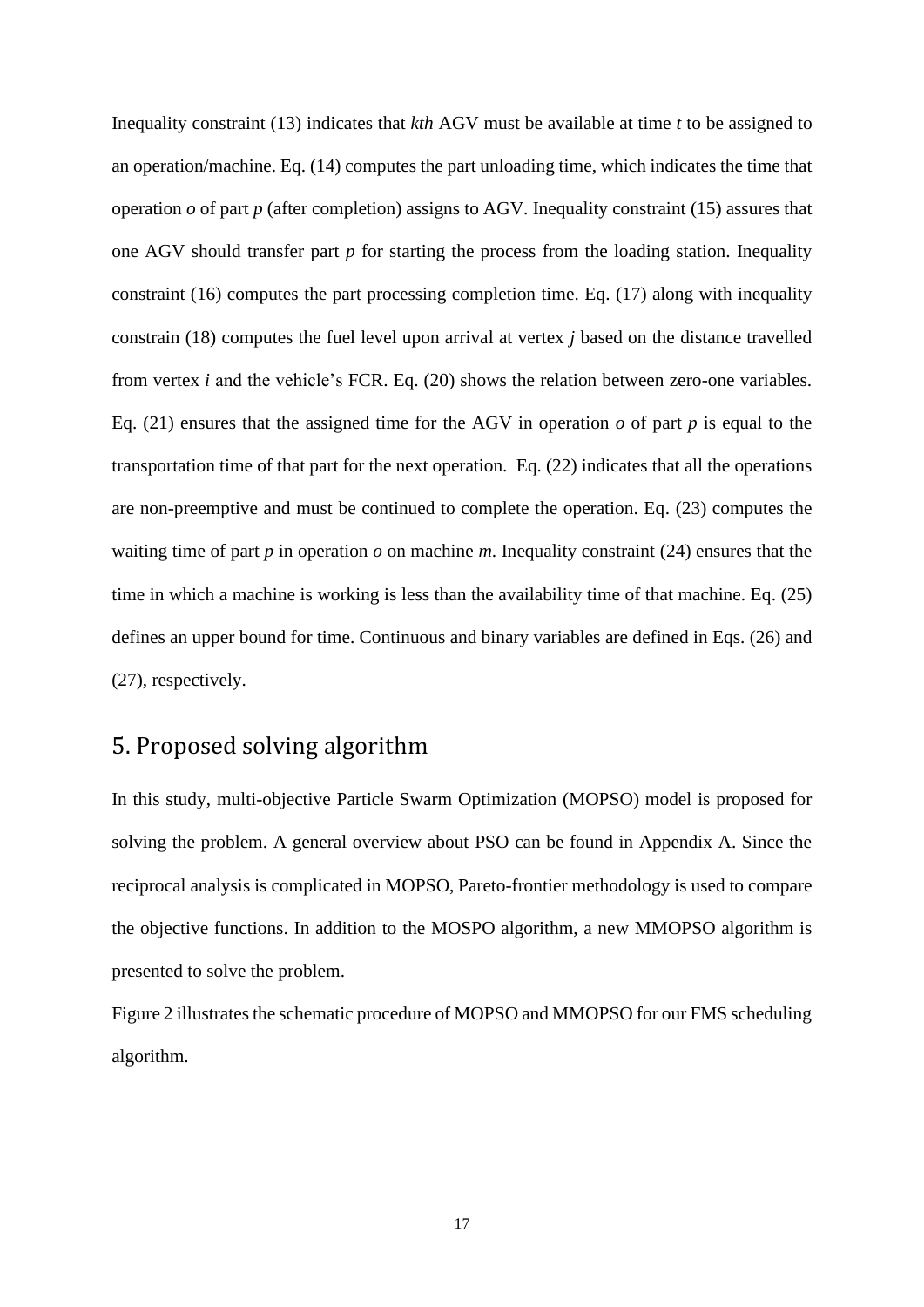

Figure 2. Flowchart of MOPSO & MMOPSO

<span id="page-17-0"></span>It is worth mentioning here that the differences between two proposed algorithms have been considered in the updating position and the best personal memory, highlighted in the white rectangle shown in [Figure 2.](#page-17-0)

### 5.1. Method of encoding and decoding

Three rows represent the solution encoding with the length of the total number of operations. The encoding consists of these rows randomly generated between[0,1]. Suppose, the three rows of our example are shown as follows:

| Part and<br>operation | 0.634 | 0.525 | 0861  | 0797  | 0.036 | 0.976 | 0.080 |
|-----------------------|-------|-------|-------|-------|-------|-------|-------|
| <b>Machine</b>        | 0.721 | 0.815 | 0.061 | 0.507 | 0.476 | 0.763 | 0.895 |
| AGV                   | 0.901 | 0.625 | 0.231 | 0.743 | 0.146 | 0.963 | 0.605 |

Figure 3. An example of an encoding method

<span id="page-17-1"></span>The first row represents part assignments and their operation sequence, the second row represents machine assignments, and the third row expresses the AGV assignment. For example, consider we have 6 machines, 3 AGVs, and 4 parts and that the parts have  $O_p =$ [3,2,3,3] operations, respectively. The length of the row is equal to 11, which is the summation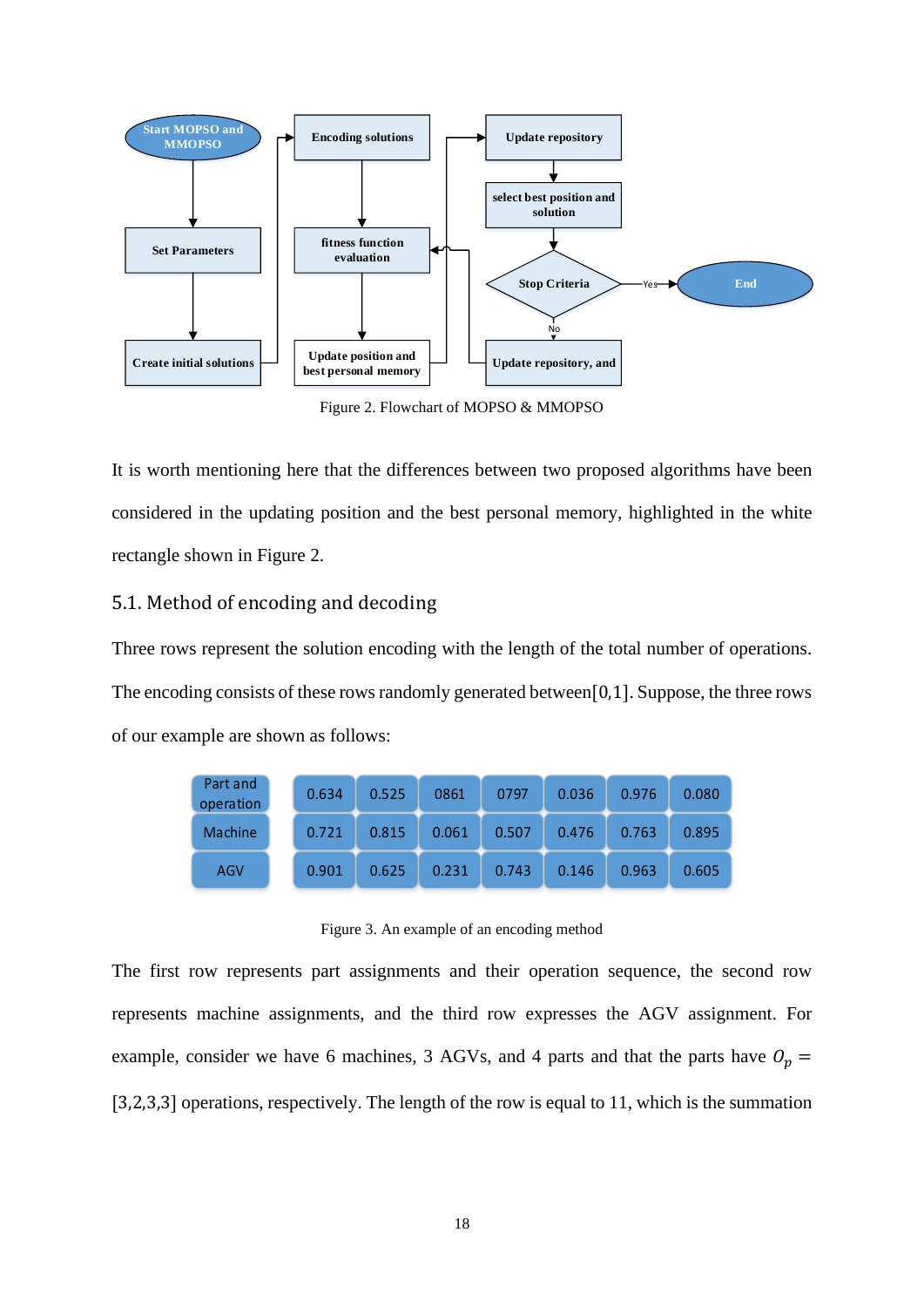of operations( $11 = 3 + 2 + 3 + 3$ ). Therefore, the following code is used to generate the encoding procedure:

*Function*  $CE = CreateEncoding(O_n)$ 

Sum $0 = \sum Q_p$ P  $i=1$  $CE =$ random generation [3,  $SumO$ ]; *End*

where  $CE$  denotes the initial solutions for encoding the matrix with three rows and  $SumO$ columns as shown in [Figure 3.](#page-17-1) Note that we have defined any assignment as a step in which the members of predefined sets are changed throughout the process of solving the problem. At the first step, we have assigned the first row of encoding to compute the part and operation assignment positions, which are projected in the first and second row of decoding, respectively. Let  $\mathbb{p}$  be the part index which is selected for the *i*th number of the first row of encoding, so that, the following formula is given:

$$
\mathbf{p} = [CE(1, i) \times np] \tag{28}
$$

In the above formula,  $np$  is the number of parts that can be assigned in the current step,  $\mathbb{p}$ denotes the part index to the *i*th number for encoding. For a given problem, two different sets, namely  $C\mathcal{D}$  and  $C\mathcal{O}$ , are defined, which are used to control the number of parts and operations, respectively. In this regard, we first define the member of set  $c_p$  that shows the number of available parts for the first step and  $\mathcal{CO}$  is defined based on the index members of  $\mathcal{CP}$  that have greater values than zero  $(CO = \{x \in CO | (Cp(x)) > 0\})$ . Consider each assignment as a consecutive as shown in the following formula:

$$
Cp(\mathbf{p}) = Cp(\mathbf{p}) - 1 \tag{29}
$$

and then members of set  $\mathcal{CO}$  are updated. Therefore, the following formula is given for the part assignment:

$$
part(i) = \mathcal{CO}(\mathbb{p})
$$
\n<sup>(30)</sup>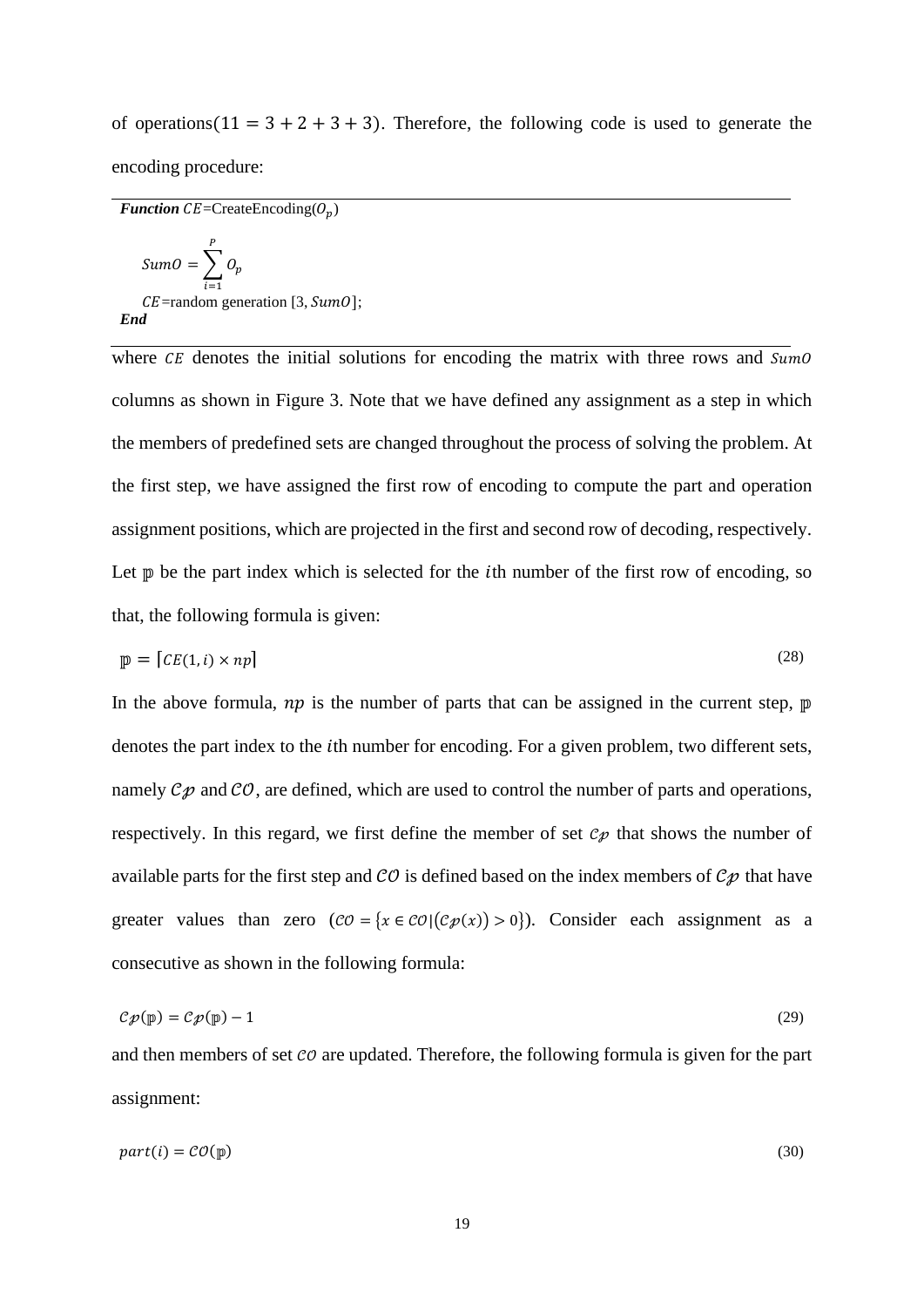Another critical aspect of the decoding procedure is related to the operation position, in which the index of operation, as mentioned earlier, can be grasped from the first part of the encoding. Let  $\mathcal{J}\mathcal{O}$  be a set of operations of part  $\mathbb{P}$  which are not assigned. So, we have set the smallest index of operation of set  $\partial O$ . Therefore, the following formula is given

<span id="page-19-0"></span>
$$
Operation(i) = \min (J \mathcal{O}\{\mathbb{p}\})
$$
\n(31)

Table 2 describes how to determine the part and operation based on a given solution. As we can see in this paper, each assignment has been defined as a step, so in the first step, the absolute value of 0.634, the first number of the first row of encoding, multiple to the number of member set  $CO = \{1,2,3,4\}$ , equal to 4, is regarded as the index of the part in set  $CO$ , and the operation of the step has been determined via Eq[.\(31\).](#page-19-0) To show how the first and second rows of the decoding procedure are obtained, we have provided [Table 2](#page-19-1) as shown as follows:

<span id="page-19-1"></span>

| <b>Steps</b>   | $c_{\mathcal{P}}$ | $\mathcal{C} \mathcal{O}$ | TD.                    | part                  | $\partial^{\prime}$            | operation |
|----------------|-------------------|---------------------------|------------------------|-----------------------|--------------------------------|-----------|
|                | ${2,1,1,3}$       | ${1,2,3,4}$               | $[0.634 \times 4] = 3$ | $CO(3) = 3$           | $J\mathcal{O}_{\{3\}} = (1)$   |           |
| 2              | ${2,1,0,3}$       | ${1,2,4}$                 | $[0.525 \times 3] = 2$ | $CO(2) = 2$           | $J\mathcal{O}_{\{2\}} = (1)$   |           |
| 3              | ${2,0,0,3}$       | ${1,4}$                   | $[0.861 \times 2] = 2$ | $CO(2) = 4$           | $JO_{\{4\}} = (1,2,3)$         |           |
| $\overline{4}$ | ${2,0,0,2}$       | ${1,4}$                   | $[0.797 \times 2] = 2$ | $CO(2) = 4$           | $JO_{\{4\}} = (2,3)$           | 2         |
| 5              | ${2,0,0,1}$       | ${1,4}$                   | $[0.036 \times 2] = 1$ | $\mathcal{CO}(1)=1$   | $J\mathcal{O}_{\{1\}} = (1,2)$ |           |
| 6              | ${1,0,0,1}$       | ${1,4}$                   | $[0.976 \times 2] = 2$ | $CO(2) = 4$           | $J O_{\{4\}} = (3)$            | 3         |
| $\tau$         | ${1,0,0,0}$       | ${1}$                     | $[0.080 \times 1] = 1$ | $\mathcal{CO}(1) = 1$ | $J\mathcal{O}_{\{1\}} = (2)$   | 2         |

Table 2. The computation of part and operation for an example

The second row of CE, which is related to encoding, is used for machine assignment, in which the M value is defined to determine the *i*th number of the second row connected to the index of the machine. Therefore, the following formula is given to decode the second row of CE, which is projected in the third row of decoding:

$$
\mathbb{M} = [CE(2, i) \times nm] \tag{32}
$$

Where  $nm$  is the number of the machine which can be assigned to the considered part and operation. Let  $\mathcal{OM}_{(xy)}$  be a limited set that expresses the eligible machine for xth part and yth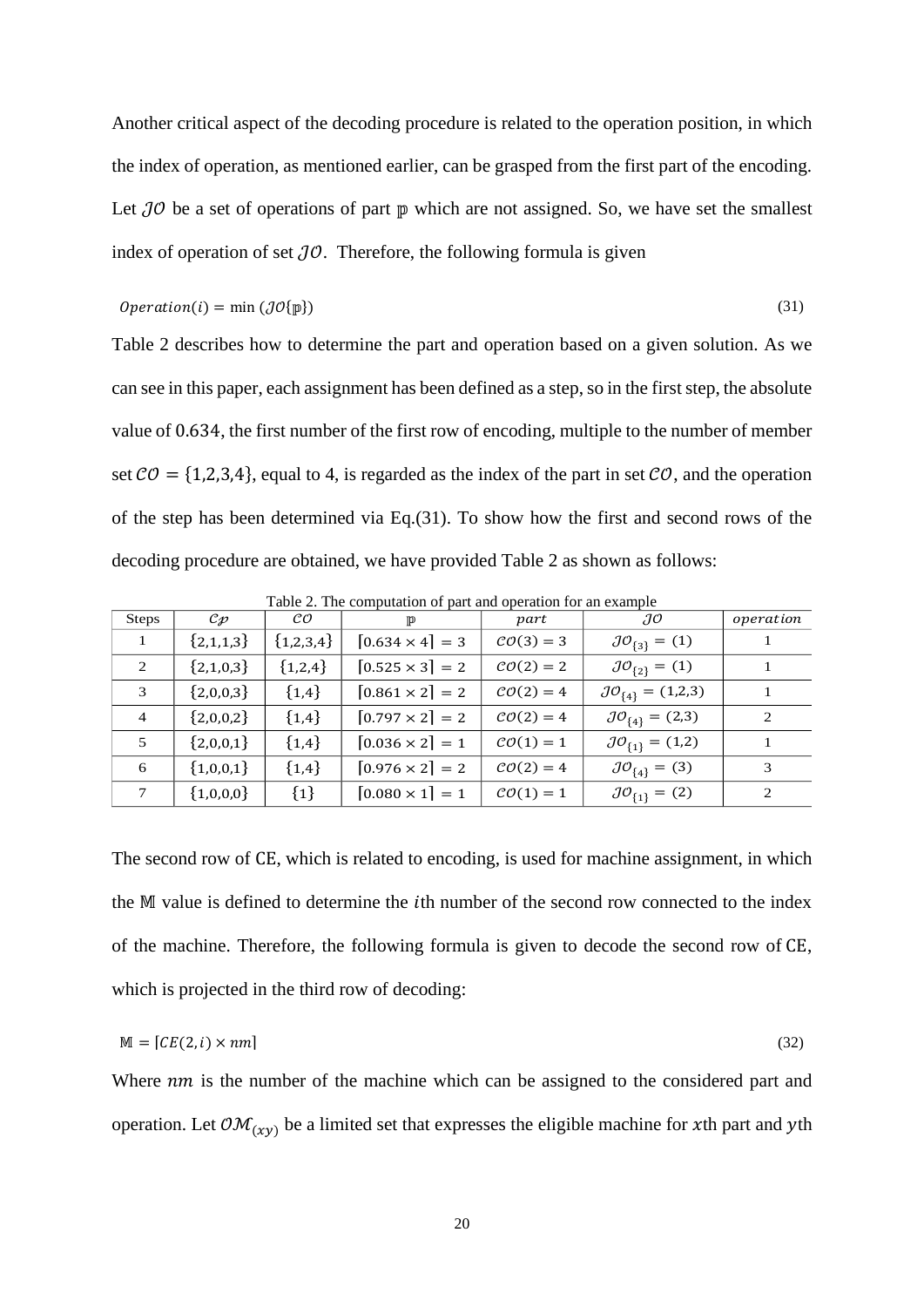operation; therefore, nm is equal to the number of member  $\mathcal{OM}_{(xy)}$ , then, the following relation is used to determine machine position

$$
Machine(i) = \mathcal{OM}_{(xy)}(\mathbb{M})
$$
\n(33)

To show clearly how this part of the decoding method is implemented, [Table 3](#page-20-0) are provided in this regard, and the last row graphically shows the computation related to this table.

<span id="page-20-0"></span>

| Step                        | OM                                                           | M                      | machine                    |
|-----------------------------|--------------------------------------------------------------|------------------------|----------------------------|
|                             | $\mathcal{OM}_{31} = [1,2]$                                  | $[0.721 \times 2] = 3$ | $\mathcal{OM}_{31}(2) = 2$ |
| $\mathcal{D}_{\mathcal{L}}$ | $\mathcal{OM}_{21} = [3, 4]$                                 | $[0.815 \times 2] = 2$ | $\mathcal{OM}_{21}(2) = 4$ |
| 3                           | $\mathcal{OM}_{41} = [1,2,4,5]$                              | $[0.061 \times 4] = 1$ | $\mathcal{OM}_{41}(1) = 1$ |
| $\overline{4}$              | $\mathcal{OM}_{42} = [1,3,5]$                                | $[0.570 \times 3] = 2$ | $\mathcal{OM}_{42}(2) = 3$ |
| 5                           | $OM_{11} = [2,3]$                                            | $[0.476 \times 2] = 1$ | $\mathcal{OM}_{11}(1) = 2$ |
| 6                           | $\mathcal{OM}_{43} = [1, 4, 5]$                              | $[0.763 \times 3] = 2$ | $\mathcal{OM}_{43}(3) = 5$ |
|                             | $\mathcal{OM}_{12} = [1,2,3]$                                | $[0.895 \times 3] = 3$ | $\mathcal{OM}_{12}(3) = 3$ |
|                             | $m = \lfloor 0.721 \times 2 \rfloor = 3$<br>$M_{31} = [1,2]$ | $M(2) = 2$             |                            |

Table 3. The computation of machine for an example



After determining all steps, the indices of the obtained part and operation are applied for the machine assignment considering the second row of encoding input. This procedure will be continued on the third row of encoding,  $CE$ , to determine the AGV position on the corresponding solution. Let  $A$  be the AGV index which is selected for the *i*th number of the third row of  $CE$ , so that, the following formula is given:

$$
\mathcal{A} = [CE(3, i) \times na] \tag{34}
$$

where *na* is the number of AGVs which can be assigned to the corresponding part. Let  $\mathcal{AG}$  be a limited set that expresses the eligible AGV for different parts, and then, the following relation is used to decode the third row of  $CE$ :

$$
\mathcal{A}\mathcal{G}\mathcal{V}(i) = \mathcal{A}\mathcal{G}_{\{part\}}(\mathcal{A})\tag{35}
$$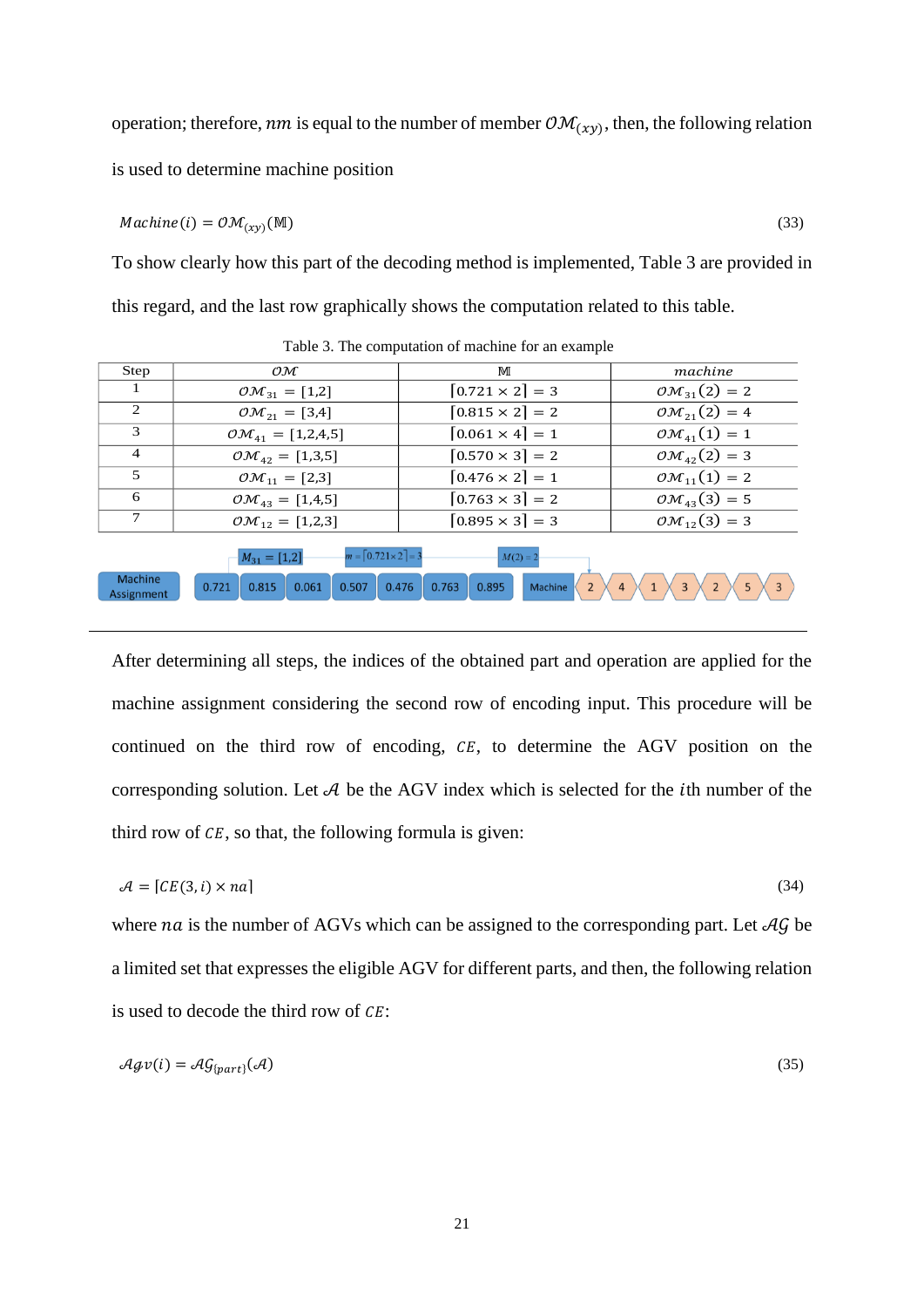where  $\mathcal{A}$ gv denotes the fourth row of the decoding procedure in which the index of AGV is expressed as th part. [Table 4](#page-21-0) is provided to clarify more details, and the last row shows the computation of this stage, respectively.

<span id="page-21-0"></span>

|                                                                                                                                                                                           |                |                      | Lavie 4. The computation of AOV for all example |                                     |  |  |  |  |  |
|-------------------------------------------------------------------------------------------------------------------------------------------------------------------------------------------|----------------|----------------------|-------------------------------------------------|-------------------------------------|--|--|--|--|--|
| Step                                                                                                                                                                                      | Part           | AG                   | A                                               | $\mathcal{A}\mathcal{G}\mathcal{V}$ |  |  |  |  |  |
|                                                                                                                                                                                           | 3              | $AG_{\{3\}} = [1]$   | $A = [0.901 \times 1] = 1$                      | $AG_{\{3\}}(1) = 1$                 |  |  |  |  |  |
| 2                                                                                                                                                                                         | $\overline{c}$ | $AG_{\{2\}} = [1,2]$ | $A = [0.625 \times 2] = 2$                      | $AG_{\{2\}}(2) = 2$                 |  |  |  |  |  |
| 3                                                                                                                                                                                         | $\overline{4}$ | $AG_{\{4\}} = [1,2]$ | $A = [0.231 \times 2] = 1$                      | $AG_{\{4\}}(2) = 2$                 |  |  |  |  |  |
| $\overline{4}$                                                                                                                                                                            | $\overline{4}$ | $AG_{\{4\}} = [1,2]$ | $A = [0.743 \times 2] = 2$                      | $AG_{\{4\}}(2) = 2$                 |  |  |  |  |  |
| 5                                                                                                                                                                                         |                | $AG_{\{1\}} = [1,2]$ | $A = [0.146 \times 2] = 1$                      | $AG_{\{1\}}(2) = 2$                 |  |  |  |  |  |
| 6                                                                                                                                                                                         | $\overline{4}$ | $AG_{\{4\}} = [1,2]$ | $A = [0.963 \times 2] = 2$                      | $AG_{\{4\}}(2) = 2$                 |  |  |  |  |  |
| 7                                                                                                                                                                                         |                | $AG_{\{1\}} = [1,2]$ | $A = [0.605 \times 2] = 2$                      | $AG_{\{1\}}(2) = 2$                 |  |  |  |  |  |
| $m = \lfloor 0.625 \times 2 \rfloor = 2$<br>$AG_2 = [1,2]$<br>$AG(2) = 2$<br><b>AGV</b><br>0.605<br>0.625<br>0.743<br>0.231<br>0.146<br>0.963<br>0.901<br><b>AGV</b><br><b>Assignment</b> |                |                      |                                                 |                                     |  |  |  |  |  |

Table 4. The computation of AGV for an example

Therefore, with respect to the procedure implemented in the decoding process, [Figure 4](#page-21-1) is obtained, representing the final solution.



Figure 4. Decoding method for Meta-heuristics algorithms

<span id="page-21-1"></span>To illustrate how the decoding method shows its efficacy in our study, [Figure 5](#page-22-0) is given, where two types of AGVs are distinctive based on two different colors. Also, each AGV can have different trips, including an empty trip and loaded trip. This example involves only two AGVs with different capacity of fuel tanks ( $\mathcal{M}^1 = 100$  and  $\mathcal{M}^2 = 120$ ). It is simply assumed that fuel stations are available in all machine stations.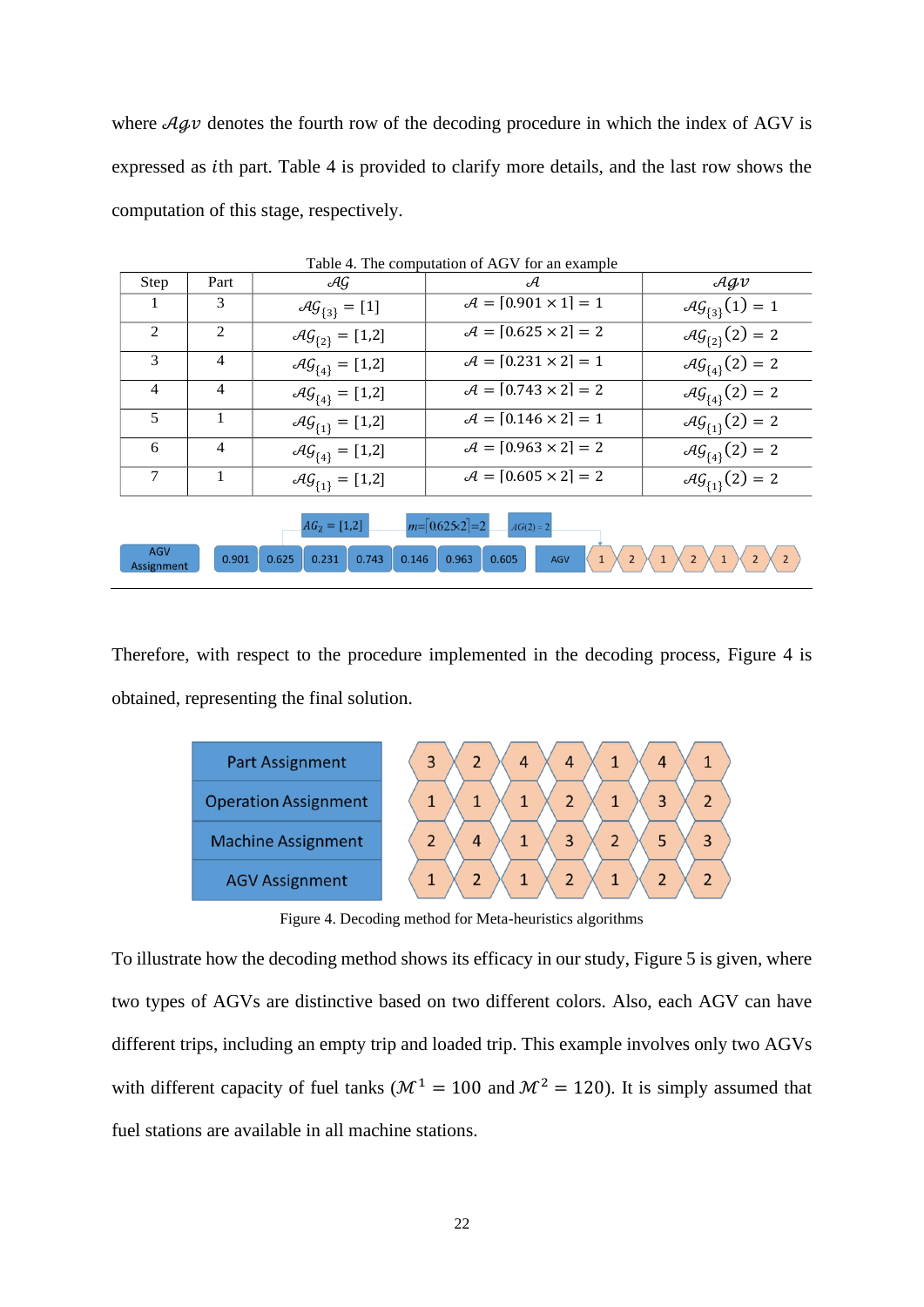

Figure 5. Graphical representation for the current example

<span id="page-22-0"></span>For this example, the main parameters of the FCR model are  $\theta_*^1 = 10$ ,  $\theta_0^1 = 1$ ,  $\theta_*^2 = 10$  and  $\theta_0^2 = 1$ . To determine the fuel rate of the AGV, which is based on distance and load, we set the maximal weight ( $Q^1 = 20$ ,  $Q^2 = 25$ ) that AGVs can carry. We also assume if an AGV transfers a last operation of the part to a machine, it will carry the completed part to the L/U station, correspondingly. [Table 5](#page-22-1) is provided to show how the weight of load and distance affects the fuel consumption and refueling requests and accumulated through a specific FMS problem.

<span id="page-22-1"></span>

|                  | Table 5. The procedure of refueling for the current solution |                |                |                   |          |                                       |                                   |                |  |  |  |
|------------------|--------------------------------------------------------------|----------------|----------------|-------------------|----------|---------------------------------------|-----------------------------------|----------------|--|--|--|
| Type of AGV      | Move<br>number                                               | From           | To             | Weight<br>of load | Distance | Current<br>Level of<br><b>Battery</b> | Fuel<br>needed<br>for the<br>move | Refuel         |  |  |  |
|                  |                                                              | L/U            | M <sub>2</sub> | 10                | 10       | 100                                   | 55                                | No             |  |  |  |
|                  | 2                                                            | M <sub>2</sub> | L/U            | 10                | 10       | 45                                    | 55                                | Yes            |  |  |  |
| AGV1             | 3                                                            | L/U            | M1             | 8                 | 5        | 45                                    | 23                                | No             |  |  |  |
|                  | $\overline{4}$                                               | M <sub>1</sub> | L/U            | $\Omega$          | 5        | 32                                    | 5                                 | No             |  |  |  |
|                  | 5                                                            | L/U            | M <sub>2</sub> | 9                 | 10       | 27                                    | 50.5                              | Yes            |  |  |  |
|                  |                                                              | L/U            | M4             | 6                 | 9        | 120                                   | 44.28                             | No             |  |  |  |
| AGV <sub>2</sub> | 2                                                            | M <sub>4</sub> | L/U            | 6                 | 9        | 75.72                                 | 44.28                             | No             |  |  |  |
|                  | 3                                                            | L/U            | M1             | $\theta$          | 5        | 31.44                                 | 15                                | N <sub>0</sub> |  |  |  |

Table 5. The procedure of refueling for the current solution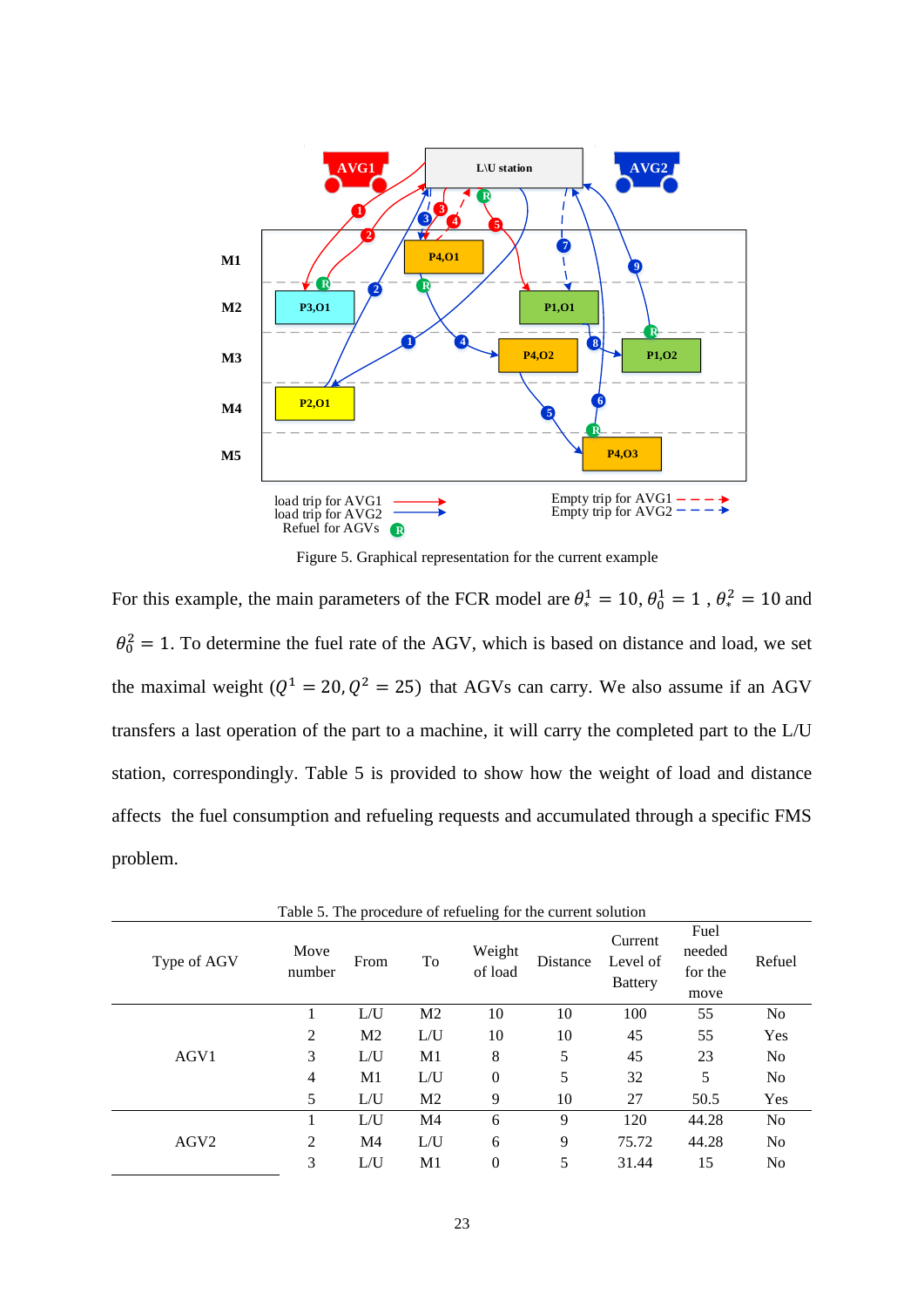| Type of AGV | Move<br>number | From           | To             | Weight<br>of load | Distance       | Current<br>Level of<br><b>Battery</b> | Fuel<br>needed<br>for the<br>move | Refuel         |
|-------------|----------------|----------------|----------------|-------------------|----------------|---------------------------------------|-----------------------------------|----------------|
|             | 4              | M1             | M <sub>3</sub> | 8                 | 8              | 16.44                                 | 44.48                             | Yes            |
|             | 5              | M <sub>3</sub> | M <sub>5</sub> | 8                 | 6              | 75.52                                 | 33.36                             | N <sub>0</sub> |
|             | 6              | M <sub>5</sub> | L/U            | 8                 | 11             | 42.16                                 | 61.16                             | Yes            |
|             | 7              | L/U            | M <sub>2</sub> | $\theta$          | 10             | 58.84                                 | 30                                | N <sub>0</sub> |
|             | 8              | M <sub>2</sub> | M <sub>3</sub> | 9                 | $\overline{4}$ | 28.84                                 | 23.52                             | N <sub>0</sub> |
|             | 9              | M <sub>3</sub> | L/U            | 9                 | 7              | 5.32                                  | 41.16                             | Yes            |

According t[o Figure 5](#page-22-0) and [Table 5,](#page-22-1) fourteen moves must be implemented to complete the whole process of FMS in this example. For both AGVs, the first move is initiated from the L/U station taking the first operation of a part to a machine. When an AGV starts from the L/U station, the capacity of the fuel tank is set to full level, and before each move, the availability of the fuel is checked with respect to distance and load, making a decision to refuel is taken into consideration; therefore, in this case, refueling has taken place four times for both AGVs.

#### 5.2. Generating the initial solution

In MOPSO, the size of the population is represented by  $n\text{Particle}$ . The initial population is produced randomly and, the target for the initial population is then calculated. A repository is considered as the collection of non-dominant solutions with a minimum capacity of 5, and a maximum capacity of twice the size of the population( $2 * n$ Particle). Solutions are copied to sort non-dominant population criteria and crowding distance criteria and kept in their respective repository set.

### 5.3. Select leader

To move the position of particles, we need a leader which is determined by taking the following steps:

1. Grid all particles in the repository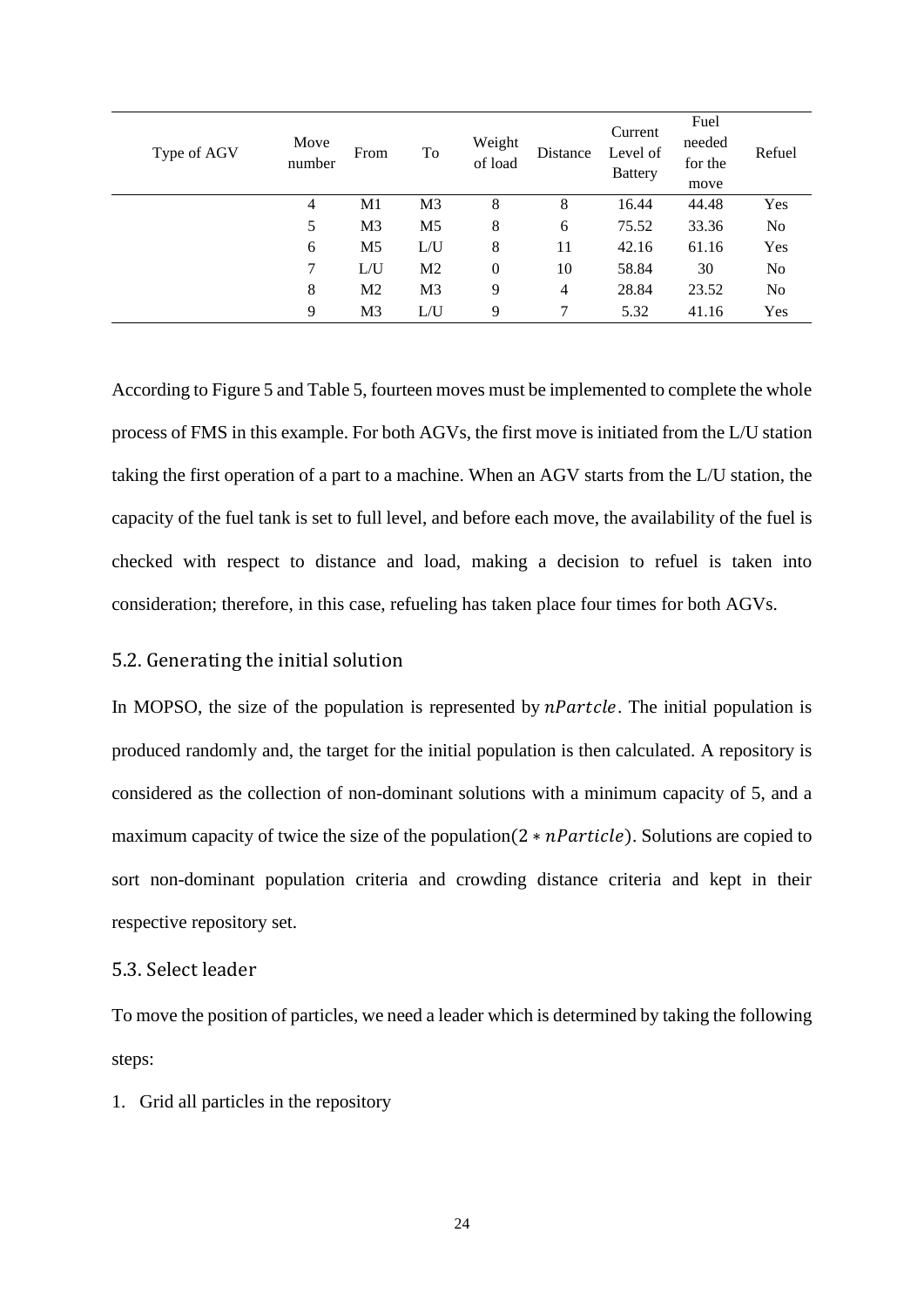- 2. Calculate the grid selection probability for every grid via  $P_{grid} = e^{-beta.Ngrid}$  in which  $N_{grid}$  is the number of particles in that grid and *beta* is the leader selection pressure.
- 3. Choose one grid based on grid selection probability via the tournament selection algorithm.
- 4. Randomly choose one particle as a leader between the particles of the selected grid.

### 5.4. Particle velocity and position update

For the proposed multi-objective FMS scheduling of this paper, the MOPSO algorithm applies traditional operators known in the origin PSO in order to update the particle velocity and position; however, MMOPSO uses the procedure given in Eq. [\(36](#page-24-0)[\)](#page-24-0) in order to increase the efficiency of the algorithm and prevent it from being trapped in the local optimum.

<span id="page-24-0"></span>
$$
if \, rand \leq 0.5
$$
\n
$$
V_{ij}^{t+1} = w. V_{ij}^t + C_1. r_1. (Pbest_{ij}^t - X_{ij}^t) + C_2. r_2. (Leader_{ij}^t - X_{ij}^t)
$$
\n
$$
X_{ij}^{t+1} = X_{ij}^t + V_{ij}^{t+1}
$$
\n
$$
else
$$
\n
$$
X_{ij}^{t+1} = r. opt_i^t + (1 - r). (opt_i^t - X_{ij}^t)
$$
\n
$$
V_{ij}^{t+1} = X_{ij}^{t+1} - X_{ij}^t
$$
\n
$$
End
$$
\n(36)

Where the random number *r* is  $U \sim [0,1]$  and opt<sup>t</sup> is the member chosen randomly from the external repository.

#### 5.5. Fitness evaluation particle and update repository members

After updating the position of the particles, the fitness of solutions must be evaluated. Since it is not possible to evaluate the fitness of one solution against others for the multi-objective problems, we must use the terms dominant and non-dominant. To update the repository, all the members of the particle are added to the repository set, and then the non-dominant particle will be sorted, while three possible conditions can happen:

**■** If the number of non-dominant members of Rank 1 is less than the lower bound of the repository, the remaining numbers are provided from Rank 2. The non-dominant members of Rank 1 and Rank 2 remain in the repository set, and the dominant members are discarded.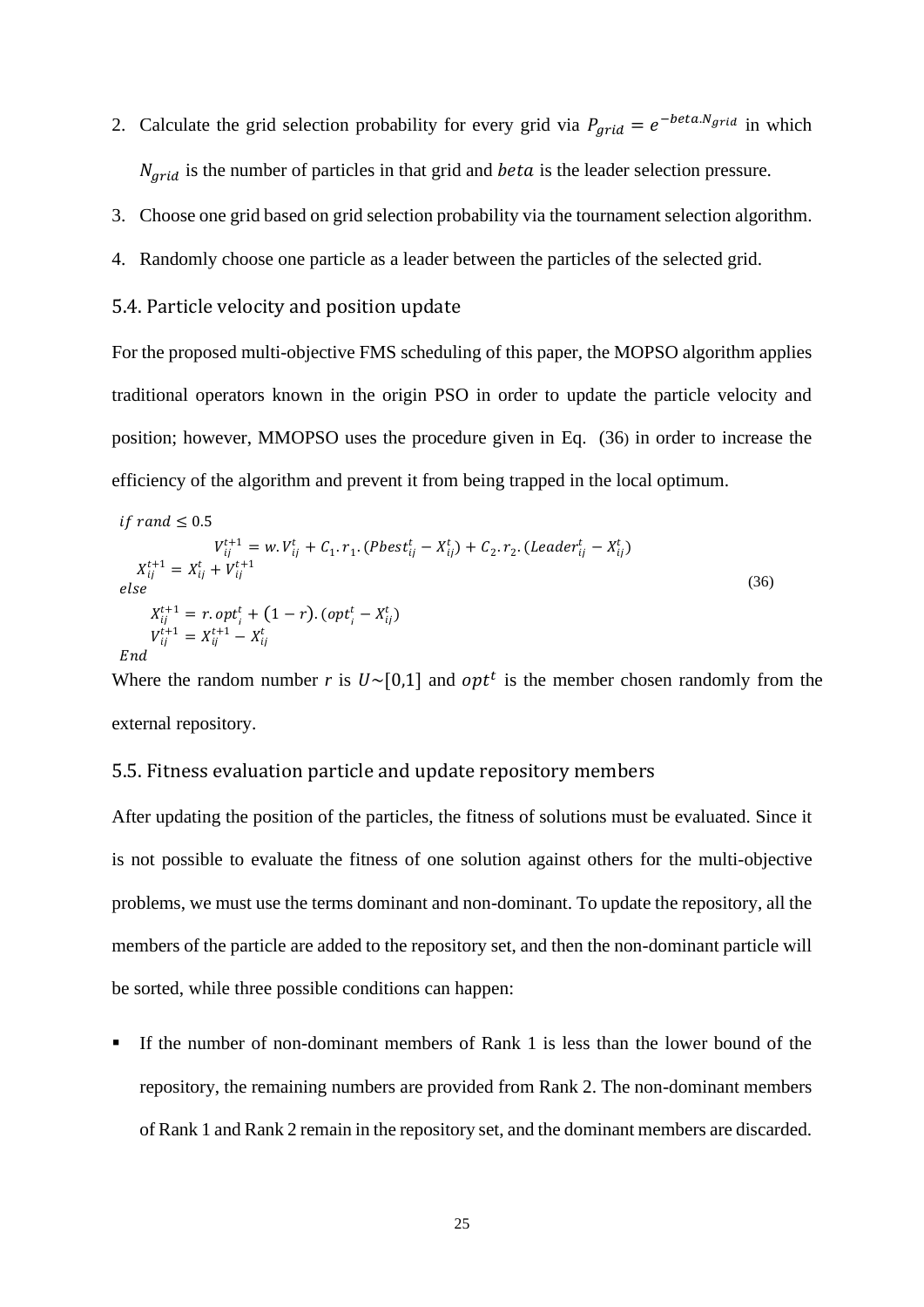- **EXECUTE:** If the number of dominant members of Rank 1 is less than the upper bound of the repository and more than the lower bound, the existing non-dominant members remain in the repository set, and the dominant members are discarded.
- If the number of dominant members of Rank 1 is more than the upper bound of the repository,  $(2n$ Particle) the superior number remains in the repository set according to crowding distance criteria, and the rest are discarded.

In this step, the repository set is updated to be used in the next iteration. Then, the stop condition is checked. If the algorithm does not meet the stop criteria, the best personal, as well as global position, must be updated for the next iteration.

#### 5.6. Update the best personal position  $(Pbest)$

To update *Pbest* of the MOPSO algorithm for solving problems, the procedure as described in [\(37\)](#page-25-0) is followed.

```
If Pbest_i^t > X_i^{t+1}(37)
   Pbest_i^{t+1} = Pbest_i^tElseif Pbestt_i^t \prec X_i^{t+1}Pbest_i^{t+1} = X_i^{t+1}Else
  Choose one of them randomly
End
```
In multi-objective problems, several objectives must be optimized simultaneously. Therefore, the number of non-dominant solutions on the Pareto front or close to it is more than one. So, every non-dominant solution can be a *leader* and change its position with another particle. By searching the behaviour of the particles, *Pbest* of a particle can be its current position as well. Thus, Pbest and leader cannot be used for guiding the particles to find new solutions. To solve these issues, the proposed MMOPSO algorithm can be used to update Pbest as follows (Qiao 2012):

$$
if \, rand_j < 0.5 \\
 \quad \textit{Pbest}_{ij}^{t+1} = X_{ij}^t \tag{38}
$$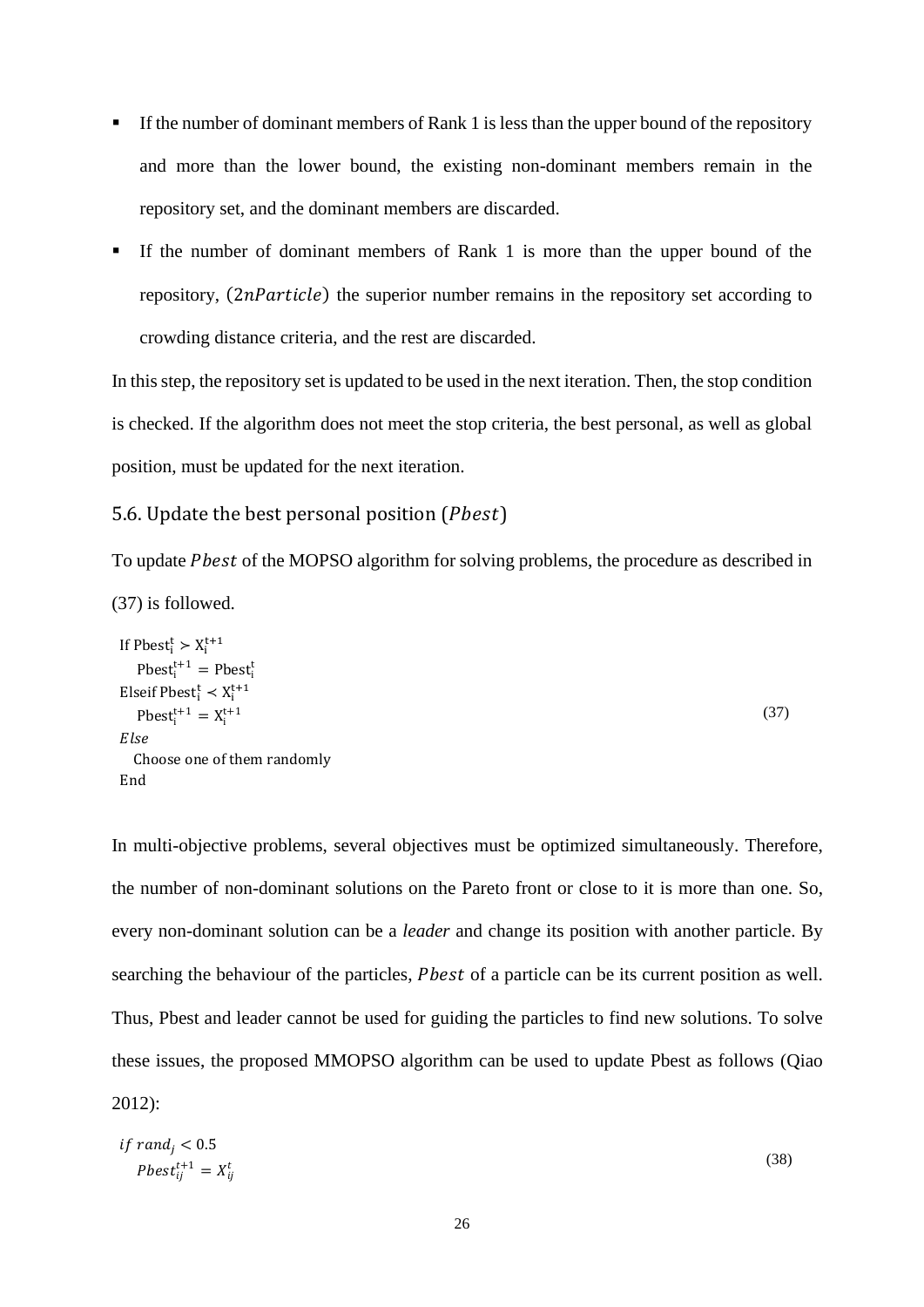$Else$ 

$$
Pbest_{ij}^{t+1} = X_{i1j}^t + r \cdot (X_{i2j}^t - X_{i3j}^t)
$$

 $\it{End}$ 

Where the random number *r* is taken from  $U \sim [0,1]$ . In the same way,  $X_{i1j}^t$ ,  $X_{i2j}^t$ , and  $X_{i3j}^t$  are

the members chosen randomly from the evolutionary population. The pseudo code of MOPSO

and MMOPSO are presented in Algorithm 1 and Algorithm 2, respectively.

|     | Algorithm 1. The MOPSO                                                                     |
|-----|--------------------------------------------------------------------------------------------|
|     | <b>Input:</b> nParticle, $C_1$ , $C_2$ , W, Max iteration                                  |
|     | <b>Output:</b> The repository front                                                        |
| 1:  | Generate the initial particle.                                                             |
| 2:  | Evaluate the fitness value of the initial particle.                                        |
| 3:  | Calculate the best personal memory.                                                        |
| 4:  | Create the best leader memory.                                                             |
| 5:  | Create a grid index for the solution dimension.                                            |
| 6:  | Determine the repository member.                                                           |
| 7:  | Determine the grid for repository members.                                                 |
| 8:  | For it = 1: Max iteration                                                                  |
| 9:  | For $j = 1$ : nParticle                                                                    |
| 10: | Update leader memory                                                                       |
| 11: | Update particle position by Eqs. $(A.1)$ and $(A.2)$                                       |
| 12: | Evaluate the fitness value of the particle.                                                |
| 13: | Update the best personal memory using Eq. (37)                                             |
| 14: | <b>End For</b>                                                                             |
| 15: | Determine repository members.                                                              |
| 16: | Combine new repository members with old repository members $rep = \{rep \cup rep_{new}\}\$ |
| 17: | Update repository members by the non-dominance sorting algorithm.                          |
| 18: | Update the grid index for the solution dimension.                                          |
| 19: | Find the grid for repository members.                                                      |
| 20: | Delete extra repository members.                                                           |
| 21: | <b>End For</b>                                                                             |
| 22: | <b>Return</b> the repository front.                                                        |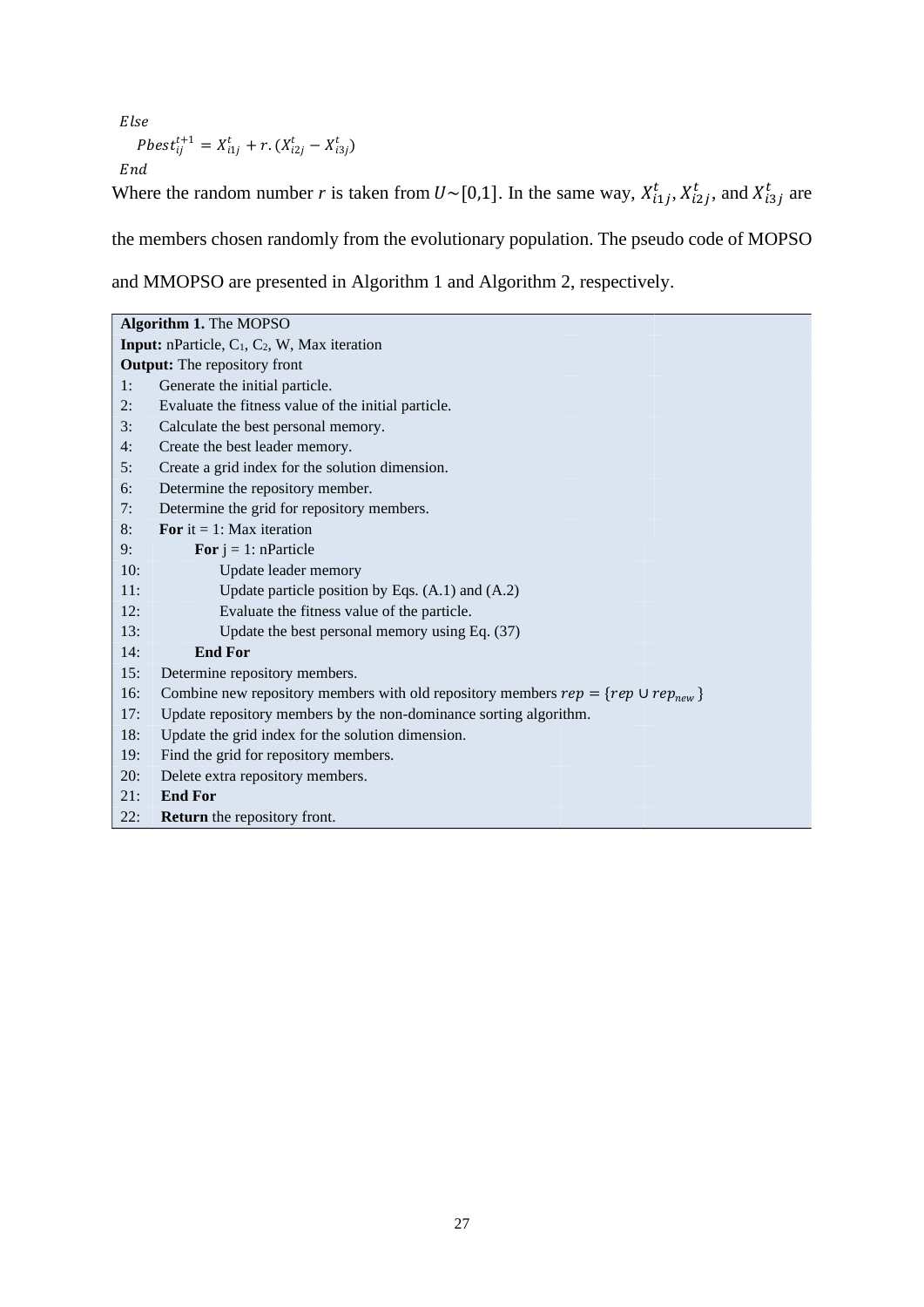|     | Algorithm 2. The MMOPSO                                                                    |
|-----|--------------------------------------------------------------------------------------------|
|     | <b>Input:</b> nParticle, $C_1$ , $C_2$ , W, Max iteration.                                 |
|     | <b>Output:</b> The repository front.                                                       |
| 1:  | Generate the initial particle.                                                             |
| 2:  | Evaluate the fitness value of the initial particle.                                        |
| 3:  | Calculate the best personal memory.                                                        |
| 4:  | Create the best leader memory.                                                             |
| 5:  | Create a grid index for the solution dimension.                                            |
| 6:  | Determine the repository member.                                                           |
| 7:  | Determine the grid for repository members.                                                 |
| 8:  | For it = 1: Max iteration                                                                  |
| 9:  | For $j = 1$ : nParticle                                                                    |
| 10: | Update leader memory                                                                       |
| 11: | Update particle position by Eq. (36)                                                       |
| 12: | Evaluate the fitness value of the particle.                                                |
| 13: | Update the best personal memory using Eq. (38)                                             |
| 14: | <b>End For</b>                                                                             |
| 15: | Determine repository members.                                                              |
| 16: | Combine new repository members with old repository members $rep = \{rep \cup rep_{new}\}\$ |
| 17: | Update repository members by the non-dominance sorting algorithm.                          |
| 18: | Update the grid index for the solution dimension.                                          |
| 19: | Find the grid for repository members.                                                      |
| 20: | Delete extra repository members.                                                           |
| 21: | <b>End For</b>                                                                             |
| 22: | <b>Return</b> the repository front.                                                        |

The above algorithms will be repeatedly performed until the stop condition is met. Meeting the stop condition, the non-dominant solution of Rank 1 in the repository set will be considered as the final solution.

Since there is no executive library for FMS Scheduling, all data in this paper have been generated randomly and presented in **Appendix B**.

# 6. Tuning algorithm parameters

Without a doubt, the results of the MOPSO and MMOPSO algorithms significantly depend on their parameters to attain better fitness function value. The main parameters of a PSO algorithm that should be calibrated at their best level are: cognitive factor  $(C_1)$ , social factor  $(C_2)$ , swarm size (N-Particle), maximum iteration (Max It), and inertia factor (w). Thus, in this section, the parameters of MOPSO and MMOPSO algorithms are calibrated by using the Taguchi method (Sadeghi and Niaki 2015).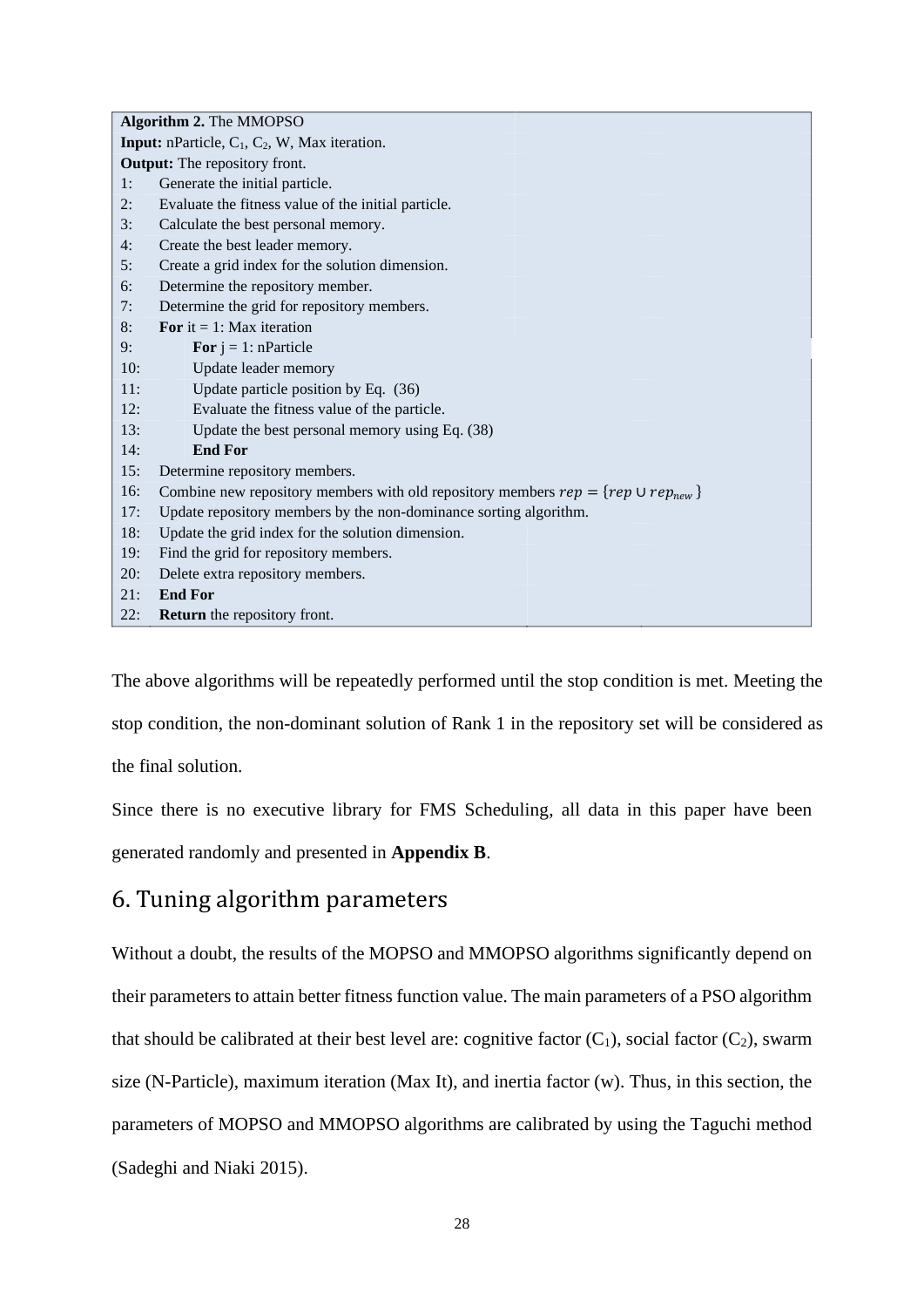Instead of the Fisher factorial designs, Taguchi developed fractional factorial experiments to reduce the complexity of experiments in full factorial designs (Taguchi, Chowdhury and Wu 2005). The Taguchi method presents two result analyses including: (1) analysis of variance for experiments with a single replicate, (2) the signal to noise ratio (S/N) for experiments with multiple replications when (N) is the noise factor and (S) is a controllable factor. Since the one with multiple replications has better performance, the S/N is applied in this research to analyze the solutions. In this paper, an updated version of the Taguchi method, namely the Taguchi method based on Grey Relational Analysis (GRA) has been employed. In the **Appendix C**, more information regarding the approach is presented.

In this study, Minitab software is applied, and  $L^{27}$  orthogonal array design is selected to fulfil the GRA method in order to achieve the optimum levels of the proposed algorithm parameters. Therefore, the optimum levels of parameters based on the GRA method are shown in [Table 6](#page-28-0) With respect to the results shown in [Figure 6,](#page-29-0) the highest value of S/N is the most favorable for the optimum level of all parameters.

<span id="page-28-0"></span>

|               | Table 6. Defined level of parameters and obtained optimum value |                |         |         |                |                |
|---------------|-----------------------------------------------------------------|----------------|---------|---------|----------------|----------------|
| Algorithm     | Number of algorithm parameter                                   | Parameter      |         | Level   |                | Optimal        |
|               |                                                                 |                | Level 1 | Level 2 | Level 3        | Value          |
|               | Personal Learning Coefficient                                   | C1             |         | 1.4962  | 2              | 1              |
|               |                                                                 |                |         |         |                |                |
|               | Global Learning Coefficient                                     | C <sub>2</sub> |         | 1.4962  | $\overline{c}$ | 2              |
|               | Inertia Weight                                                  | W              | 0.6     | 0.7298  | 0.9            | 0.7298         |
|               | Max Iteration                                                   | Max It         | $5*N$   | $10^*N$ | $15*N$         | $15*N$         |
|               | Number of Particle                                              | N Particle     | 100     | 150     | 200            | 200            |
| <b>MOPSO</b>  | Number of Repository                                            | N Rep          | 50      | 70      | 100            | 70             |
|               | Number of grid                                                  | N Grid         | 5       | 8       | 10             | 10             |
|               | Inflation rate                                                  | Alpha          | 0.05    | 0.1     | 0.15           | 0.1            |
|               | Leader selection pressure                                       | Beta           |         | 2       | 3              | 2              |
|               | Deletion selection pressure                                     | Gamma          |         | 2       | 3              | 1              |
|               | Personal Learning Coefficient                                   | C1             |         | 1.4962  | $\overline{2}$ | 1.4962         |
|               | Global Learning Coefficient                                     | C <sub>2</sub> |         | 1.4962  | $\overline{c}$ | $\overline{2}$ |
|               | Inertia Weight                                                  | W              | 0.6     | 0.7298  | 0.9            | 0.6            |
|               | Max Iteration                                                   | Max It         | $5*N$   | $10^*N$ | $15*N$         | $15*N$         |
| <b>MMOPSO</b> | Number of Particle                                              | N Particle     | 100     | 150     | 200            | 200            |
|               | Number of Repository                                            | N Rep          | 50      | 70      | 100            | 70             |
|               | Number of grid                                                  | N Grid         | 5       | 8       | 10             | 5              |
|               | Inflation rate                                                  | Alpha          | 0.05    | 0.1     | 0.15           | 0.15           |
|               | Leader selection pressure                                       | Beta           |         | 2       | 3              | $\overline{c}$ |
|               | Deletion selection pressure                                     | Gamma          |         | 2       | 3              | $\mathfrak{2}$ |

Table 6. Defined level of parameters and obtained optimum value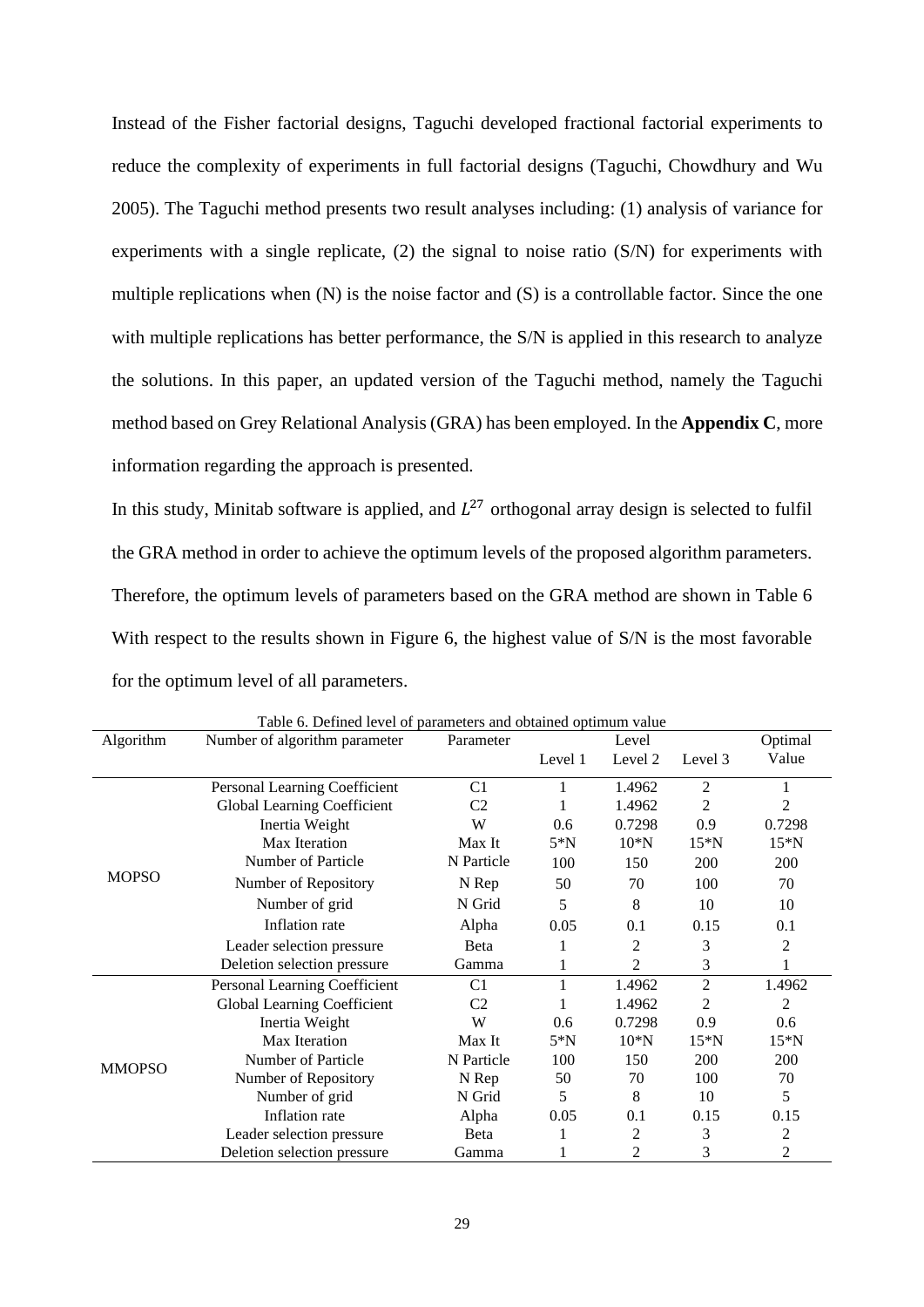

Figure 6. S/N ratio for all parameters of MOPSO (Left) and MMOPSO (Right)

<span id="page-29-0"></span>Five different metrics are considered to specify the quality of the solution obtained from Multi Objective Evolutionary Algorithms (MOEAs). They are: (1) mean ideal distance (MID), (2) spacing (SP), (3) spread of non-dominated solutions (SNS), (4) CPU Time (CT) and (5) max spread (MS). Interested readers may refer to Maghsoudlou, Afshar-Nadjafi and Akhavan Niaki (2017) for more details. It should be noted that the considered performance metrics are widely used by several researchers (see, for example, (Wang et al. 2012, Panigrahi et al. 2010). Note that since a minimization problem is involved, MID, SP, and CT with lower values explain better efficiency, while SNS and MS with higher values explain the better efficiency of MOEAs.

### 7. Computational Results and Discussion

In this section, we discuss the ability of the two proposed algorithms (MOPSO, MMOPSO) on the test problems. The model is implemented in Matlab Software R2018a, on a PC with CPU core i5, 4GB ram, and OS Windows 10. In this step, the results of the algorithms on different problems are obtained and formed in a decision matrix. [Table 7](#page-30-0) illustrates the results obtained by MOPSO and MMOPSO.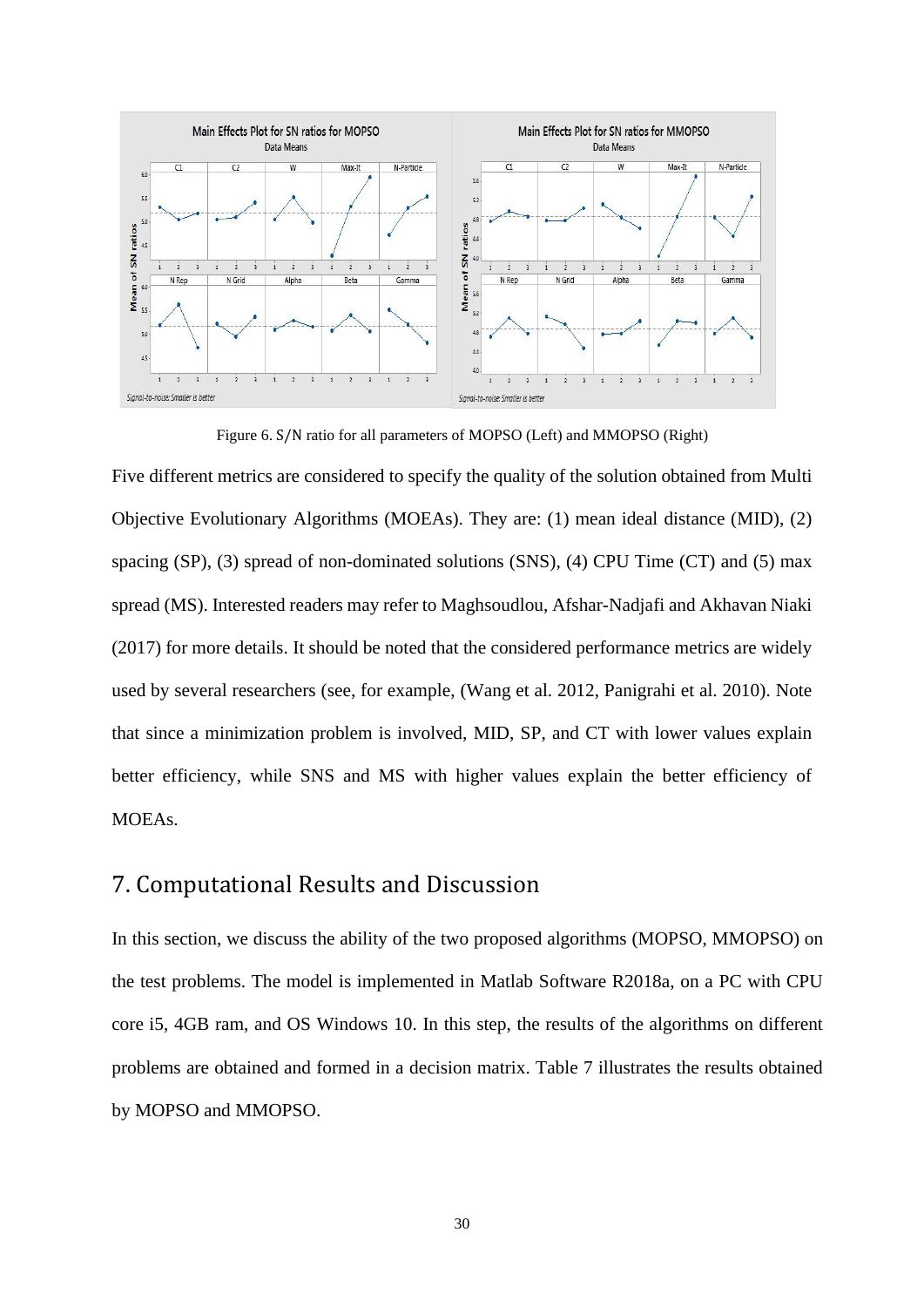<span id="page-30-0"></span>

| Number of        |            |                  | <b>MOPSO</b> | Table 7. Results of flictrics for NINTOT DO and MOT DO |           |            |                 | <b>MMOPSO</b> |         |           |
|------------------|------------|------------------|--------------|--------------------------------------------------------|-----------|------------|-----------------|---------------|---------|-----------|
| Problem          | <b>MID</b> | ${\rm SP}$       | SNS          | ${\cal C}{\cal T}$                                     | <b>MS</b> | <b>MID</b> | $\overline{SP}$ | SNS           | CT      | <b>MS</b> |
| $\mathbf{1}$     | 7.29       | 0.28             | 742.42       | 13.31                                                  | 174.09    | 5.51       | 0.18            | 787.67        | 10.73   | 157.06    |
| $\boldsymbol{2}$ | 7.72       | 0.24             | 1117.53      | 23.17                                                  | 375.06    | 9.16       | 0.26            | 1114.81       | 19.02   | 386.02    |
| 3                | 7.83       | 0.21             | 2084.36      | 34.66                                                  | 122.49    | $11.1\,$   | $0.16\,$        | 2170.84       | 28.68   | 608       |
| $\overline{4}$   | 6.21       | 0.56             | 1911.45      | 51.56                                                  | 302.15    | 12.17      | 0.13            | 2323.43       | 49.02   | 148.12    |
| $\mathfrak s$    | 8.27       | 0.12             | 2514.57      | 74.41                                                  | 1099.08   | 9.14       | 0.1             | 2391          | 61.49   | 332.15    |
| $\sqrt{6}$       | 12.94      | 0.02             | 2905.34      | 105.51                                                 | 810.05    | 11.66      | 0.08            | 2753.13       | 85      | 517.21    |
| $\boldsymbol{7}$ | 14.52      | 0.12             | 4074.32      | 144.36                                                 | 1223.39   | 12.98      | 0.09            | 3934.98       | 117.64  | 1136.18   |
| $8\,$            | 12.8       | 0.09             | 4327.27      | 176.05                                                 | 1255.11   | 13.62      | 0.1             | 4459.02       | 142.67  | 1052.09   |
| $\mathbf{9}$     | 16.16      | 0.11             | 4707.23      | 207.57                                                 | 791.02    | 15.84      | 0.08            | 4782.14       | 164.32  | 1082.1    |
| 10               | 15.19      | $\boldsymbol{0}$ | 6235.48      | 275.52                                                 | 977.19    | 13.13      | 0.09            | 6559.34       | 345.38  | 931.12    |
| 11               | 12.2       | 0.19             | 8283.71      | 420.6                                                  | 1390.32   | 13.11      | 0.15            | 8598.44       | 521.56  | 1079.12   |
| 12               | 11.06      | 0.2              | 11012.8      | 585.14                                                 | 1018.52   | 20.33      | 0.05            | 10885.9       | 733.13  | 1809.23   |
| 13               | 18.17      | 0.15             | 12424.31     | 733.61                                                 | 943.15    | 19.02      | 0.08            | 11758.34      | 924.2   | 1686.3    |
| 14               | 13.86      | 0.15             | 12446.94     | 965.09                                                 | 1446.58   | 17.7       | 0.11            | 12630.77      | 1209.26 | 1563.38   |
| 15               | 17.17      | 0.07             | 16305.89     | 1354.02                                                | 1630.55   | 16.04      | 0.07            | 15678.38      | 1688.48 | 1527.67   |
| 16               | 14.95      | 0.07             | 17751.84     | 1917.78                                                | 2747.19   | 15.1       | 0.09            | 16839.89      | 1538.13 | 1527.42   |
| 17               | 21.49      | $\boldsymbol{0}$ | 21097.36     | 2532.1                                                 | 1570.99   | 31.37      | 0.08            | 21346.48      | 2020.61 | 3620.13   |
| 18               | 17.53      | 0.04             | 19965.89     | 2539.69                                                | 2558.18   | 26.56      | 0.14            | 20248.5       | 2041.35 | 3259.04   |
| 19               | 19.18      | 0.07             | 21588.75     | 3174.22                                                | 2465.05   | 15.83      | 0.05            | 20854.16      | 2525.63 | 2016.97   |
| 20               | 25.72      | 0.03             | 24415.59     | 3867.85                                                | 3041.47   | 13.68      | 0.04            | 24472.65      | 3088.25 | 1241.8    |
| 21               | 19.49      | 0.1              | 26842.81     | 4488.36                                                | 2825.4    | 18.28      | 0.21            | 27757.3       | 3569.63 | 2810.37   |
| $22\,$           | 18.68      | 0.04             | 29553.92     | 5009.49                                                | 3240.21   | 32.61      | 0.02            | 29384.85      | 3949.89 | 3443.34   |
| 23               | 22.09      | 0.1              | 30575.83     | 5609.97                                                | 2292.98   | 11.06      | 0.2             | 32097.39      | 4454.51 | 1879.16   |
| 24               | 27.03      | 0.26             | 36301.57     | 6781.46                                                | 4548.15   | 30.06      | 0.13            | 35021.31      | 5202.24 | 2553.27   |
| 25               | 24.75      | 0.1              | 39333.53     | 8064.57                                                | 3594.46   | 32.07      | 0.02            | 39600.83      | 6204.46 | 2324.28   |
| 26               | 23.38      | 0.07             | 41719.3      | 9481.06                                                | 3950.43   | 24.26      | 0.12            | 42725.16      | 7286.56 | 4420.63   |
| $27\,$           | 29.4       | 0.01             | 50852.3      | 11752.28                                               | 3518.88   | 37.69      | 0.02            | 49990.88      | 8995.87 | 4066.44   |
| $28\,$           | 16.83      | 0.49             | 54837.91     | 15859.63                                               | 3104.2    | 33.65      | 0.09            | 55318.17      | 12194.6 | 4650.11   |
| 29               | 28.7       | 0.2              | 58487.96     | 18615.84                                               | 4004.35   | 27.25      | 0.19            | 60026.27      | 14205.8 | 2729.51   |
| 30               | 21.71      | 0.22             | 67766.03     | 21513.2                                                | 6983.41   | 33.32      | 0.15            | 68683.78      | 16504.2 | 3146.23   |

Table 7. Results of metrics for MMOPSO and MOPSO

[Figure 7](#page-31-0) shows the overall trend of obtained metrics for both proposed MOEAs. It can be concluded that there have been gradual increases in the obtained value of MID, SNS, MS and CT metrics as the problem size increases. In this figure, there is no significant relationship for the values of the SP metric. By reviewing the obtained values of the CT and SNS metrics, it can be concluded that they have kept pace over the problem size, and surprisingly both of them are the same gradient.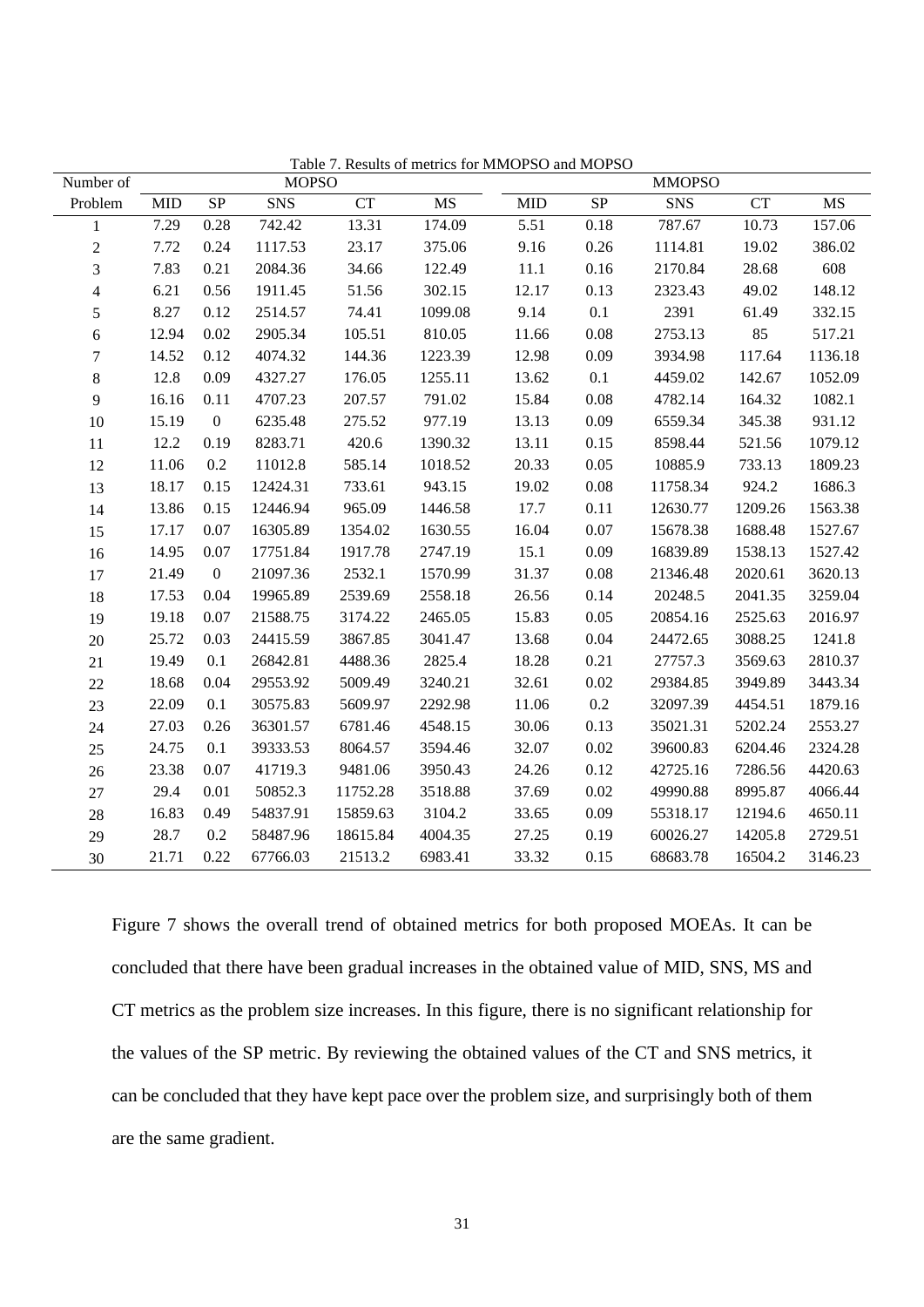

Figure 7. The trends of the metrics over the test problems

<span id="page-31-0"></span>To analyze and compare the ability of two algorithms, we use a MCDM method to show the superiority of the proposed approach. In other words, since we use two different multi-objective evolutionary algorithms, it is required to measure the importance of metrics to evaluate the performance of the algorithms, and then applying MCDM models is useful. However, in the literature, most of the typical MCDM methods put the responsibility of criteria importance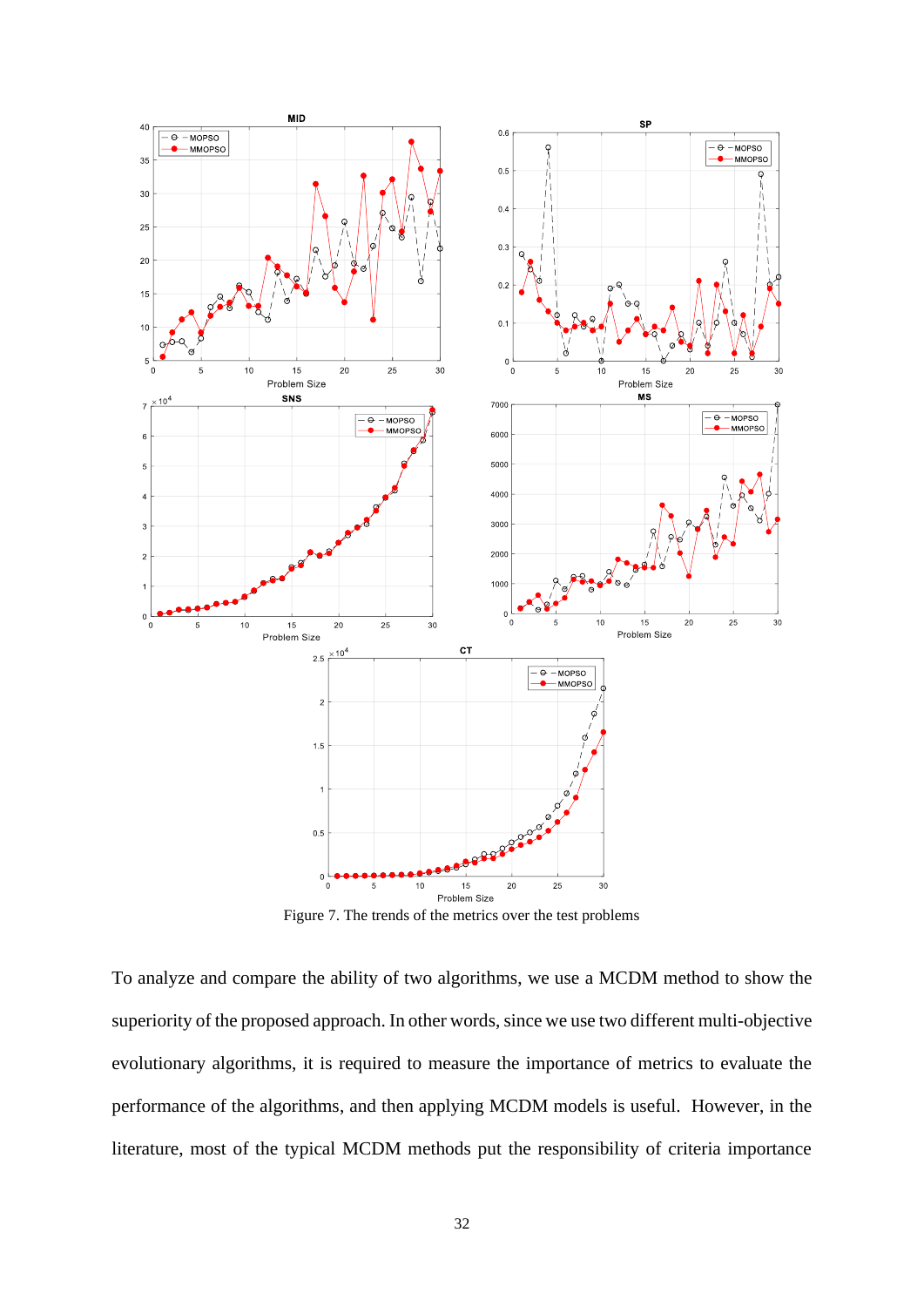weights on decision-makers, while the valuation of criteria sometimes leads to diverse opinions and meanings. We use the Analytic Hierarchy Process (AHP) method to obtain the overall weight of the metrics by using five expert opinions. The overall weight of the metrics (criteria) based on the AHP method for MID, Spacing, SNS, CPU Time, and Max Spread are 0.3, 0.2, 0.1, 0.2, and 0.2, respectively.

After obtaining the weighting of the criteria, we should evaluate and rank the algorithms with the MCDM model. A TOPSIS method, which is presented by Hwang and Yoon (1981) is a well-known MCDM type of modelling (Akhavan et al. 2015). We use this method to prioritize algorithms (MOPSO, MMOPSO) based on weighted criteria resulting from the AHP method. In this model, first of all, the problems are divided into three: small, medium and large groups, and the average of five criteria is obtained then this matrix is normalized and multiplied to the criteria weights obtained from the AHP (see [Table 8\)](#page-33-0).

After calculating the normalized weighted decision matrix, the Euclidean distance of alternatives from positive and negative ideal solutions can be calculated using Eqs. [\(39\)](#page-32-0)-[\(40\)](#page-32-1). The positive ideal solution is equal to the largest value for positive criteria and the smallest value for negative criteria. In contrast, the negative ideal solution is equal to the smallest value for positive criteria and the largest value for negative criteria.

<span id="page-32-1"></span><span id="page-32-0"></span>
$$
d_{i}^{+} = \sqrt{\sum_{j=1}^{n} (v_{ij} - v_{j}^{+})^{2}}
$$
   
  $i = 1,..., m$  (39)  

$$
d_{i}^{-} = \sqrt{\sum_{j=1}^{n} (v_{ij} - v_{j}^{-})^{2}}
$$
   
  $i = 1,..., m$  (40)

Finally, the relative closeness value for each alternative is calculated using Eq. [\(41\)](#page-33-1). The alternative with the larger relative closeness value should be selected as the best one.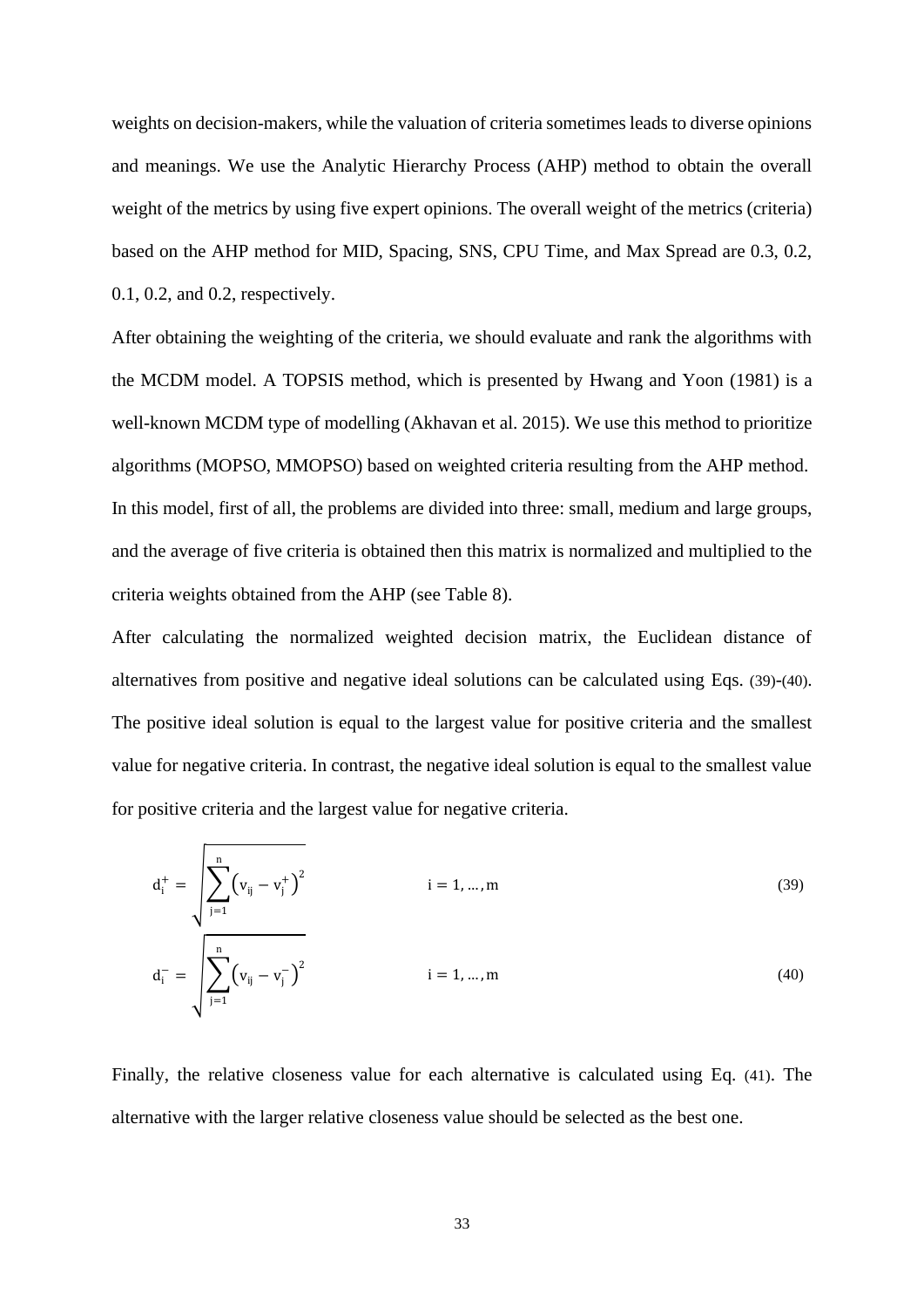$$
CL_i = \frac{d_i^-}{d_i^- + d_i^+} \tag{41}
$$

The average decision matrix, normalized weighted decision matrix, Euclidean distance of alternatives, and relative closeness values of alternatives for MOPSO and MMOPSO are shown in [Table 8.](#page-33-0)

<span id="page-33-0"></span>

| Problem        | <b>MOEAs</b>  | Average of decision matrix |           |            |           |      | Normalized weight of decision matrix |      |            |      |      | d.+  | $d_i^-$ | CL:  | Rank      |
|----------------|---------------|----------------------------|-----------|------------|-----------|------|--------------------------------------|------|------------|------|------|------|---------|------|-----------|
| Size           |               | MID                        | <b>SP</b> | <b>SNS</b> | <b>CT</b> | MS   | <b>MID</b>                           | SP   | <b>SNS</b> | CТ   | MS   |      |         |      |           |
| Small          | <b>MOPSO</b>  | 0.68                       | 0.83      | 0.70       | 0.77      | 0.75 | 0.20                                 | 0.17 | 0.07       | 0.15 | 0.15 | 0.06 | 0.02    | 0.28 |           |
| size           | <b>MMOPSO</b> | 0.73                       | 0.56      | 0.71       | 0.63      | 0.66 | 0.22                                 | 0.11 | 0.07       | 0.13 | 0.13 | 0.02 | 0.06    | 0.72 |           |
| Medium         | <b>MOPSO</b>  | 0.66                       | 0.81      | 0.71       | 0.62      | 0.65 | 0.20                                 | 0.16 | 0.07       | 0.12 | 0.13 | 0.05 | 0.04    | 0.45 | $\bigcap$ |
| size           | <b>MMOPSO</b> | 0.75                       | 0.59      | 0.70       | 0.78      | 0.76 | 0.22                                 | 0.12 | 0.07       | 0.16 | 0.15 | 0.04 | 0.05    | 0.55 |           |
| $_{\rm Large}$ | <b>MOPSO</b>  | 0.65                       | 0.76      | 0.70       | 0.79      | 0.76 | 0.20                                 | 0.15 | 0.07       | 0.16 | 0.15 | 0.04 | 0.04    | 0.47 | $\bigcap$ |
| size           | <b>MMOPSO</b> | 0.76                       | 0.65      | 0.71       | 0.61      | 0.65 | 0.23                                 | 0.13 | 0.07       | 0.12 | 0.13 | 0.04 | 0.04    | 0.53 |           |

<span id="page-33-1"></span>Table 8. The result of the TOPSIS method for problems

# 8. Conclusion and future research

This section summarizes and discusses the main findings of the work. This paper presents a novel multi-objective mathematical formulation that considers the resource-constrained shortterm FMS scheduling problem with several critical features that are present in many FMS environments. To the best of our knowledge, this is the first approach in which several limiting resources in a comprehensive formulation are taken into account. Moreover, the following problems are also covered: (1) machine loading and unloading, (2) manufacturing operation scheduling, (3) machine plant and allocation, and (4) AGV scheduling. On the other hand, the fuel consumption model, considering the sustainability approach, has been embedded in this study as a distinctive objective function minimizing fuel consumption.

This work emphasizes the importance of not only dealing with the machine allocation and operation scheduling problem but also considers the AGV scheduling. These are the results measured using the recommended approaches. To solve the problem, multi-objective algorithms, including MMOPSO and MOPSO, are used, and their parameters are tuned employing the Taguchi method. Thirty sample problems are randomly created and solved by these two multi-objective algorithms.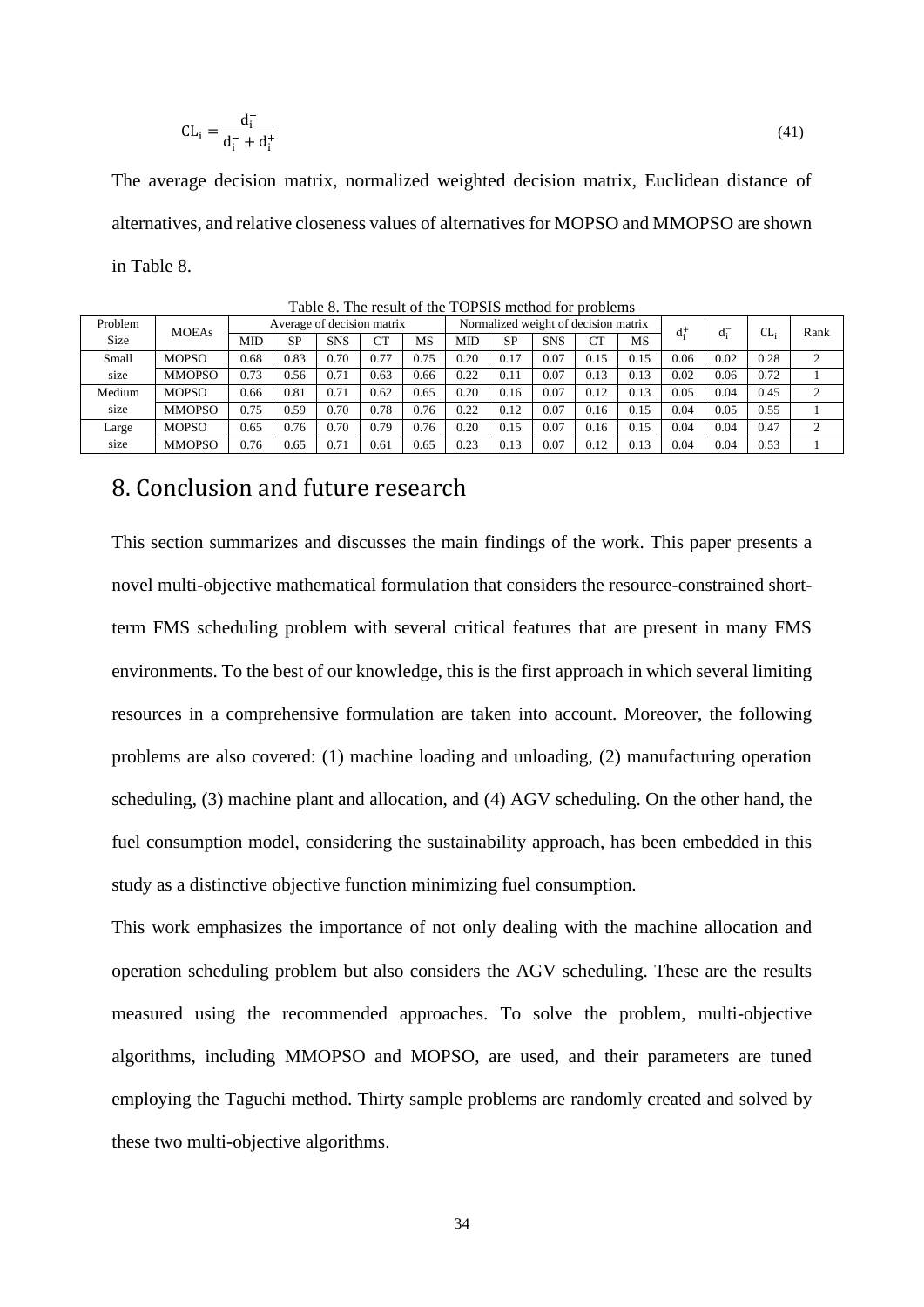In order to analyze the Pareto frontier results, this paper used five criteria: MID, SNS, MS, SP, and CT. The TOPSIS model is then used to evaluate and select the best algorithm. After rigorous examination, it was discovered that the MMOPSO algorithm outperforms the MOSPO algorithm in solving the proposed multi-objective FMS problem.

Taking sustainability issues into account when solving the material flow problem will ominously contribute to the reduction of carbon emissions. As growing concerns have been paid to the global warming issues, this research is in line with the trend that energy consumption of the production process should be minimized. The other sustainability issues and applications in this area maybe encompass the development and implementation of closed-loop production fulfilled with AGVs to reuse raw materials, and correspondingly, the adverse effects of disposal materials could be minimized.

Some future research in this area is recommended as follows:

- i. Developing a model with uncertain parameters (stochastic or fuzzy parameters).
- ii. Considering another multi-objective mathematical model that regards the third pillar of sustainability, including social issues.
- iii. Applying response surface methodology for parameter tuning.
- iv. The planning of maintenance of AGVs is a challenging task that should be considered
- v. Form the heuristic viewpoint, the scenario in this paper can also be solved by reinforcement learning to enhance the quality of the obtained solutions.
- vi. Integrating the planning of buffers into FMS.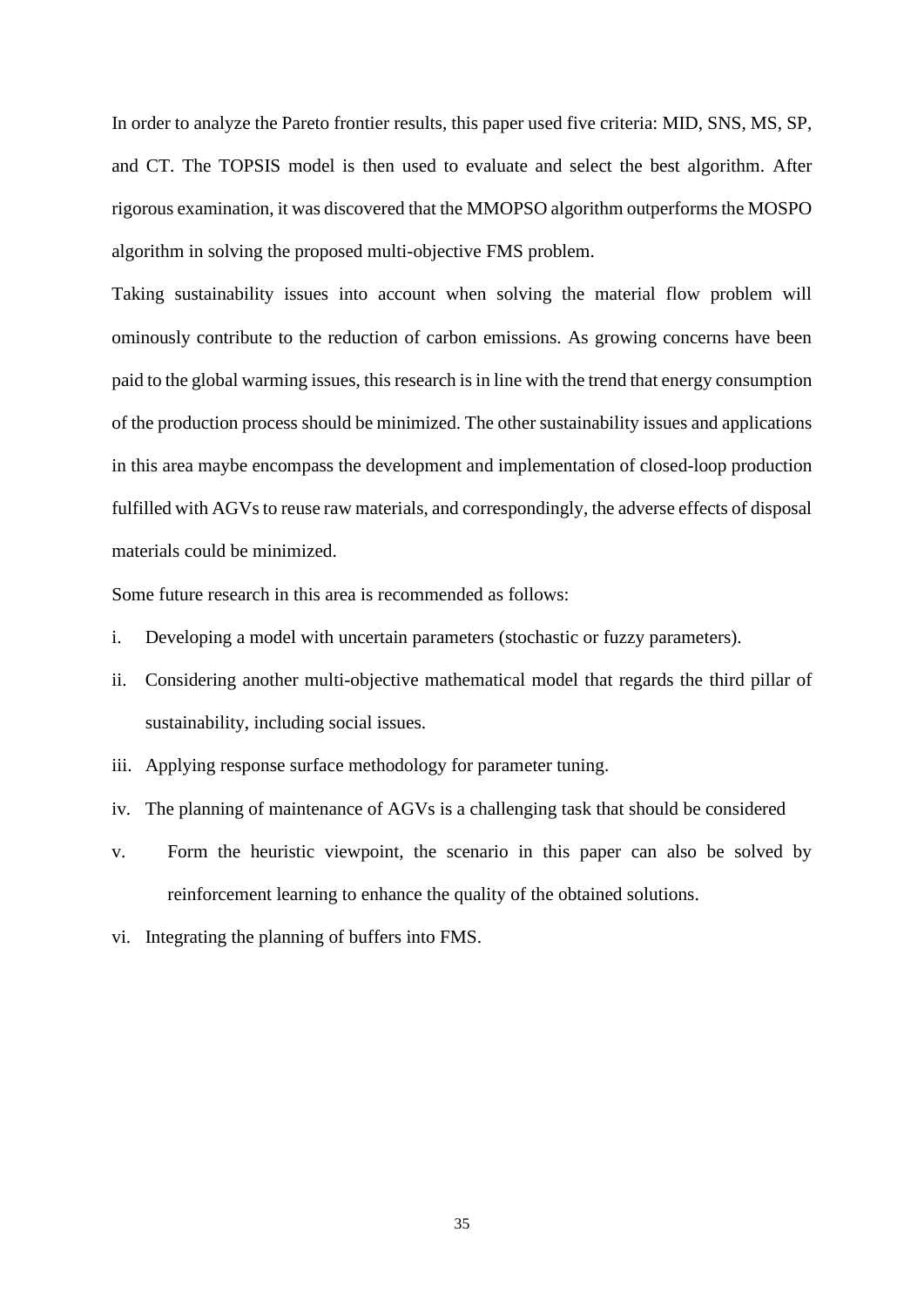This work can be extended in terms of mathematical model and dataset. Real conditions for AGV, e.g., planning for maintenance, or consideration of mass production criteria could be potential future research directions. Also, it can be mentioned that there is no relevant study providing sustainability approach concerning fuel consumption modelling. In terms of using real data, lack of standard benchmarks to test the proposed mathematical model forces us to generate some random problems.

### Acknowledgement

The research was supported by the Czech Science Foundation (GACR), Project number GA18- 15530S.

### References

- Acciaro, M., H. Ghiara & M. I. Cusano (2014) Energy management in seaports: A new role for port authorities. *Energy Policy,* 71**,** 4-12.
- Akhavan, P., S. Barak, H. Maghsoudlou & J. Antuchevičienė (2015) FQSPM-SWOT for strategic alliance planning and partner selection; case study in a holding car manufacturer company. *Technological and Economic Development of Economy,* 21**,** 165-185.
- An, Y., X. Chen, J. Zhang & Y. Li (2020) A hybrid multi-objective evolutionary algorithm to integrate optimization of the production scheduling and imperfect cutting tool maintenance considering total energy consumption. *Journal of Cleaner Production,* 268**,** 121540.
- Bechtsis, D., N. Tsolakis, D. Vlachos & E. Iakovou (2017) Sustainable supply chain management in the digitalisation era: The impact of Automated Guided Vehicles. *Journal of Cleaner Production,* 142**,** 3970-3984.
- Bechtsis, D., N. Tsolakis, D. Vlachos & J. S. Srai (2018) Intelligent Autonomous Vehicles in digital supply chains: A framework for integrating innovations towards sustainable value networks. *Journal of Cleaner Production,* 181**,** 60-71.
- Bilge, Ü. & G. Ulusoy (1995) A Time Window Approach to Simultaneous Scheduling of Machines and Material Handling System in an FMS. *Operations Research,* 43**,** 1058- 1070.
- Blazewicz, J., H. Eiselt, G. Finke, G. Laporte & J. Weglarz (1991) Scheduling tasks and vehicles in a flexible manufacturing system. *International Journal of Flexible Manufacturing Systems,* 4**,** 5-16.
- Bruna, R. G. (2011) Efeitos dos laminados a quente e a morno na microestrutura, textura e propriedades de aços baixo carbono. *Rem: Revista Escola de Minas,* 64**,** 57-62.
- ElMaraghy, H. & A. Caggiano. 2016. Flexible Manufacturing System. In *CIRP Encyclopedia of Production Engineering,* eds. P. The International Academy for, L. Laperrière & G. Reinhart, 1-7. Berlin, Heidelberg: Springer Berlin Heidelberg.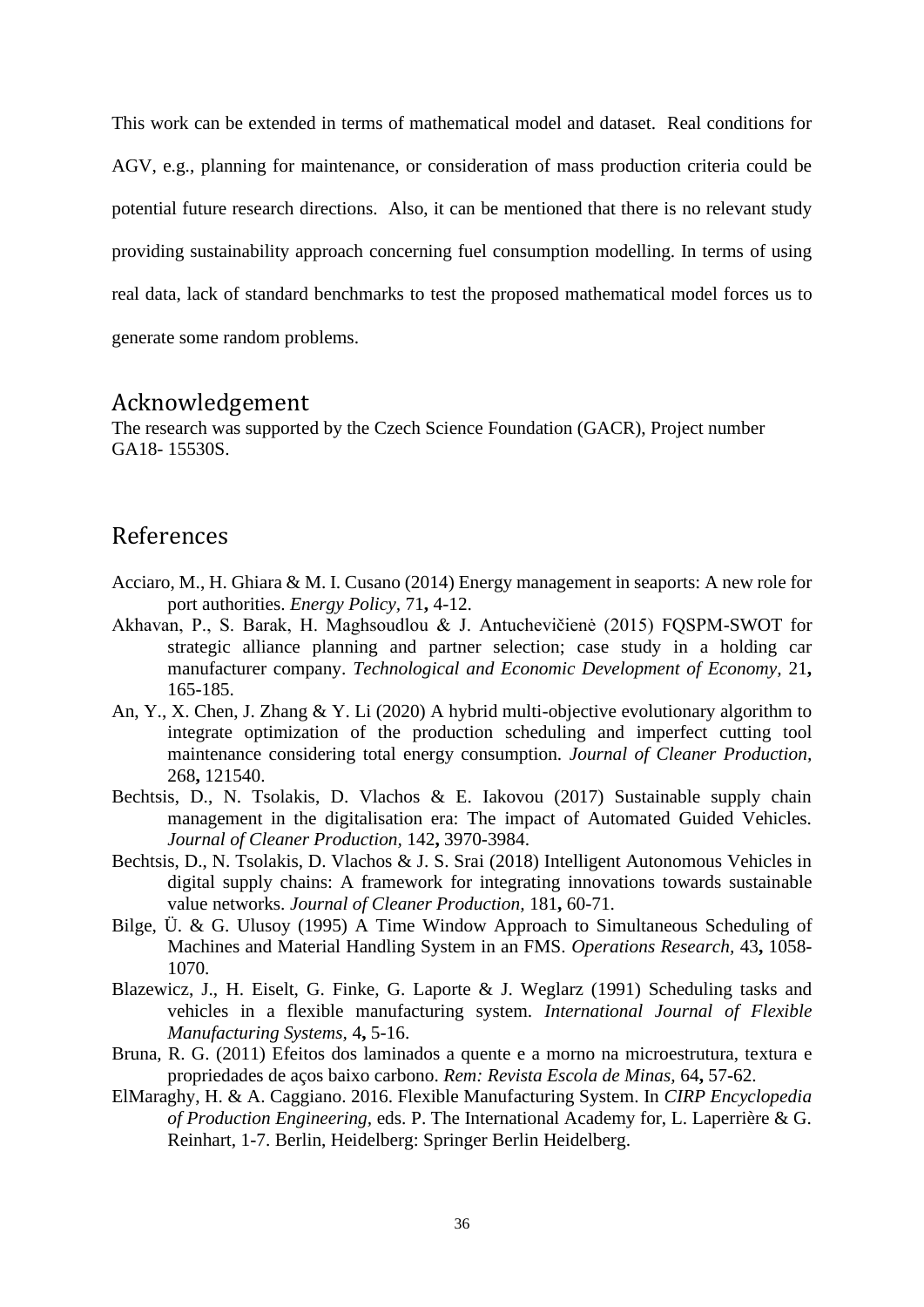- Fuc, P., P. Kurczewski, A. Lewandowska, E. Nowak, J. Selech & A. Ziolkowski (2016) An environmental life cycle assessment of forklift operation: a well-to-wheel analysis. *The International Journal of Life Cycle Assessment,* 21**,** 1438-1451.
- Geerlings, H. & R. van Duin (2011) A new method for assessing CO2-emissions from container terminals: a promising approach applied in Rotterdam. *Journal of Cleaner Production,* 19**,** 657-666.
- Heger, J. & T. Voß (2019) Dynamic priority based dispatching of AGVs in flexible job shops. *Procedia CIRP,* 79**,** 445-449.
- Hopf, H. & E. Müller (2015) Providing energy data and information for sustainable manufacturing systems by Energy Cards. *Robotics and Computer-Integrated Manufacturing,* 36**,** 76-83.
- Hwang, C. & K. Yoon (1981) Multiple Attribute Decision Making: Methods and Applications, A State of the Art Survey. 1981. *Sprinnger-Verlag, New York, NY*.
- Jerald, J., P. Asokan, R. Saravanan & A. D. Rani (2006) Simultaneous scheduling of parts and automated guided vehicles in an FMS environment using adaptive genetic algorithm. *The International Journal of Advanced Manufacturing Technology,* 29**,** 584-589.
- Karimi, B., S. T. A. Niaki, H. Haleh & B. Naderi (2018) Bi-objective optimization of a job shop with two types of failures for the operating machines that use automated guided vehicles. *Reliability Engineering & System Safety,* 175**,** 92-104.
- Lee, B. K., J. M. W. Low & K. H. Kim (2015) Comparative evaluation of resource cycle strategies on operating and environmental impact in container terminals. *Transportation Research Part D: Transport and Environment,* 41**,** 118-135.
- Leriche, D., M. Oudani, A. Cabani, G. Hoblos, J. Mouzna, J. Boukachour & A. E. H. Alaoui (2015) Simulating new logistics system of Le Havre Port. *IFAC-PapersOnLine,* 48**,** 418-423.
- Liu, B., L. Wang & Y.-H. Jin (2008) An effective hybrid PSO-based algorithm for flow shop scheduling with limited buffers. *Computers & Operations Research,* 35**,** 2791-2806.
- Liu, J. & B. L. MacCarthy (1997) A global MILP model for FMS scheduling. *European Journal of Operational Research,* 100**,** 441-453.
- Llopis-Albert, C., F. Rubio & F. Valero (2019) Fuzzy-set qualitative comparative analysis applied to the design of a network flow of automated guided vehicles for improving business productivity. *Journal of Business Research,* 101**,** 737-742.
- Maghsoudlou, H., B. Afshar-Nadjafi & S. T. Akhavan Niaki (2017) Multi-skilled project scheduling with level-dependent rework risk; three multi-objective mechanisms based on cuckoo search. *Applied Soft Computing,* 54**,** 46-61.
- Novas, J. M. & G. P. Henning (2014) Integrated scheduling of resource-constrained flexible manufacturing systems using constraint programming. *Expert Systems with Applications,* 41**,** 2286-2299.
- Panigrahi, B., V. R. Pandi, S. Das & S. Das (2010) Multiobjective fuzzy dominance based bacterial foraging algorithm to solve economic emission dispatch problem. *Energy,* 35**,** 4761-4770.
- Qiao, Y. 2012. Modified Multi-Objective Particle Swarm Optimization Algorithm for Multiobjective Optimization Problems. In *Advances in Swarm Intelligence,* eds. Y. Tan, Y. Shi & Z. Ji, 520-527. Springer Berlin Heidelberg.
- Sabuncuoglu, I. & S. Karabuk (1998) A beam search-based algorithm and evaluation of scheduling approaches for flexible manufacturing systems. *IIE Transactions,* 30**,** 179- 191.
- Sadeghi, J. & S. T. A. Niaki (2015) Two parameter tuned multi-objective evolutionary algorithms for a bi-objective vendor managed inventory model with trapezoidal fuzzy demand. *Applied Soft Computing,* 30**,** 567-576.